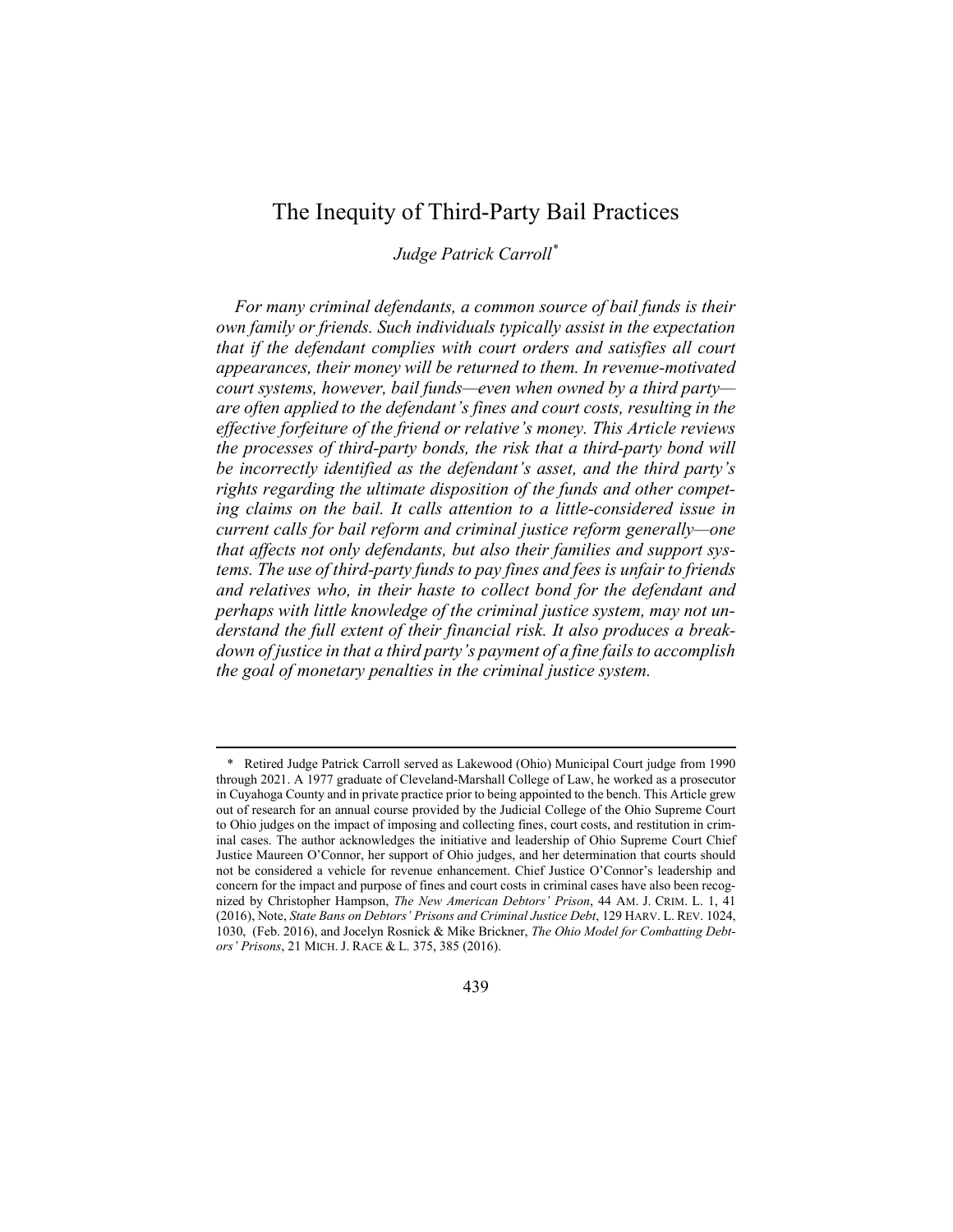| I. BASIS FOR APPLYING THIRD-PARTY BAIL TO FINANCIAL SANCTIONS 448<br>A. Impact on Nonprofit Community Bail Fund Organizations |  |
|-------------------------------------------------------------------------------------------------------------------------------|--|
|                                                                                                                               |  |
|                                                                                                                               |  |
|                                                                                                                               |  |
|                                                                                                                               |  |
|                                                                                                                               |  |
|                                                                                                                               |  |
|                                                                                                                               |  |
|                                                                                                                               |  |
|                                                                                                                               |  |
|                                                                                                                               |  |
|                                                                                                                               |  |
|                                                                                                                               |  |

#### **INTRODUCTION**

The scope of this Article involves the rights and consequences of a person who posts bail for a defendant in a criminal case. The Article reviews a third party's initial involvement in the court system when posting a cash bond, the risk of incorrectly including a third-party bond as the defendant's asset, the impact on the stakeholders in a criminal case, the rights of the third party regarding the money posted as bail against other competing claims, and the third party's rights regarding the ultimate disposition of the bail funds.

One of the underlying issues is the ultimate use of the bail money applied to the fines and court costs of the defendant to generate court revenue, resulting, effectively, in the third party's forfeiture of the money. Funding local courts is a constant problem. With a unified court system, such as Delaware, Massachusetts, or Pennsylvania, funding for courts on all levels is done on a statewide basis.<sup>1</sup> In most other states, however, the local municipal/traffic courts are separate from the rest of the court system and are dependent on local government funding, with pressure for courts to be financially self-sufficient.<sup>2</sup> Regardless of the funding source,

<sup>1.</sup> DEL. CODE ANN. tit. 10, § 105; MASS. GEN. LAWS, pt. III, ch. 221, § 34C; 42 PA. CONS. STAT. §§ 3521–32.

<sup>2.</sup> Rebekah Diller, Court Fees as Revenue?, BRENNAN CTR. FOR JUST. (July 30, 2008), https://www.brennancenter.org/our-work/analysis-opinion/court-fees-revenue [https://perma.cc/B7CY-6SYC].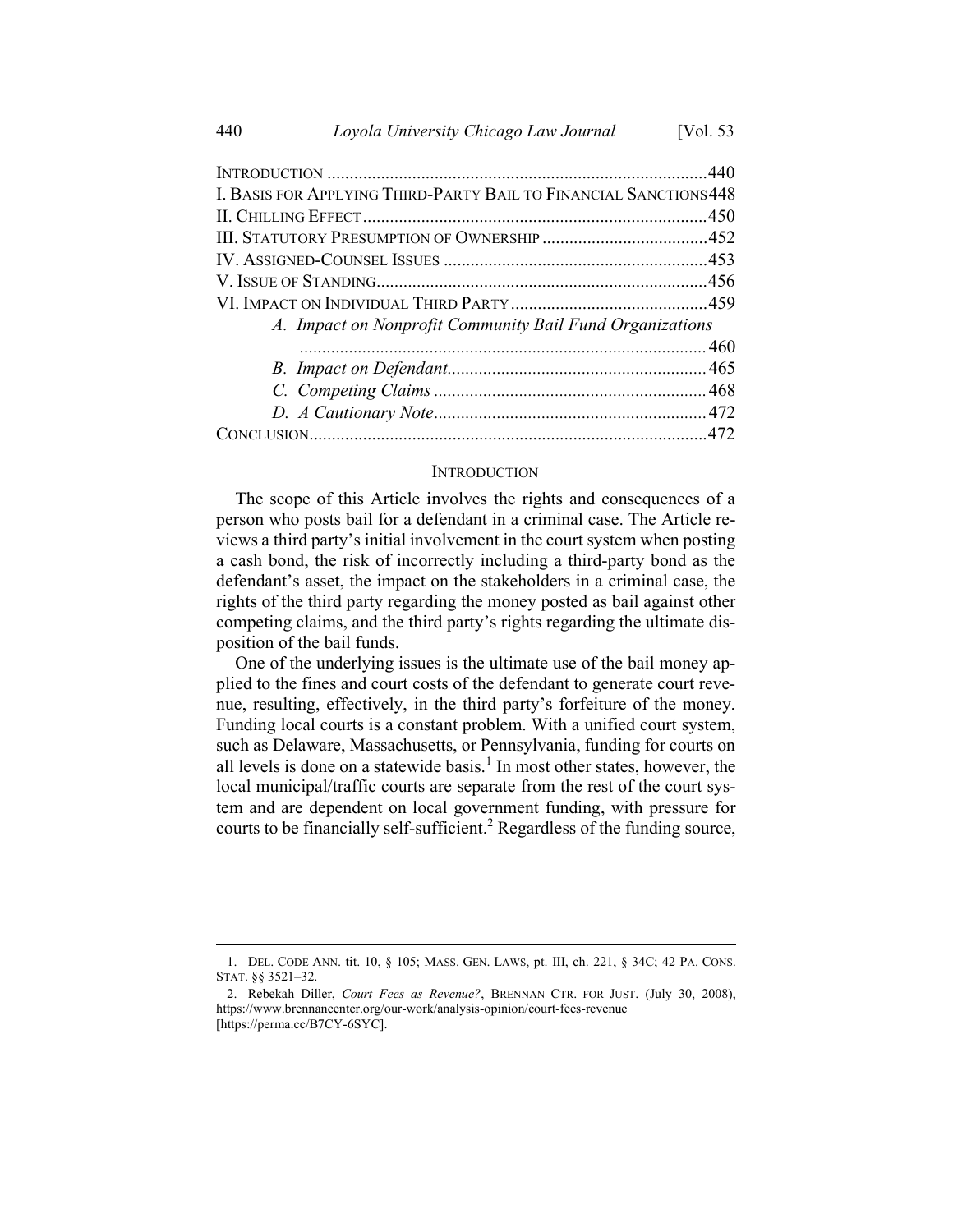misdemeanor and traffic courts are often viewed by local officials as revenue generators.<sup>3</sup>

Notwithstanding any statutory restrictions, judges possess inherent authority to control and process a case and enforce their own judgments, which includes the imposition of fines and court costs in a criminal case.<sup>4</sup> As a result, procedures may vary from court to court or among judges in the same court.<sup>5</sup> Third-party bail funds can become a revenue source that is already in the court's possession and control. In 2016, the National Center for State Courts convened a national task force on fines, fees, and bail practices addressing court self-funding by fines and court costs.<sup>6</sup> The task force report focused primarily on the negative impact of this practice on defendants in criminal cases and the public perception it creates by emphasizing revenue over the administration of justice and access to courts.

 The ongoing discussion of bail practices and reform often overlooks a third party who posted the bond for the defendant.<sup>7</sup> The amount of a bond may range from a few hundred dollars in a low-level misdemeanor case

7. This article is not about the professional bail bondsman who charges a nonrefundable percentage for the bail set by the court in exchange for guaranteeing the defendant's appearance.

<sup>3.</sup> See PUB. AFFS. RSCH. COUNS. OF ALA., UNIFIED, BUT NOT UNIFORM: JUDICIAL FUNDING ISSUES IN ALABAMA 10 (2014), https://www.alabar.org/assets/2015/03/PARCA-Court-Cost-Study-FINAL-3-5-15.pdf [https://perma.cc/M5VD-KLYK] ("[T]he economic difficulties of recent years have led the Legislature to . . . increas[e] the reliance on court fees and temporary revenue sources . . . ."); YOLAINE MENYARD ET AL., CTR. FOR CT. INNOVATION, PRICE OF JUSTICE: CHAL-LENGING THE FUTURE OF FINES AND FEES 3 (2020), https://www.courtinnovation.org/sites/default/files/media/documents/2020-11/Guide\_POJ\_09302020.pdf [https://perma.cc/M8PC-CJT6] ("[Fines and fees] are . . . used to fund basic court operations in the absence of adequate state funding.").

<sup>4.</sup> Facebook, Inc. v. ConnectU, Inc., No. C 07-01389-JW, 2008 WL 8820476, at \*3 (N.D. Cal. June 25, 2008) (finding that courts have inherent authority to order specific performance to comply with settlement agreements and impose fines alongside their statutory authority to enter a judgment). See also Johnson v. Johnson, 959 A.2d 637, 644 (Conn. App. Ct., 2008) (holding that lower court's act of holding defendant in contempt was not clearly erroneous when lower court drew inferences from facts on the record).

<sup>5.</sup> Not all policies and practices discussed in this article are practiced by all courts. Moreover, the exercise of a judge's discretion contributes to the varying practices. The purpose of this article is to highlight the practices that detrimentally impact either the third party who posted the bail or the defendant in a criminal case.

<sup>6.</sup> The findings of the task force were approved and adopted by Conference of Chief Justices and the Conference of Court Administrators. See generally NAT'L CTR. FOR STATE CTS., CONF. OF CHIEF JUSTS. & CONF. OF STATE CT. ADM'RS, RESOLUTION 4 IN SUPPORT OF THE NATIONAL TASK FORCE ON FINES, FEES, AND BAIL PRACTICES (Jan. 31, 2018), https://ccj.ncsc. org/\_\_data/assets/pdf\_file/0016/28042/01312018-support-principles-national-task-force-finesfees-bail.pdf [https://perma.cc/TS45-QGBH].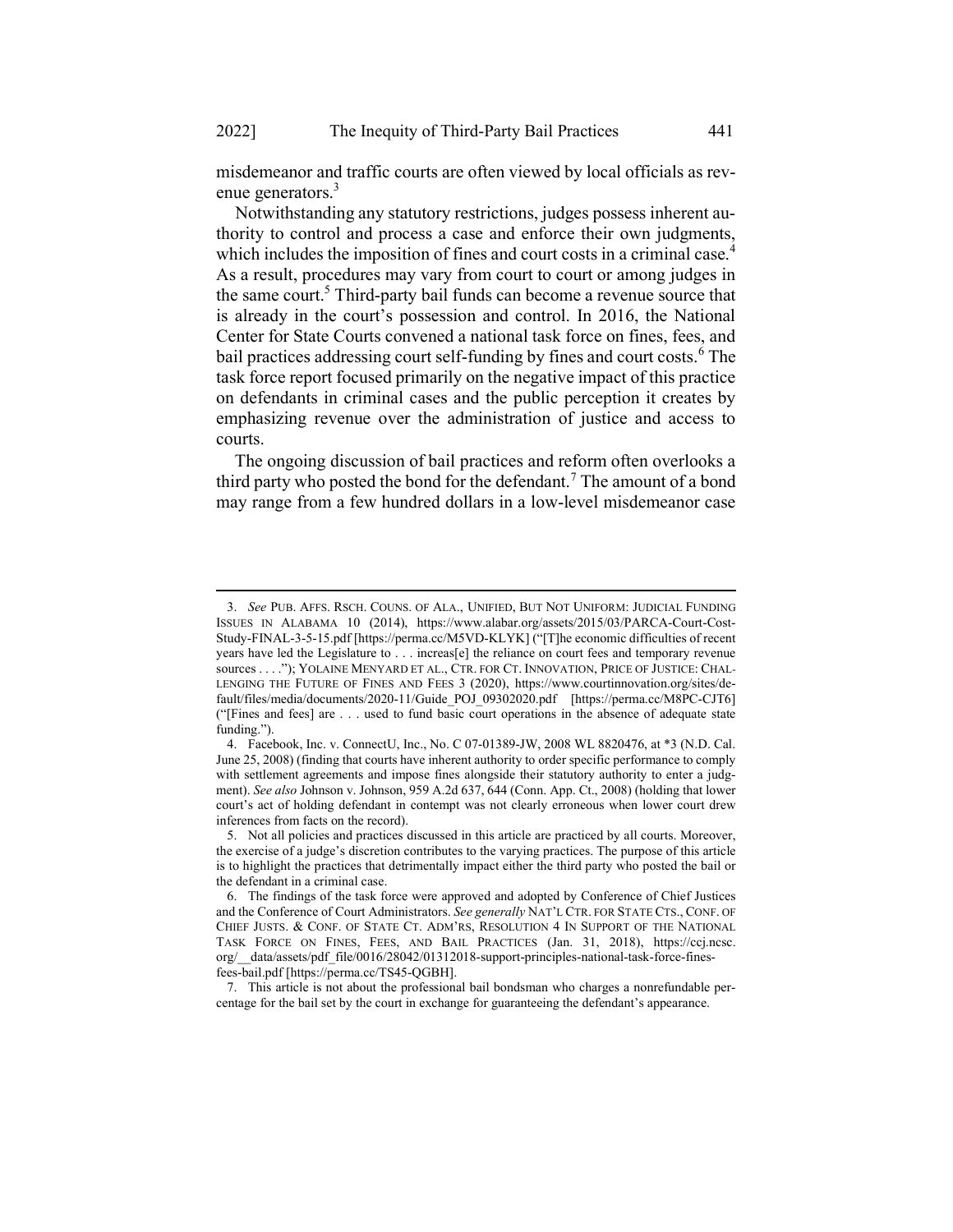to several thousand dollars in a major drug or fraud case. $8$  Typically, third parties pay with the assumption that the money will be returned at the end of the case if the defendant complies with all court orders and appearances; however, a third party ultimately may lose that money if it is applied to the defendant's fines, court costs, restitution, or other fees.

The relationship and personal history between the defendant and the third party is critical. As that person is usually a relative or friend who knows the defendant, the bond is posted with a genuine belief that the defendant is a good risk, likely to show up for court appearances.<sup>9</sup> Implicit in this relationship is the defendant's incentive to appear in court to avoid the loss of funds to family members or friends if the defendant absconds.<sup>10</sup>

Without knowing the facts of the criminal charge, the friend or relative may believe the defendant is innocent and the case will soon be over, with

<sup>8.</sup> See, e.g., United States v. Wilks, 15 F.4th 842, 844–45 (7th Cir. 2021) (releasing defendant on a \$5,000 bond for a drug offense). The Wilks court also acknowledged that while the lower court had discretion when setting bail, it was required to go beyond citing the statutory factors involved and to discuss, analyze, or explain the reason for denying bail or setting a high bail. Id. at 848. See also Ex Parte Briscoe, No. 02-15-00223-CR, 2015 WL 5893470, at \*4 (Tex. App. Oct. 8, 2015) ("Relatively recent cases involving non-theft, non-drug, and first-degree felonies have approved bail in amounts ranging from \$50,000 to \$1,000,000."); Sullivan v. City of New York, No. 14-CV-1334, 2015 WL 5025296, at \*7–8 (S.D.N.Y. Aug. 25, 2015) (denying excessive bail claim on grounds that amount of bail is discretionary within a wide range of amounts); Ex parte Alba, 469 S.W.2d 188, 188–89 (Tex. Crim. App. July 14, 1971) (affirming bail at \$90,000 by weighing nature of offense, severity of potential punishment, and probability of conviction against finding an excessive sum). But see STANDARDS FOR CRIMINAL JUSTICE, THIRD EDITION: PRETRIAL RELEASE § 10-1.7 (AM. BAR ASS'N 2007) (stating that, although relevant to determining amount of type of bail or pretrial release, seriousness of charge should be reviewed in terms of other factors). See also State v. Brown, 338 P.3d 1276, 1278 (N.M. 2014) (reversing bail set solely based on gravity of offense).

<sup>9.</sup> CATHERINE S. KIMBRELL & DAVID B. WILSON, GEO. MASON UNIV., MONEY BOND PRO-CESS EXPERIENCES AND PERCEPTIONS 6, 9 (2016), https://university.pretrial.org/ HigherLogic/System/DownloadDocumentFile.ashx?DocumentFileKey=4ce69b9e-36d1-328f-

<sup>30</sup>e3-416ee82abbdf [https://perma.cc/JVF4-4HYR] (finding that, among study participants who planned to post bond or were unsure at the time, fifty-one percent of participants reported planning to receive help from a family member); SANETA DEVUONO-POWELL ET AL., WHO PAYS? THE TRUE COST OF INCARCERATION ON FAMILIES 13–14 (2015), http://whopaysreport.org/wp-content/uploads/2015/09/Who-Pays-FINAL.pdf [https://perma.cc/B375-6LG8] (finding that sixtythree percent of participants reported that family members were primarily responsible for covering conviction-related costs); MARY T. PHILLIPS, N.Y.C. CRIM. JUST. AGENCY, A DECADE OF BAIL RESEARCH IN NEW YORK CITY 85 (2021), https://www.prisonpolicy.org/ scans/DecadeBailResearch12.pdf [https://perma.cc/G64S-BR67] (reporting that family members are more likely to post bond than defendants themselves).

<sup>10.</sup> A concise and informative history and evolution of monetary bail is set out in State v. Brooks, 604 N.W.2d 345, 349–51 (Minn. 2000), pointing out that before the rise of commercial bondsmen, intrinsic in the bail system was the reliance that the accused or a reputable friend or relative would be willing to post sufficient cash or property to guarantee the defendant's appearance. See also Brown, 338 P.3d at 1283–88 (discussing historical origins of bail in English common law as well as modern concept of excessive bail in United States); State v. Hance, 910 A.2d 874, 878–80 (Vt. 2006) (rejecting cash-only bail for a secured appearance bond).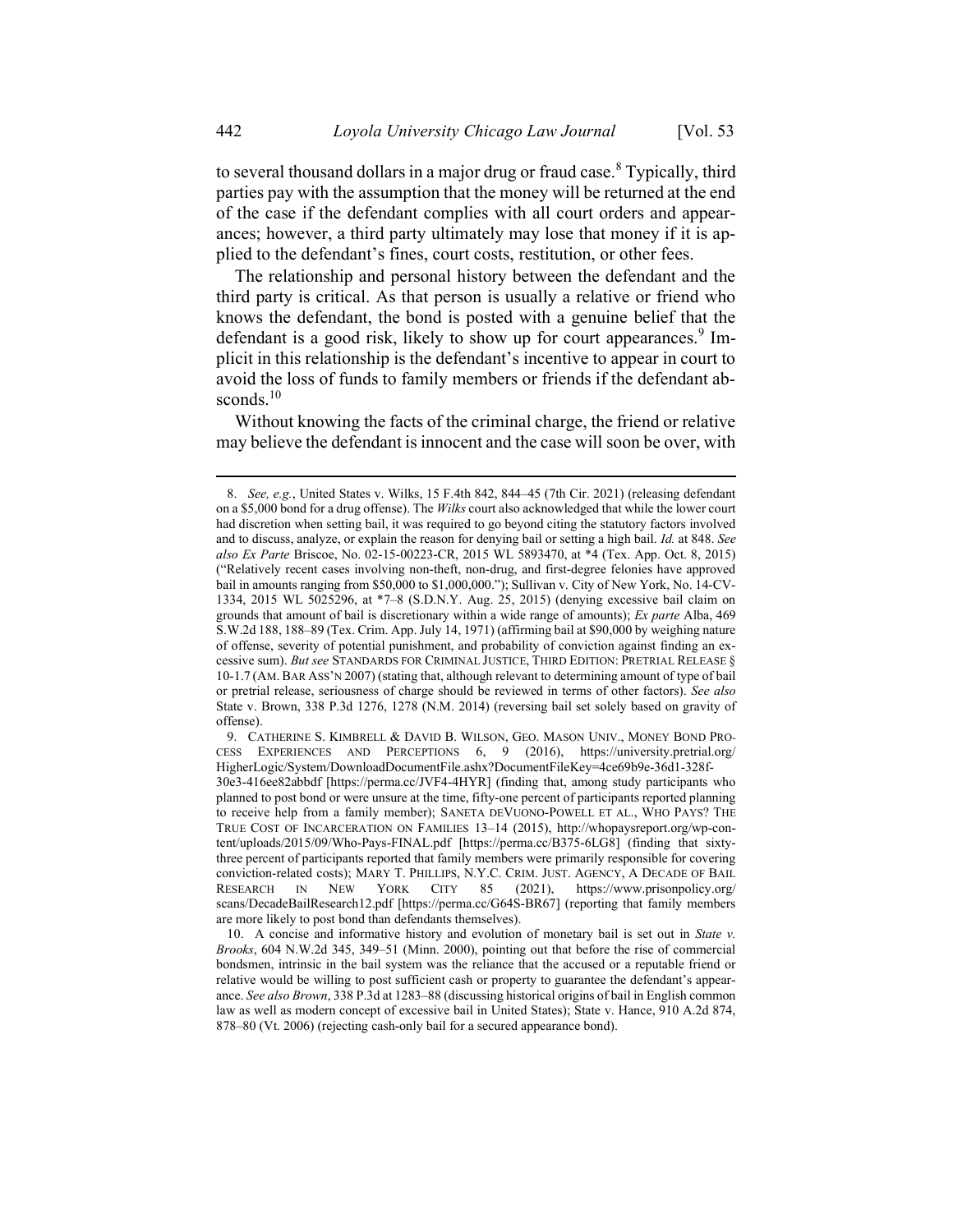the bail funds returned. It is not uncommon for persons involved in illegal drugs, sexual misconduct, or embezzlement to conceal their activities from family or friends.<sup>11</sup> Drug use and drug-related offenses may come as a complete surprise to the person posting bond and unaware of the defendant's situation or potential criminal liability.

While the person posting the bond may be able to gauge the risks of the defendant's appearance in court, he or she is almost certainly not able "to gauge the merits of the case against the defendant and make a gamble as to its outcome."<sup>12</sup> Most likely, the only factor considered by the third party, whose money is held by the court, is the high probability the money will be returned if the defendant makes all of the court appearances. It is generally assumed that it will be the defendant, if found guilty, who will deal with any fines or court costs—not the third party, whose involvement was limited to posting bond for a friend. The defendant's nonappearance in court is a foreseeable risk that the third party assumes when posting bail. The amount of any fine or other financial obligations imposed on the defendant if found guilty, however, is an unforeseeable risk the third party neither agreed to nor intended when posting bail.

It is not practical to ensure that a third party fully understands the potential complete loss of the bail funds posted if the defendant is later found guilty. The unsuspecting or unsophisticated person with little or no exposure to the criminal justice system, called unexpectedly and working as fast as possible to obtain the release of a friend or relative, cannot be expected to understand what is commonplace to the police officer or clerk who is processing the bail. Specific legal terms are foreign to the average person, who may not realize the full consequences when instructed to pay a specific amount, sign a receipt, and wait for the defendant to be processed and released.

For misdemeanor offenses on a bond schedule, generally only ten percent of bail, or a few hundred dollars, is required to obtain the defendant's release.<sup>13</sup> In other cases, a judge may have previously set the bond.

<sup>11.</sup> See generally Jeffrey T. Ulmer & Darrell Steffensmeier, The Age and Crime Relationship, in THE NURTURE VERSUS BIOSOCIAL DEBATE IN CRIMINOLOGY 377 (Kevin M. Beaver, J.C. Barnes & Brian B. Boutwell eds., 2014), https://www.sagepub.com/sites/default/files/upm-binaries/60294\_Chapter\_23.pdf [https://perma.cc/QDR6-WZ9B].

<sup>12.</sup> Commonwealth v. Kovalak, 17 Pa. D. & C.3d 719, 722 (Wash. Cty. Pa. Ct. Com. Pl. Mar. 10, 1981).

<sup>13.</sup> A bond schedule sets out predetermined monetary amounts for a defendant to post for release from jail when the court is not in session. The amount of the bond is generally set by level of offense. A bond schedule provides a speedy and convenient method for release of those who have no financial difficulty. Pugh v. Rainwater, 572 F.2d 1053, 1057 (5th Cir. 1978). A bond schedule,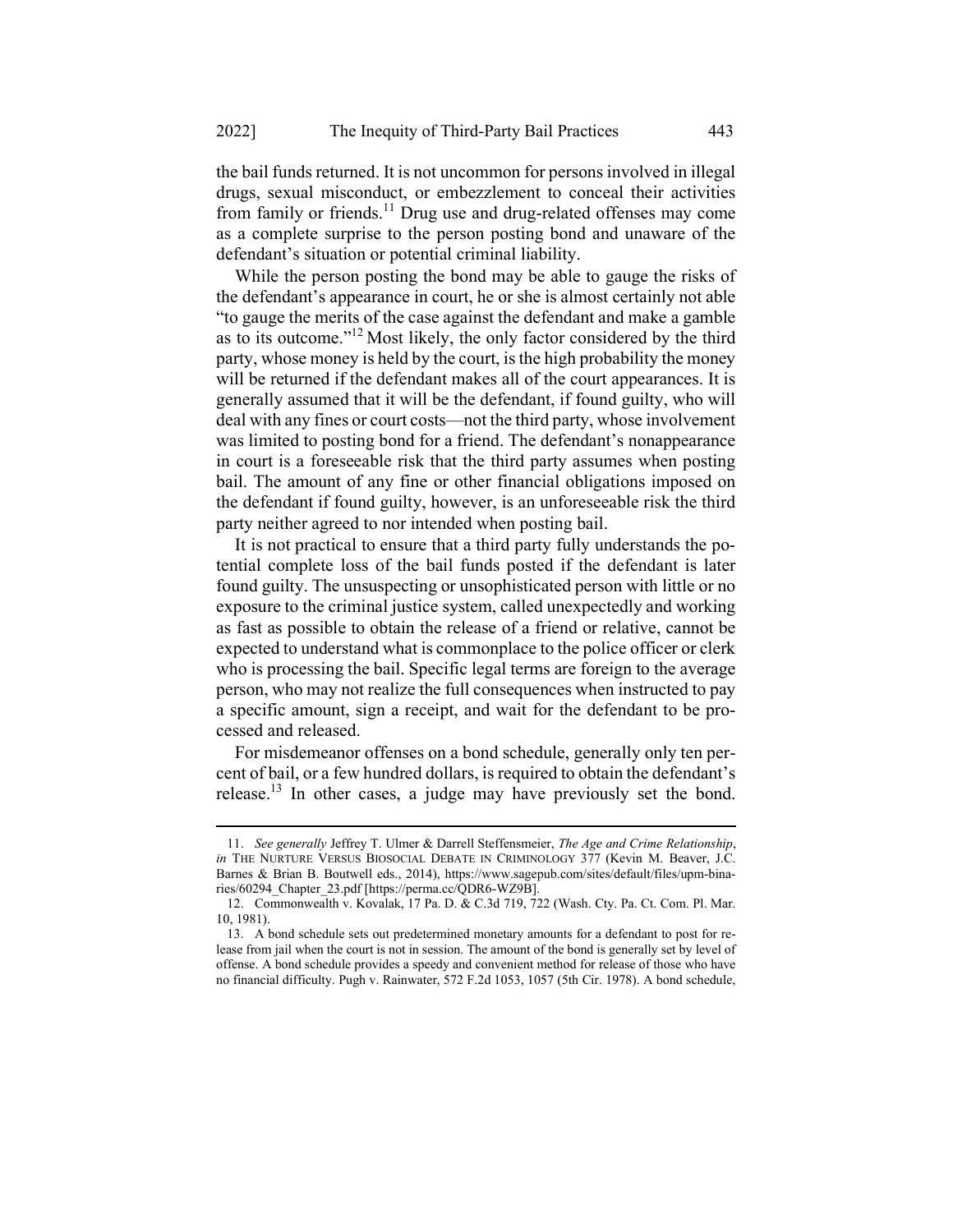Whether by schedule or court order, the defendant may be facing extended time in jail unless someone can come to his or her rescue and post bond. The well-intentioned friend or relative does not realize that the bond just became a down payment on a future fine for someone else's misdeed. This scene probably occurs every night throughout the country.

In many pretrial detentions, there is the issue of indigency. People with moderate or higher incomes, as well as successful drug dealers and other criminals, do not need to rely on someone else to post bail.<sup>14</sup> When a third party is called to post bail, it is because the defendant does not have the financial resources to post it and needs help from others.<sup>15</sup> The bond may also have a significant impact on the third party, who is called to make an unexpected cash payment intended for rent, food, or other family necessities. $16$ 

The purpose of a bond is to secure the defendant's appearance in future court hearings.<sup>17</sup> Factors to be considered when setting bond include the risk of flight; the defendant's financial resources, and in some cases, the risk of harm to the defendant, victim, or the community.<sup>18</sup> It is not a down payment for future fines. Numerous courts have repeatedly held that bail is not intended to punish a defendant or enrich the government and should

however, is limited to the level of offense and the defendant's financial situation and does not take into consideration alternative conditions of release. Cf. Hernandez v. Lynch, No. EDCV 16-00620, 2016 WL 7116611, at \*25 (C.D. Cal. Nov. 10, 2016) (holding that a bond amount, set pursuant to a bond schedule, that failed to account for individual defendant's financial situation and alternative conditions of release violated defendant's right to due process).

<sup>14. &</sup>quot;The high rate of pretrial detention in the United States is due to both the widespread use of monetary bail and the limited financial resources of most defendants." Will Dobbie et al., The Effects of Pretrial Detention on Conviction, Future Crime, and Employment: Evidence from Randomly Assigned Judges, 108 AM. ECON. REV. 201, 201 (2018).

<sup>15.</sup> See DEVUONO-POWELL ET AL., supra note 9, at 13–14 (discussing payment of bail borne by families); see also infra notes 143, 144.

<sup>16.</sup> In some cases, the risk to the third party may be more than financial. In Francis v. Lake Charles Am. Press, 265 S.2d 206, 209, 214 (1972), the third party recovered damages from a newspaper that published an article mistakenly naming the third party who posted the bond, instead of the defendant, who was arrested for voyeurism.

<sup>17.</sup> Bandy v. United States, 81 S. Ct. 197, 197 (1960) (Douglas, J.) (supervisory opinion). See also How Courts Work, AM. BAR ASS'N (Sept. 9, 2019), https://www.americanbar.org/ groups/public\_education/resources/law\_related\_education\_network/how\_courts\_work/bail/ [https://perma.cc/93YE-HCS5] ("The purpose of bail is simply to ensure that defendants will ap-

pear for trial and all pretrial hearings for which they must be present.").

<sup>18.</sup> United States v. Salerno, 481 U.S. 739, 742–43 (1987) (construing federal Bail Reform Act of 1984, 18 U.S.C. §§ 3141–42, 3145). See also Harris v. United States, 404 U.S. 1232, 1232–33, 1235–36 (1971) (construing §§ 3146 and 3148 for post-conviction bail on appeal).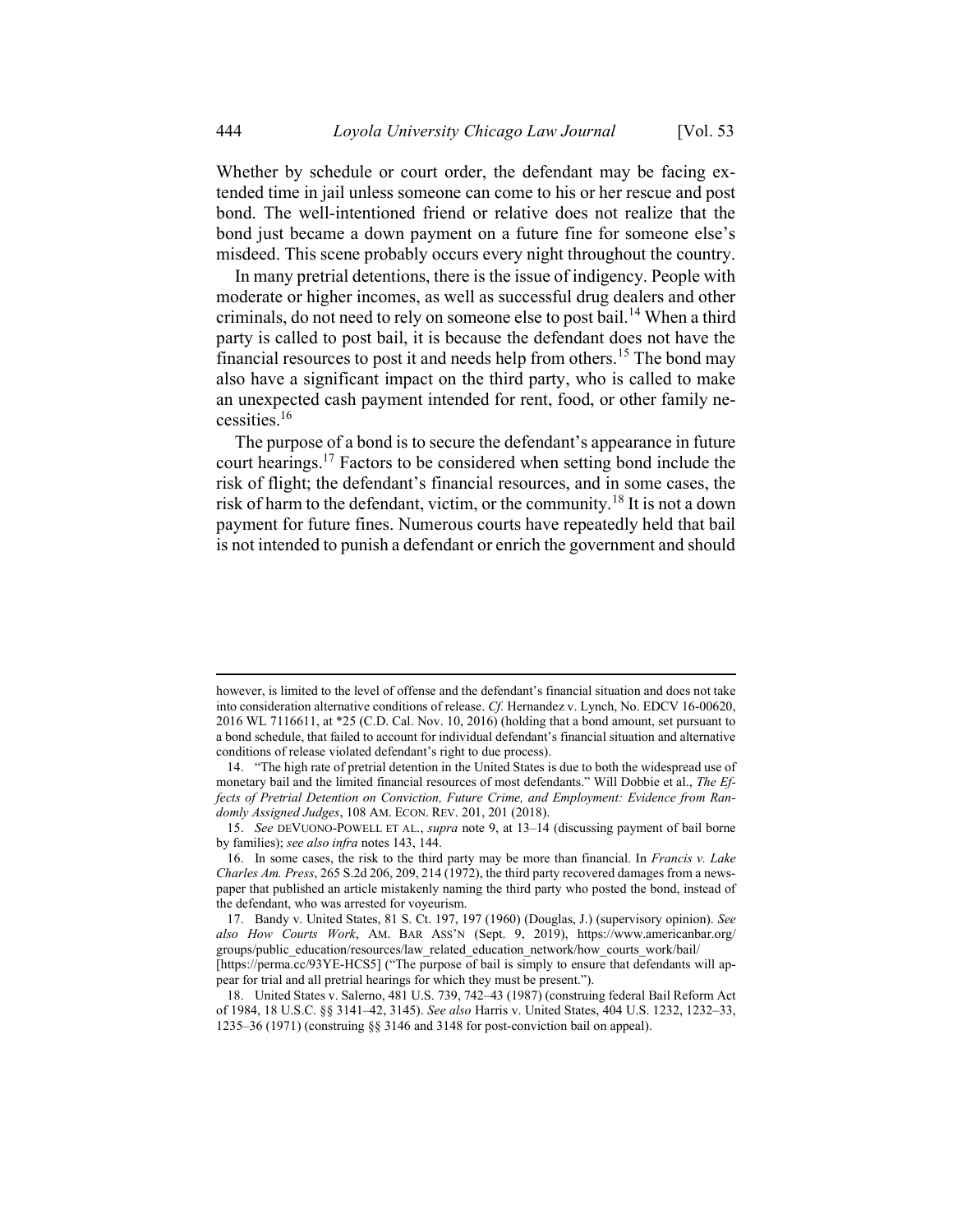not be set with a view towards fines.<sup>19</sup> In *Cohen v. United States*,<sup>20</sup> Justice William O. Douglas, in a single-justice opinion, held that requiring a bail bond to operate as a *supersedeas*<sup>21</sup> to a judgment for a fine is beyond the bond's intended purpose and results in excessive bail under the Eighth Amendment to the United States Constitution.<sup>22</sup>

In the federal court system, 28 U.S.C. § 2044 provides that a thirdparty bond may not be applied to a defendant's fines or other financial obligations unless it can be shown that the defendant owns the funds.<sup>23</sup> This statute puts to rest, at least in the federal court system, the right of a third-party bond depositor to recover the bail funds when the case is

22. *Cohen*, 82 S. Ct. at 528. The decision by Justice Douglas was a supervisory, "in chambers" opinion, made without the participation or concurrence of the entire court. See generally Daniel M. Gonen, Judging in Chambers: The Powers of a Single Justice of the Supreme Court, 76 U. CIN. L. REV. 1159 (2008). Although a single-Justice opinion is limited and not binding precedent, other courts have also adopted Justice Douglas's reasoning. See United States v. Rose, 791 F.2d 1477, 1480 (11th Cir. 1986) (stating that any conditions requiring a bail bond to be used for payment of a fine are contrary to purposes of a bail bond under Eighth Amendment); Sparger, 79 F. Supp. 2d at 718; State ex rel. Baker v. Troutman, 533 N.E.2d 1053, 1056 (Ohio 1990) (stating that purpose of bail is to ensure appearance). See also United States v. Feiner, No. 92-00548-01, 1993 WL 440605, at \*3 (E.D. Pa. Oct. 27, 1993) (holding that government's refusal to return defendant's bail post-conviction violated defendant's due process rights).

23. 28 U.S.C. § 2044, which provides in part:

The court shall not release any money deposited for bond purposes after a plea or a verdict of the defendant's guilt has been entered and before sentencing except upon a showing that an assessment, fine, restitution or penalty cannot be imposed for the offense the defendant committed or that the defendant would suffer an undue hardship. This section shall not apply to any third party surety.

In United States v. Ware, Nos. 04 Cr. 1224 & 05 Cr. 1115, 2021 WL 3188248, at \*1 (S.D.N.Y. July 28, 2021), one half of the bail was posted by the defendant and the other half by his mother. Although the defendant's mother's portion could not be applied to the defendant's fines by 28 U.S.C. § 2044, the defendant's mother died during the pendency of the case. Id. at  $*2$ . The court held that as a one-third beneficiary of the estate, one-third of the mother's portion of the bail funds could be applied to the defendant's fines. Id.

<sup>19.</sup> See United States v. Powell, 639 F.2d 224, 225 (5th Cir. 1981) ("The purpose of bail is to secure the presence of the defendant; its object is not to enrich the government or punish the defendant."); United States v. Sparger, 79 F. Supp. 2d 714, 716–18 (W.D. Tex. 1999) (quoting Powell, 639 F.2d at 225).

In DuBose v. McGuffey, Slip Op. No. 2022-Ohio-8 (Ohio Jan. 4, 2022), the court held that in the absence of a specific statute, public safety should not be considered when setting monetary bail, but instead should be addressed by nonmonetary conditions of bond, such as no-contact orders, house arrest, GPS monitoring, or other requirements specifically focused on maintaining public safety. Id. at 9. A court may not impose excessive bail for the purpose of keeping an accused in jail. Id. at 13. Monetary bail for public safety is beyond the statutory framework and therefore excessive. Id. at 12–13.

<sup>20.</sup> Cohen v. United States, 82 S. Ct. 526, 527–28 (1962).

<sup>21.</sup> A supersedeas bond is an appellant's bond to stay execution on a judgment during the pendency of the appeal. Purcell v. Thomas, 28 A.3d 1138, 1144 (D.C. 2011) (citing BLACK's LAW DICTIONARY 190 (8th ed. 2004)). A supersedeas bond is an appellate bond to stay the proceedings and is separate from a cost bond under Federal Rule of Appellate Procedure Rule 7. Adsani v. Miller, 139 F.3d 67, 70 n.2 (2nd Cir. 1998).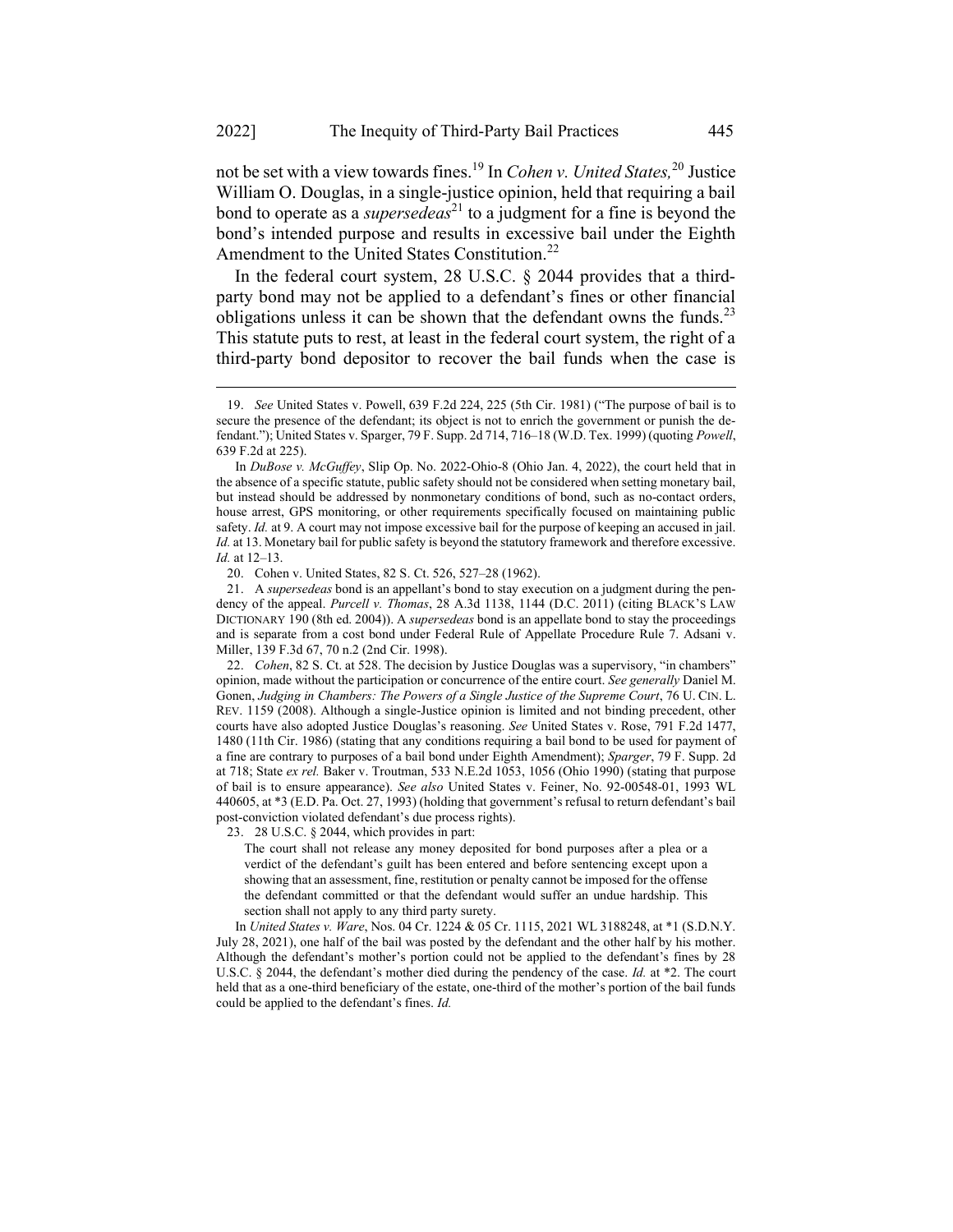concluded.<sup>24</sup> Although issues still arise about ownership of the funds, once ownership is determined, a third party is protected from any loss of bail funds.<sup>25</sup> The system is not the same in state courts, when third-party bonds may be applied to a defendant's fines, court costs, or restitution without the third party's consent.<sup>26</sup>

State courts have provisions in statute or rule of court for the discharge of bail when the case is concluded: to either release the funds or apply them to court-imposed financial sanctions.<sup>27</sup> As a contract, a bail bond should be construed to give effect to the reasonable intentions of the parties, with the understanding that the construction should be in favor of the surety who may not be held liable for a greater undertaking than agreed to when bail was posted. $^{28}$  Recognizing this principle, some courts have applied contract principles when third parties post bond and agree to secure the presence of the defendant for court proceedings.<sup>29</sup> Once the case is over and the conditions are satisfied, the contract is completed with the trial court, and the third party is entitled to return of the funds.<sup>30</sup>

The primary purpose of applying third-party bail funds to fines and

<sup>24.</sup> FED. R. CRIM. P. 46(g) (requiring court to release any bail when bond conditions have been satisfied).

<sup>25.</sup> See United States v. Ener, 278 F. Supp. 2d 441, 449 (E.D. Pa. 2003) ("[A]ny bail funds belonging to friends and relatives were unavailable to pay the fines if an evidentiary hearing established their legitimate claim to the funds." (citing Bridges v. United States, 588 F.2d 911, 912–13 (4th Cir. 1978))); United States v. Bracewell, 569 F.2d 1194, 1200 (2d Cir. 1978) (noting that any bail funds belonging to friends and relatives were unavailable to pay fines if an evidentiary hearing established their legitimate claim to funds). See also Bracewell, 569 F.2d at 1200 ("If monies paid on a defendant's behalf actually belong to a third party, then they are not available for payment.").

<sup>26.</sup> See 8A AM. JUR. 2D Bail and Recognizance § 85 (2021). See also Michael G. Duprée, Annotation, Propriety of Applying Cash Bail to Payment of Fine, 42 A.L.R.5th 547 (1996) (stating that, in some instances, statute further authorizes application of cash bail to payment of defendant's fine or his fine and costs). Additionally, some courts have allowed the use of cash bail for payment of fines and costs without specific statutory authority. Id.

<sup>27. 8</sup>A AM. JUR. 2D Bail and Recognizance § 85 (2021).

<sup>28.</sup> United States v. Sparger, 79 F. Supp. 2d 714, 717 (W.D. Tex. 1999) (citing United States v. Jones, 607 F.2d 687, 688 (5th Cir. 1979)). See also United States v. Arnold, No. 1-18-CR-30-1, 2020 WL 957415, at \*2–3 (N.D. Miss. Feb. 27, 2020) (following Sparger).

<sup>29.</sup> United States v. Wickenhauser, 710 F.2d 486, 487–88 (8th Cir. 1983) (holding that defendant was entitled to release of his bond because he satisfied the "condition" of his appearance in court); United States v. Powell, 639 F.2d 224, 266 (5th Cir. 1981) (discussing Jones, 607 F.2d at 688).

<sup>30.</sup> See, e.g., Schilb v. Kuebel, 404 U.S. 357, 361–62 (1971) (discussing a provision of Illinois law which provided for return of bail funds to accused). Although the issue in *Schilb* involved the authority of a clerk of court to charge a bail fee, the underlying issue was the right to retain the bail funds after the case was terminated. Id. at 360–62. The Court upheld the bail fee but held when the defendant is discharged from all obligations in the case, after deduction of the fee, the balance of the bail money is required to be released. Id. at 367-68.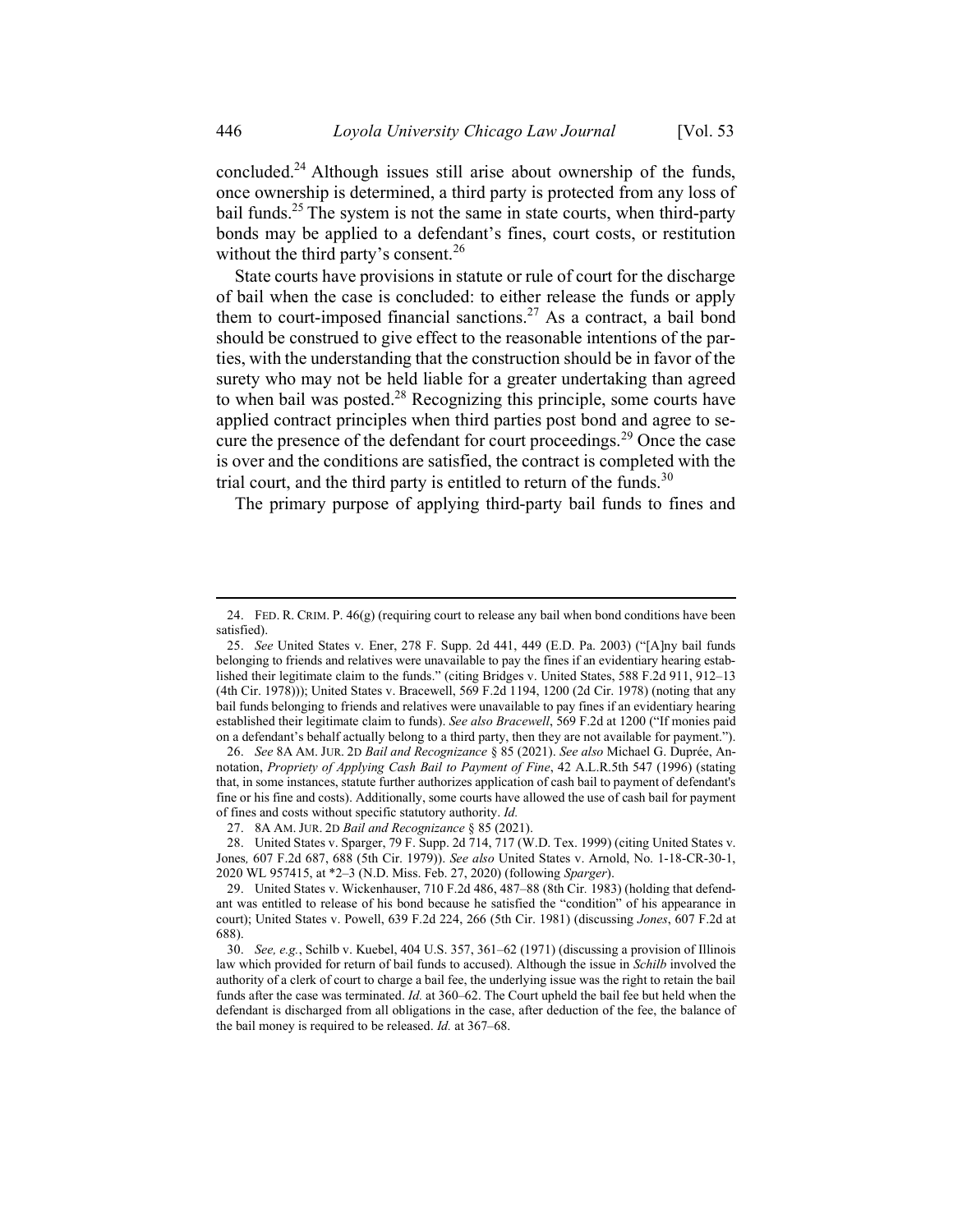court costs is to generate court revenue.<sup>31</sup> Using courts as a revenue generator has been a long-standing problem,  $32$  receiving national attention in 2015 following the disturbance in Ferguson, Missouri, and the subsequent pattern-or-practice investigation and report by the U.S. Department of Justice (DOJ).<sup>33</sup> This report, as well as others, found an excessive emphasis on revenue rather than public safety and a disproportionate impact of fines on poor and minority persons.<sup>34</sup> The DOJ's report also found that this emphasis on revenue generation fundamentally compromised the role of the court to act as a neutral arbitrator.<sup>35</sup>

With the emphasis on revenue, a warrant becomes a collection tool. In her dissenting opinion in Utah v. Strieff, Justice Sotomayor noted the staggering increase in warrants when a person with a traffic ticket misses

<sup>31.</sup> Not all applications of bail funds by the government are to enrich the government. Often the bail funds are applied to restitution. Considering a victim's rights, a judge may be concerned that the money posted as bail and the defendant's circumstances, the bail funds may be the only source of restitution for a crime victim. While a distinction may be made between restitution to compensate a crime victim and fines and court costs that accrue to the government, the impact on the innocent third party is the same.

<sup>32.</sup> See Dan Kopf, The Fining of Black America, PRICEONOMICS (June 24, 2016), https://priceonomics.com/the-fining-of-black-america/ [https://perma.cc/8P5N-A88T]; Note, Development in the Law: Policing, Policing and Profit, 128 HARV. L. REV. 1706, 1731–32 (2015) [hereinafter Policing and Profit] (discussing history of revenue-generating schemes by federal agencies, from fines and fees to civil forfeiture); Matthew Shaer, How Cities Make Money by Fining the Poor, N.Y. TIMES (Jan. 8, 2019), https://www.nytimes.com/2019/01/08/magazine/cities-finepoor-jail.html?action=click&module=RelatedCoverage&pgtype=Article&region=Footer

<sup>[</sup>https://perma.cc/5GUJ-7886] ("[J]ailing poor defendants has proved to be an effective way of raising money.").

<sup>33.</sup> U.S. DEP'T OF JUST., INVESTIGATION OF THE FERGUSON POLICE DEPARTMENT 9–15 (2015), https://www.justice.gov/sites/default/files/opa/press-releases/attachments/2015/03/04/ ferguson\_police\_department\_report.pdf [https://perma.cc/AQW3-VT34].

<sup>34.</sup> See COUNCIL OF ECON. ADVISORS, FINES, FEES, AND BAIL 1 (2015), https://obamawhitehouse.archives.gov/sites/default/files/page/files/1215 cea fine fee bail

issue brief.pdf [https://perma.cc/DVK4-GRWK] (examining effects on poor defendants of common monetary payments in criminal justice systems); see also Kiren Jahangeer, Fines and Fees: The Criminalization of Poverty, AM. BAR ASS'N (Dec. 16, 2019), https://www.americanbar.org/groups/government\_public/publications/public\_lawyer\_articles/fees-fines/

<sup>[</sup>https://perma.cc/SJ5W-7PTK] (noting a disproportionate burden on racial minorities to account for costs associated with incarceration); Aravind Boddupalli & Sarah Calame, Fines and Forfeitures and Racial Disparities, TAX POL'Y CTR. (Aug. 14, 2020), https://www.taxpolicycenter.org/taxvox/fines-and-forfeitures-and-racial-disparities [https://perma.cc/DZU2-ZUS4] (discussing role that fines and forfeitures play in state and local government budgets).

<sup>35.</sup> The DOJ's March 2015 report of its investigation of the Ferguson Police Department found that officers and courts focused on generating revenue through fines and fees. U.S. DEP'T OF JUST., supra note 33 at 3, 97–98. See also Mike Maciag, Skyrocketing Court Fines Are Major Revenue Generator for Ferguson, GOVERNING (Aug. 21, 2014), https://www.governing.com/archive/govferguson-missouri-court-fines-budget.html [https://perma.cc/SR55-SEF4] (noting that approximately one-fifth of total operating revenue for Ferguson's budget came from court fines in 2013).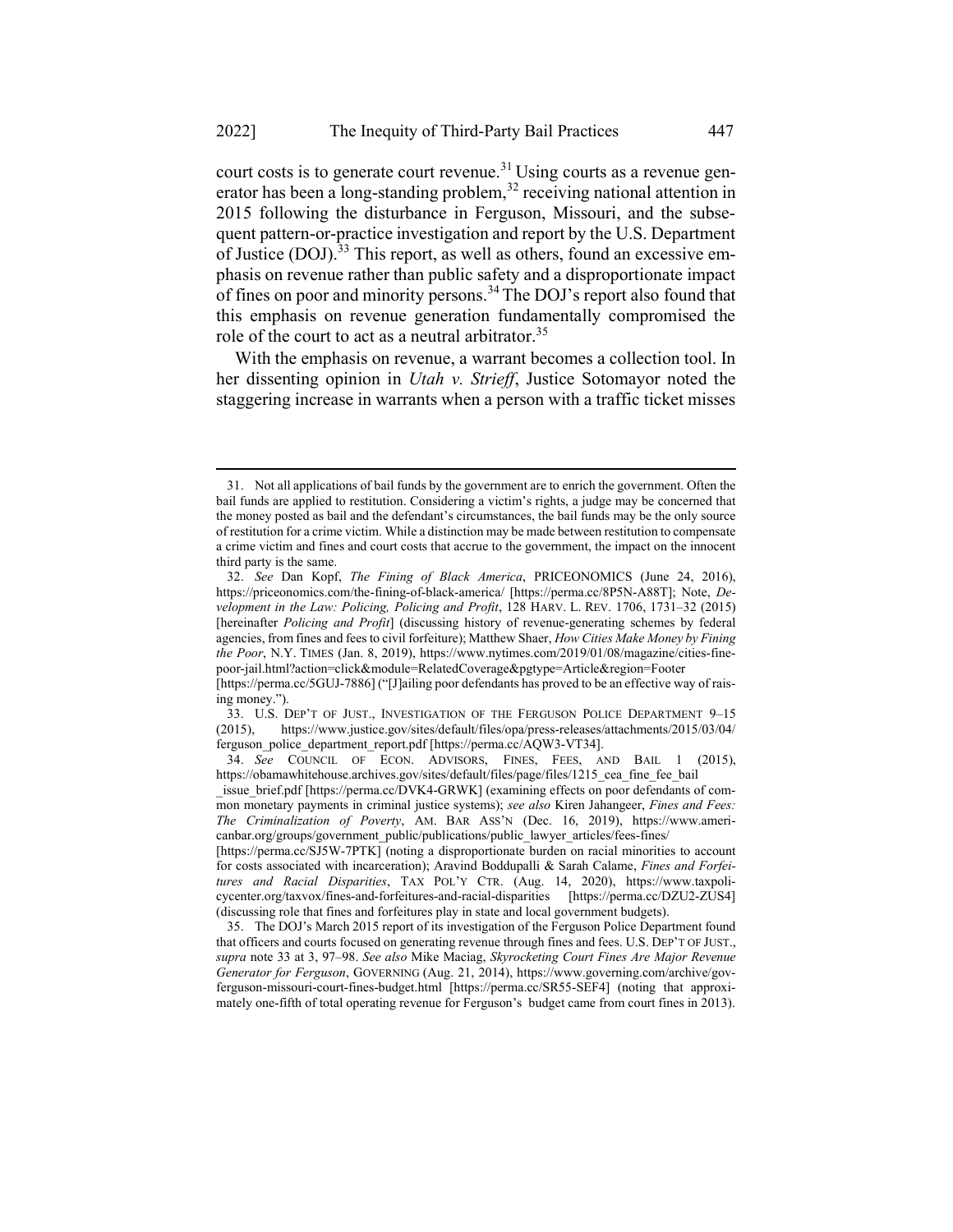a fine payment or court appearance in misdemeanor cases.<sup>36</sup> The DOJ's report found, "[t]hat the primary role of warrants is not to protect public safety but rather to facilitate fine collection is further evidenced by the fact that the warrants issued by the court are overwhelmingly issued in non-criminal traffic cases that would not themselves result in a penalty of imprisonment."<sup>37</sup> Reasons for nonappearance or nonpayment include lack of financial ability, lack of transportation (in many cases due to a suspended driver's license), inability to leave work, or fear of arrest for nonpayment.<sup>38</sup>

The increase in warrants for minor offenses also impacts pretrial detention. The number of friends or relatives a defendant may call to post bail is not only limited to the friend or relative's financial situation. A friend or relative with their own active bench warrant will be reluctant to go to a police station to post bail for another person.<sup>39</sup>

## I. BASIS FOR APPLYING THIRD-PARTY BAIL TO FINANCIAL SANCTIONS

Methods used to apply third-party bonds to a defendant's fines or court costs include:

Local rule of court;

A bond receipt form containing language that the third party agrees to disposition of funds;

Local court requirements that the bond must be put in the defendant's name; and

Scare or coercive tactics, including

- a) putting the bond in the defendant's name by telling the third party that if the defendant does not appear, the third party will not only forfeit the amount of funds deposited, but will also be required to pay the additional ninety percent balance; $40$  or
- b) upon conviction, threatening to levy additional surcharges or other

<sup>36.</sup> See Utah v. Strieff, 579 U.S. 232, 249–50 (2016) (Sotomayor, J., dissenting) ("Outstanding warrants are surprisingly common. When a person with a traffic ticket misses a fine payment or court appearance, a court will issue a warrant.").

<sup>37.</sup> U.S. DEP'T OF JUST., supra note 33, at 56; see also Policing and Profit, supra note 32, at 1746 (noting that people often avoid police to elude arrest for debt, rather than to hide illicit activity).

<sup>38.</sup> MATTHEW MENENDEZ ET AL., BRENNAN CTR. FOR JUST., THE STEEP COSTS OF CRIMINAL JUSTICE FEES AND FINES 10 (2019).

<sup>39.</sup> See, e.g., Rodriguez v. Milwaukee Cty., No. 16-CV-130, 2018 U.S. Dist. LEXIS 235938, at \*1-4 (E.D. Wis. 2018) (involving woman arrested on warrant for nonpayment of fines when posting bail for her son).

<sup>40.</sup> With a ten percent cash bond, the person who posted the bond, whether third party or defendant, is technically liable to pay the remaining ninety percent balance if the defendant does not appear. The general practice, however, is to forfeit the amount posted, issue a new warrant with a new bond, and not pursue the remaining balance in a non-surety situation.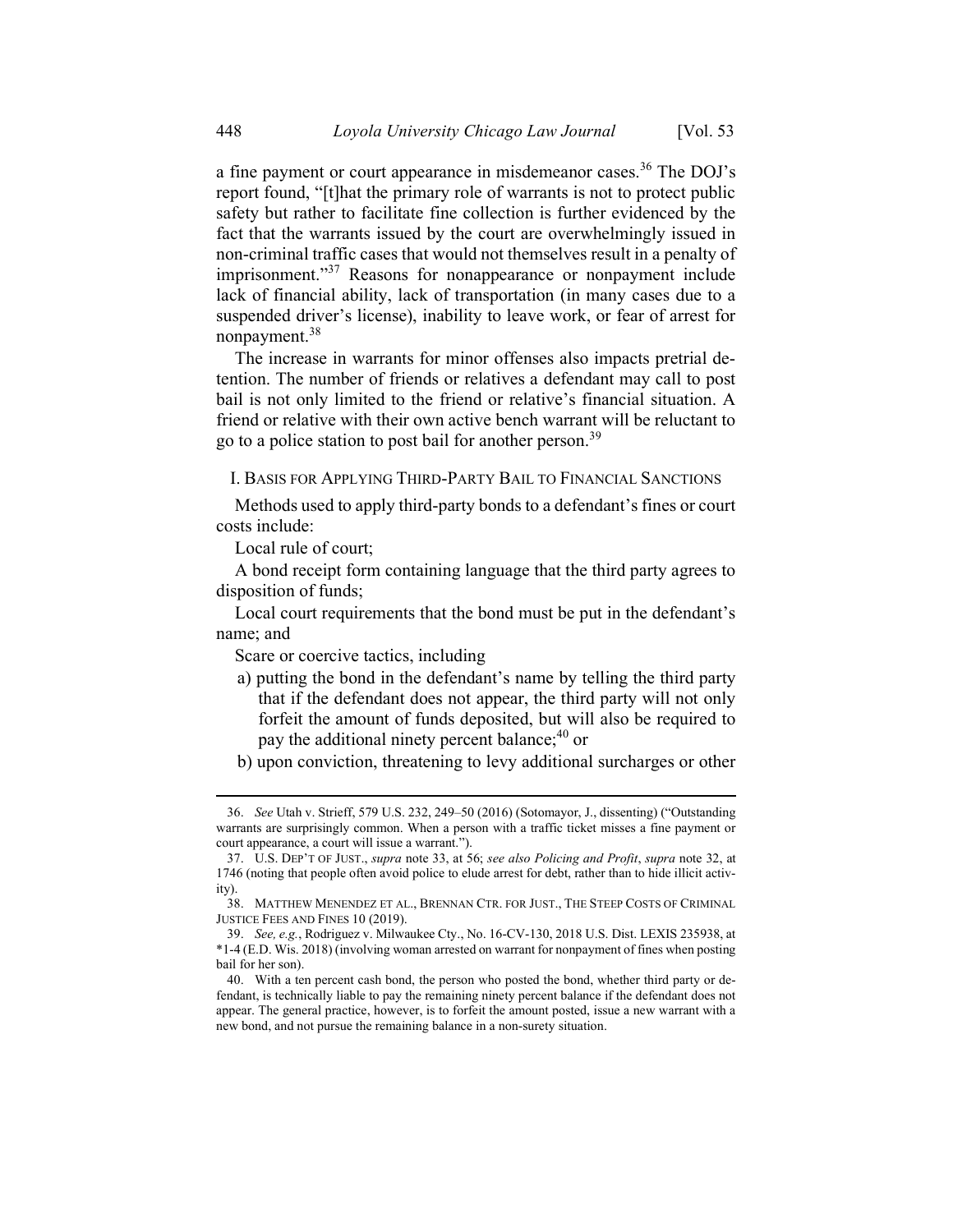collateral sanctions for nonpayment, including suspension of the defendant's driver's license, unless the third-party bond is applied to the fines or court costs.

Although some of these methods have been upheld, courts have noted problems with them.

A local rule is a codification of a particular court's practices which are not in conflict with the state's enacted laws or rules of practice and procedure. Ruckinger v. Weicht<sup>41</sup> invalidated a local court rule applying third-party bail money to fines and court costs as in conflict with the state's rules of procedure.<sup>42</sup> The court in *Ruckinger* recognized that a friend or parent in a stressful situation might not understand the full consequences, including loss of funds, when posting bond.<sup>43</sup> Similarly, in State v. Harshman,  $4\overline{4}$  a bond form based on a local rule requiring a third party to apply a bail bond to the defendant's fines and court costs was invalid because the third party had not given voluntary consent and had no opportunity to dispute this term in order to post bond.<sup>45</sup> In addition, the local court rule the bond form was based on violated the state statute.<sup>46</sup>

The third party who posts the bond will likely have no notice of the local rule that bail funds can be applied to any subsequent fines or court costs.<sup>47</sup> A local rule restricting the post-judgment distribution of bail funds can be direct or indirect, converting bail into a performance bond until all fines and court costs are paid. Similar to a court order, it is beyond the scope of the purpose of the bond.<sup>48</sup>

In State v. Iglesias, the Wisconsin Supreme Court upheld a state statute permitting bond money to be applied to fines, costs, and restitution

<sup>41.</sup> Ruckinger v. Weicht, 514 A.2d 948, 950 (Pa. Super. Ct. 1986).

<sup>42.</sup> Court policies that automatically deprive a third party of return of bail funds risk exposing a municipality to monetary damages, injunctive relief, and attorney's fees. See Denton v. Bedinghaus, 40 F. App'x 974, 979–80 (6th Cir. 2002) (reversing dismissal of class action to determine if quasi-judicial immunity applied to a local government entity that benefitted from court's policy to automatically apply third-party bonds to defendant's child-support arrearage.).

<sup>43.</sup> Ruckinger, 514 A.2d at 951.

<sup>44.</sup> State v. Harshman, 806 N.E.2d 598, 602–04 (Ohio Ct. App. 2004).

<sup>45.</sup> Id.

<sup>46.</sup> See also United States v. Forte, No. 85-141-1, U.S. Dist. LEXIS 22869, at \*6–7 (E.D. Pa. July 14, 1986) (holding that a local rule creating a lien in favor of government for bail was limited to defendant's funds and could not be applied to third parties).

<sup>47.</sup> In Perry v. Aversman, the attorneys posted the bond for the defendant and were not aware of the local rule. 168 S.W.3d 541, 543–44 (Mo. Ct. App. 2005). The appellate court reversed a judgment that the local rule was invalid because there was notice to the third party of the potential loss of the bail funds by the language of the bond receipt. Id.

<sup>48.</sup> Cantois v. Virgin Islands, 61 V.I. 257, 260–61 (2014) (invalidating a court order making release of bond money to third party contingent on defendant's paying all fines and court costs); see also State v. Austin, No. 95-CA-99, 1996 Ohio Ct. App. LEXIS 3061, at \*1-2, \*4 (July 5, 1996) (holding plain error for trial court to withhold release of bond until all fines were paid).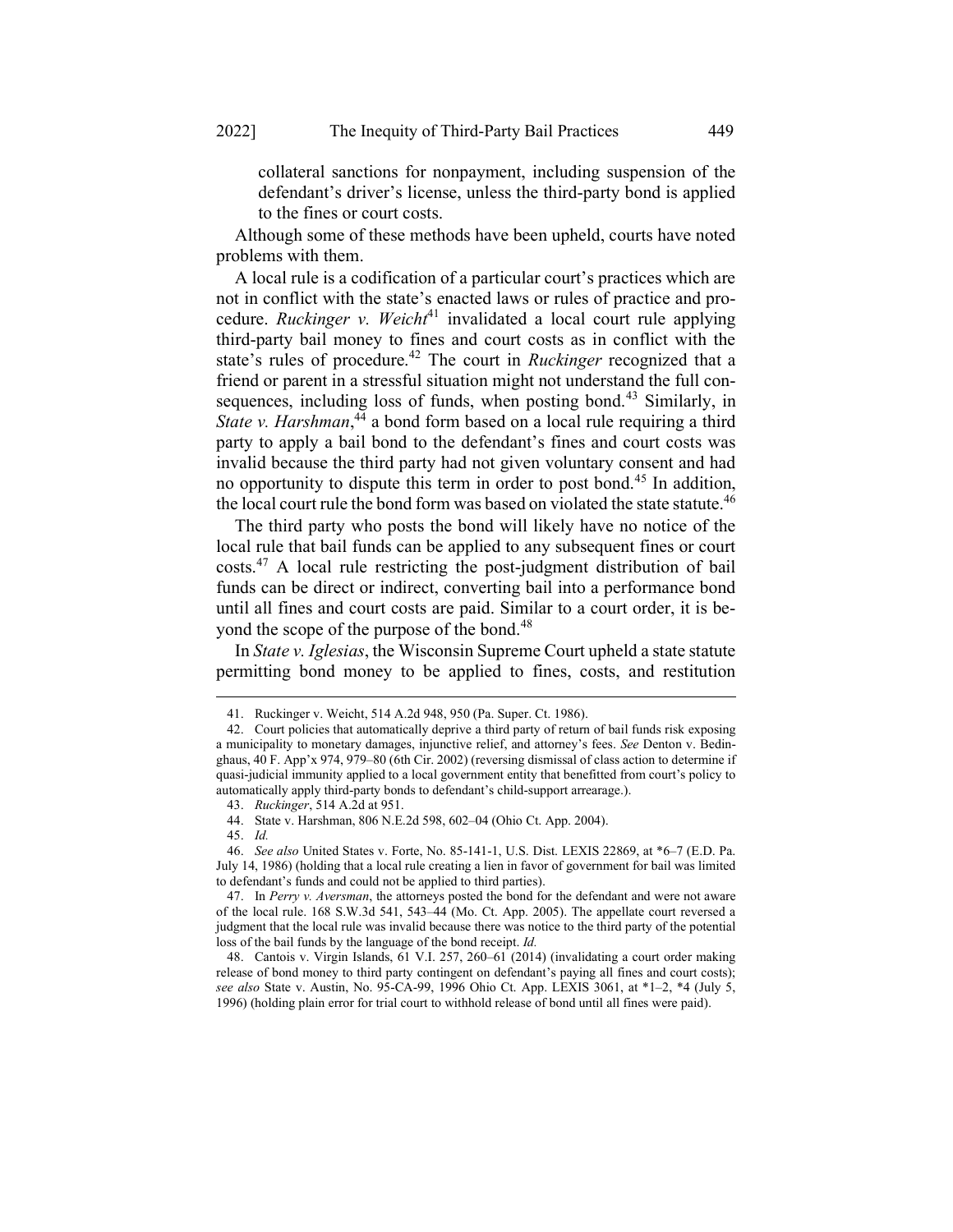without regard to the ownership of the funds.<sup>49</sup> The court relied in part on the printed language on the bond receipt providing any money deposited for bail was conclusively presumed to be the defendant's property and could be applied to payment of the defendant's fines or other financial sanctions.<sup>50</sup> While this language was not pointed out at the time the bond was posted, the court stated that the language was clear and understandable and that the depositor signed the receipt acknowledging the terms of the bond.<sup>51</sup> Although upholding the language in the bond receipt, the court recognized the hurried circumstances when a bond is posted and suggested the language on the bond receipt should be written in large bold letters as a matter of public policy.<sup>52</sup> Some state statutes require the notice of potential loss of funds to be distinguishable from the surrounding text, in bold or underlined print, and larger than the surrounding type.  $53$ 

### II. CHILLING EFFECT

The decision in *Iglesias* is significant for the warning the dissenting opinion set out of the consequence of third-party bond forfeiture as payment of the defendant's fines:<sup>54</sup> As the dissent observed, while larger, bold print on a bond receipt will provide adequate notice to the person posting bond that the money can be applied to the defendant's fines and court costs, it may also cause a chilling effect for the third party willing

517 N.W.2d at 184.

<sup>49.</sup> State v. Iglesias, 517 N.W.2d 175, 182–83 (Wis. 1994).

<sup>50.</sup> This was based on Wisconsin case law and statute permitting any money posted as bond to be applied to fines and court costs. Specific references to state statutes are not included due to subsequent amendment or renumbering.

<sup>51.</sup> The court in Iglesias reasoned,

The receipts were written in very understandable English (both Miller and Bochler can read, although Bochler claims he reads only at the fifth-grade level.) Moreover, they signed the receipts thereby acknowledging they had read them. In this case, we believe that procedural due process was clearly satisfied by publication of the statute, the length of time the statute has been in effect, and primarily by the notice language on the receipt itself, which both Bochler and Miller signed.

<sup>52.</sup> In Ellis v. Hunter, 3 So.3d 373, 377 n.1 (Fla. Dist. Ct. App. 2009), the court acknowledged a legislative change to provide that cash bonds "prominently display a notice explaining that all funds are subject to forfeiture and withholding by the clerk of the court for the payment of court fees . . . regardless of who posted the funds."

<sup>53.</sup> In People v. Williams, 972 N.E.2d 1265, 1271 (Ill. App. Ct. 2012), the court upheld the decision applying the third party's bond to the defendant's fines and court costs. Although the bond receipt did not fully comply with the statutory requirement regarding size and type of print, the court found substantial compliance with the statute to give notice to the third party of the risk of loss of the bail funds. Id. The third party in Williams was also advised by defense counsel that the bond could be applied to any fines or court costs, providing additional notice to the third party. Id.

<sup>54.</sup> Iglesias, 517 N.W.2d at 185–86 (Bablitch, J., dissenting) ("Because bail is being used in this case for purposes for which it was not intended and is thus 'excessive,' and because its use in this manner will have a chilling effect upon a defendant's constitutional rights to pretrial release, I conclude that it is contrary to the dictates of the United States and Wisconsin Constitutions.").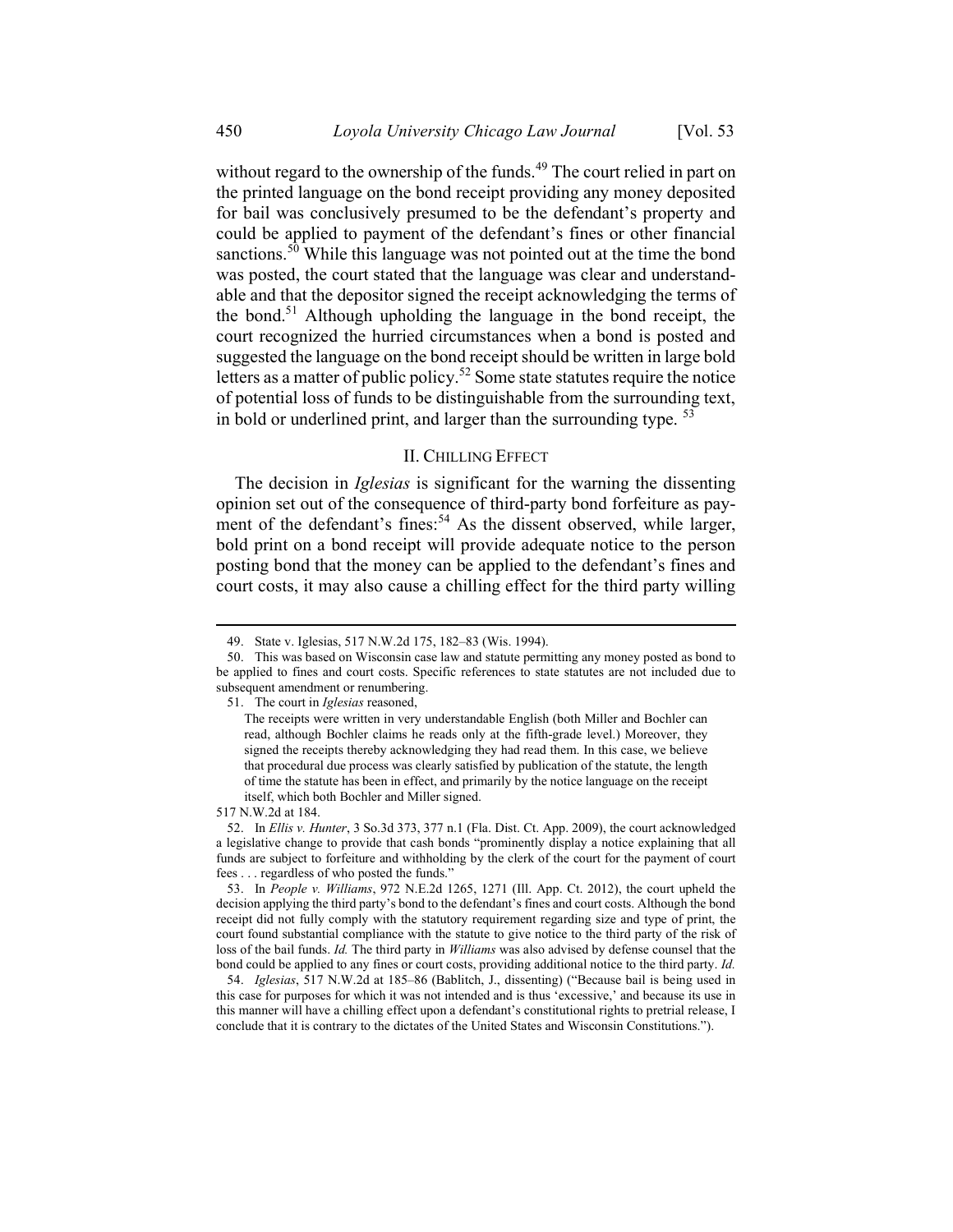to post bail for their friend or relative.<sup>55</sup>

Conspicuous notice to a third party on a bond receipt that the funds are not returnable is a two-edged sword. The dissent warned that once a third party realizes the posted funds may not be returned, the third party may not be willing to post bond.<sup>56</sup> The more prominent the notice to the third party that he or she is not just putting up money for the release of the defendant, but also effectively forfeiting the money to the court system, the greater the reluctance to post bail. The third party's relationship to the defendant also includes personal knowledge of the defendant's reliability and past infractions. As such, giving adequate notice to the third party may also prevent the bond from being posted, prolonging the defendant's detention solely for financial reasons.

Other courts have also recognized this chilling effect. State  $v$ . Letscher,<sup>57</sup> citing the dissent in Iglesias, held that disposition of pretrial bail money is not authorized as part of a sentence, and a third-party bond could not be applied to the fine as part of a defendant's sentence.<sup>58</sup> The concurring opinion in *State v. Thomas*<sup>59</sup> noted that the practice of applying third-party bonds to defendants' financial sanctions punishes the faith that friends and family have in the defendant and creates a disincentive

56.

Id.

59. State v. Thomas, 425 P.3d 437, 442 (Or. Ct. App. 2018) (Egan, C.J., concurring).

<sup>55.</sup> Although the dissent in Iglesias warned of a chilling effect on the defendant's constitutional rights to pretrial release by conditioning the bail as part of a later fine payment and not its intended purpose, the policy of automatically applying the third party's bond to the defendant's subsequent fines and court costs would also have a chilling effect on the person posting the bail. The chilling effect on the third party also directly impacts the defendant's right of pretrial release if the thirdparty bail is reluctant to post the bond. Id. at 186.

In its decision, the majority suggests that the statement on the bail receipt, which warns parties that bail money may be used for fines, be printed in large, bold letters so as to adequately inform those parties posting bail. I completely agree that those parties should be warned. I am concerned, however, that once third parties are made aware of the potential use of the bail money they will no longer be willing to post the bail. Indigent people who have not yet been proven guilty, who rely on friends or relatives to post bail so that they may be released prior to trial, will suffer.

<sup>57.</sup> State v. Letscher, 888 N.W.2d 880, 887 (Iowa 2016) (citing Iglesias, 517 N.W.2d at 186) (Bablitch, J., dissenting)).

<sup>58.</sup> See United States v. Equere, 916 F. Supp. 450, 453 (E.D. Pa. 1996) ("If bail money belonging to third parties could regularly be applied to certain debts of defendants, there would be clear incentives for defendants to avoid repaying debts, and clear disincentives for third parties to post bond."); United States v. Hall, No. MC-10-0017-PHX-FJM, 2011 U. S. Dist. LEXIS 89645, at \*3 (D. Ariz. Aug. 11, 2011) ("[T]hird parties will be unwilling to post bail funds that are unlikely to be returned."); Ruckinger v. Weicht, 514 A.2d 948, 951 (Pa. Super. Ct. 1986) ("If the risks are clear to the third party, they may well serve as a basis for refusing to make the funds available to the accused even though the third party is willing to assume the risk of the accused appearing for trial.").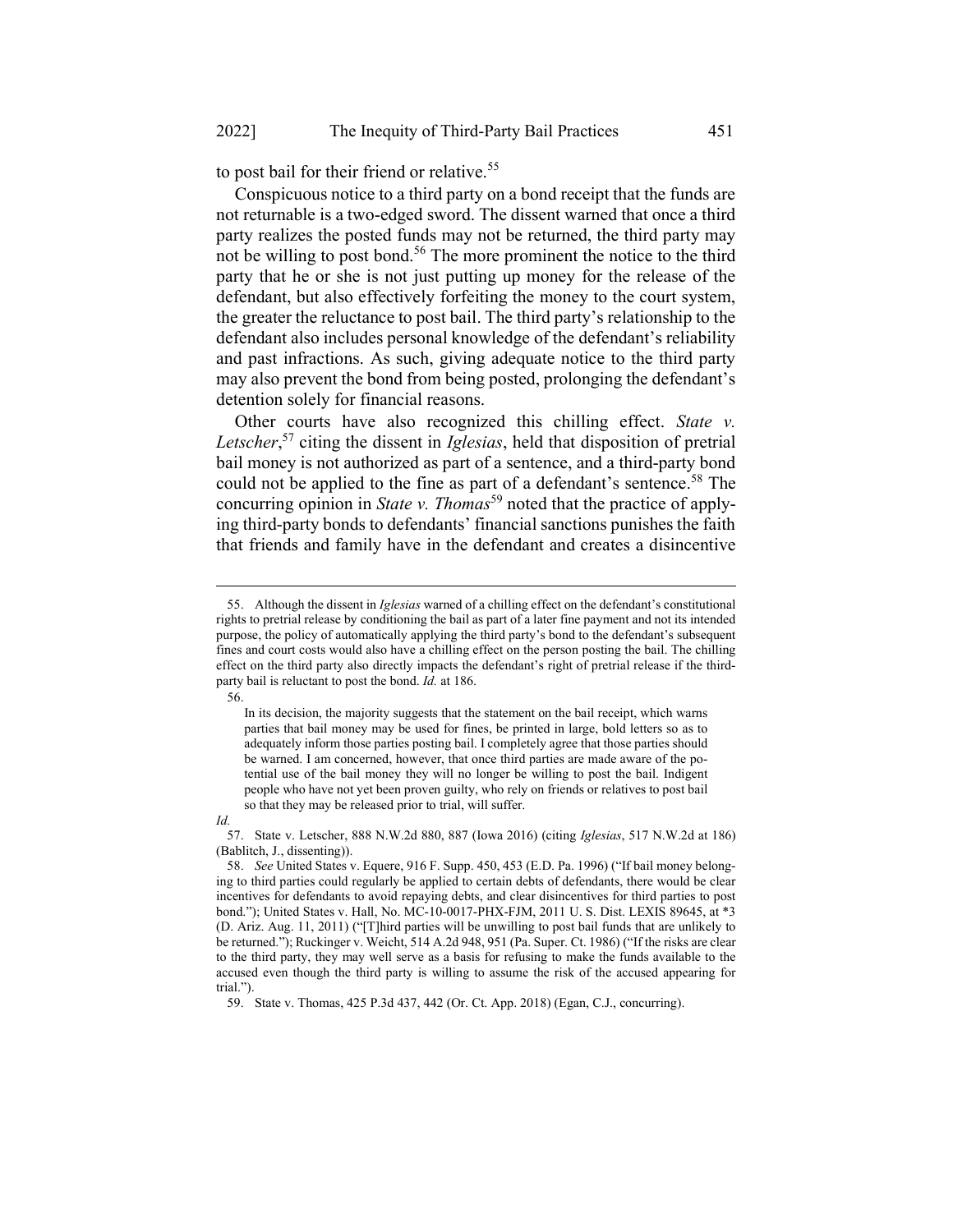to post bail for a person who clearly qualifies for bail and fully complies with the terms of the bond.<sup>60</sup>

A third party's reluctance to post bail delays pretrial release, often for nonviolent offenses, when there is little or no risk of flight.<sup>61</sup> Delay of the defendant's pretrial release adds to unnecessary incarceration, overcrowded jails, and public expenses for the costs of incarceration.<sup>62</sup> In addition, there are the personal costs to the defendant, who may miss work or school, lose a job, or be unavailable for childcare. $^{63}$ 

#### III. STATUTORY PRESUMPTION OF OWNERSHIP

Some states have a statutory presumption that bail funds are owned by the defendant. $64$  Even when this presumption appears to be conclusive, most statutes afford the court some discretion by providing that the court *may*, rather than *shall*, apply the proceeds of the bond.<sup>65</sup> When the statute provides discretion, the court may consider the impact on and financial condition of the third party who posted the bond.<sup>66</sup> A rebuttable

63. With more courts adopting a nonmonetary bail schedule or policy, the number of these issues diminishes. See ALEXANDRA NATAPOFF, PUNISHMENT WITHOUT CRIME 117-28 (2018) (regarding the substantial, detrimental economic impact of misdemeanors on indigent defendants).

64. A distinction may be drawn between a statute, passed by the state legislature that permits a bond to be applied to the defendant's financial sanctions and is subject to challenge in the court, and a local rule in which the court predetermines the disposition of bail funds.

65. Courts shall order bail funds owned by the defendant to be applied to any financial sanction imposed on the defendant. 28 U.S.C. § 2044. Notwithstanding the mandatory nature of this language, courts retain discretion due to the additional language. See United States v. Shkreli, No. 15- Cr.-637, 2018 U.S. Dist. LEXIS 114792, at \*2–3 (E.D.N.Y. July 10, 2018), aff'd, 779 F. App'x 38 (2d Cir. 2019) ("[Bail funds] cannot be imposed for the offense the defendant committed or that the defendant would suffer an undue hardship." (citing 28 U.S.C. § 2044)); see also United States v. Hunger, No. H-05-337-02, 2008 U.S. Dist. LEXIS 88928, at \*2–3 (S.D. Tex. Oct. 31, 2008) (finding that even though bail funds were in defendant's name, their release to government would impose an undue hardship on defendant and his family).

66. As it relates to the payment of court-appointed counsel, see, e.g., 725 ILL. COMP. STAT. 5/113-3.1(c) (1993):

<sup>60.</sup> Id.

<sup>61.</sup> JUST. POL'Y INST., FOR BETTER OR FOR PROFIT: HOW THE BAIL BONDING INDUSTRY STANDS IN THE WAY OF FAIR AND EFFECTIVE PRETRIAL JUSTICE 10, 19–22 (2012), https://justicepolicy.org/wp-content/uploads/2021/11/for\_better\_or\_for\_profit\_.pdf

<sup>[</sup>https://perma.cc/W4A2-RDPA].

<sup>62.</sup> Id. at 3; see also Bernadette Rabuy & Daniel Kopf, Detaining the Poor: How Money Bail Perpetuates an Endless Cycle of Poverty and Jail Time, PRISON POL'Y INITIATIVE (May 10, 2016), https://www.prisonpolicy.org/reports/incomejails.html [https://perma.cc/F5CJ-NR93] ("If . . . defendant[s are] unable to come up with the money either personally or through a commercial bail bondsman, they can be incarcerated from their arrest until their case is resolved or dismissed in court.").

Any sum deposited as money bond with the Clerk of the Circuit Court under Section 110-7 of this Code may be used in the court's discretion in whole or in part to comply with any payment order entered in accordance with paragraph (a) of this Section. The court may give special consideration to the interests of relatives or other third parties who may have posted a money bond on the behalf of the defendant to secure his release.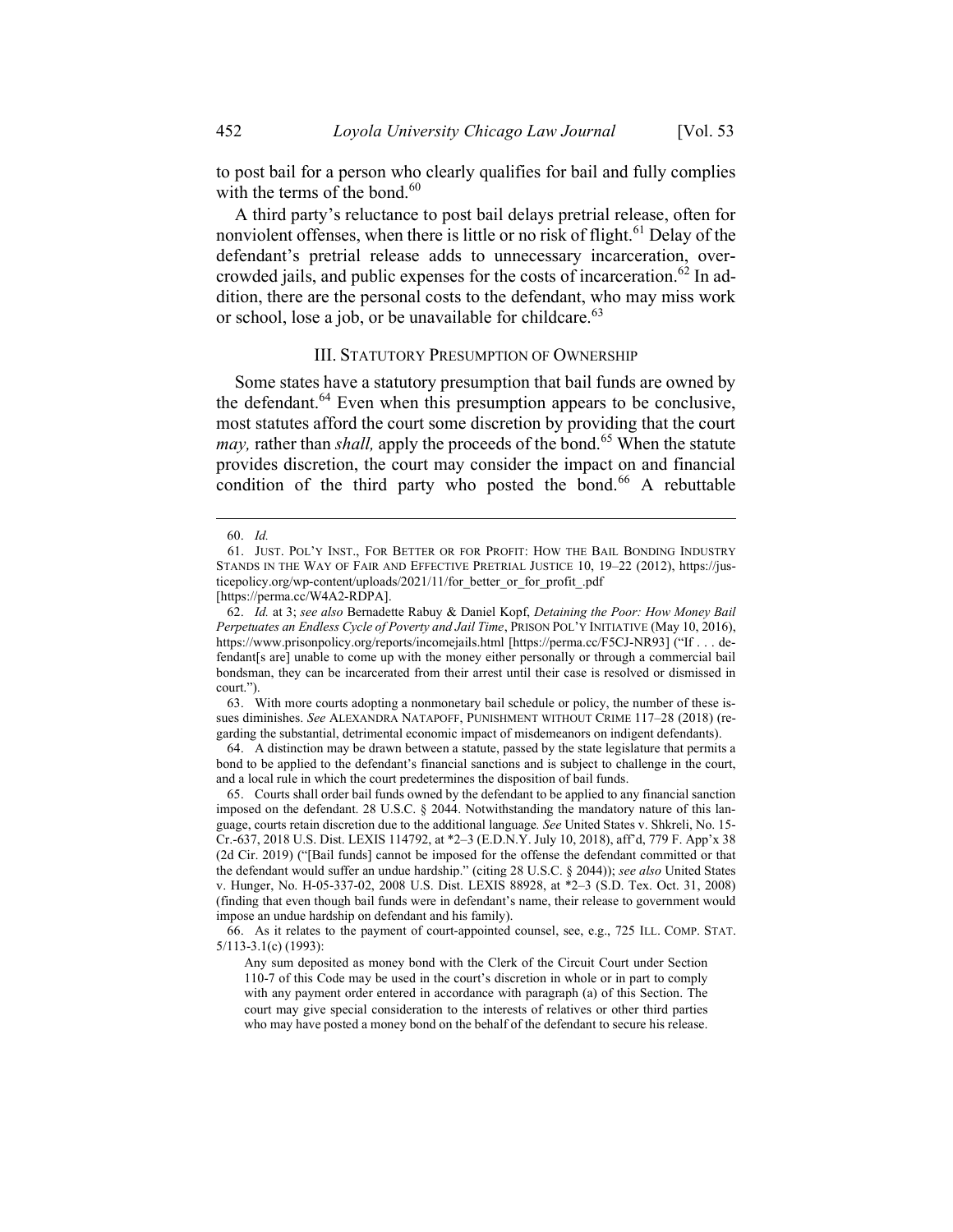presumption provides the court even greater discretion to determine the disposition of the funds, permitting a court to go beyond the name on a bond receipt.

#### IV. ASSIGNED-COUNSEL ISSUES

Assignment of counsel is based on the defendant's indigency.<sup>67</sup> Assessment of assigned-counsel costs is based on the defendant's ability to pay.<sup>68</sup> While both are within the discretion of the court, the bond posted by a third party is not a determinative factor for either.

A defendant's financially resourceful friends or family members should not be considered when deciding if the defendant qualifies for appointed counsel in a criminal case.<sup>69</sup> In *Illinois v. MacTaggart*,<sup>70</sup> the court held that a defendant could not be denied appointment of a public defender based solely on the bond posted by the defendant's parents.<sup>71</sup> The court in *MacTaggart* noted, "Bail is commonly posted by friends, family, and other supporters and the court cannot presume that the bond funds are available to the defendant. Provisions for bail do not mandate that funds made available by others are necessarily dedicated to the defendant's attorney fees."<sup>72</sup> Unless otherwise shown, bail posted by a third party is not an asset of the defendant and is not available for the defendant to assign to a private attorney for representation.<sup>73</sup> The same principle, that third-party bail funds are not the defendant's assets, applies equally to prohibit applying bail funds to the defendant's fines and court costs as

<sup>67.</sup> John P. Gross, Too Poor to Hire a Lawyer but Not Indigent: How States Use the Federal Poverty Guidelines to Deprive Defendants of Their Sixth Amendment Right to Counsel, 70 WASH. & LEE L. REV. 1173, 1174 (2013).

<sup>68.</sup> See United States v. Kelley, 861 F.3d 790, 800 (8th Cir. 2017),

The constitutional right to a fair trial is implicated in the appointment of counsel for indigent defendants. . . . In granting court-appointed counsel, the court assesses a defendant's immediate ability to pay because "any person haled into court, who is too poor to hire a lawyer, cannot be assured a fair trial unless counsel is provided for him."

<sup>(</sup>first citing Martinez v. Ryan, 566 U.S. 1, 12 (2012), then quoting Gideon v. Wainwright, 372 U.S. 335, 344 (1963)).

<sup>69.</sup> See generally People v. Darnold, 33 Cal. Rptr. 369 (Cal. Ct. App. 1963). The trial court distinguished between bail being posted by the defendant as evidence of the defendant's financial resources and bail posted by someone else, which would not be considered in the decision to appoint counsel for the defendant. Id. at 579.

<sup>70.</sup> Illinois v. MacTaggart, 151 N.E.3d 667, 671–72 (Ill. App. Ct. 2019).

<sup>71.</sup> See State v. Kasler, 995 N.E.2d 262, 268 (Ohio Ct. App. 2013) (reversing misdemeanor convictions for denial of court-appointed counsel to a college-student defendant based on household income that included her parents' income and property).

<sup>72</sup>. MacTaggart, 151 N.E.3d at 671–72.

<sup>73.</sup> See State v. West, No. A14-1630, 2015 LEXIS 609, at \*16–19 (Minn. Ct. App. July 6, 2015) (holding that bail posted by defendant's father was not sufficient by itself to determine that defendant was ineligible for a public defender).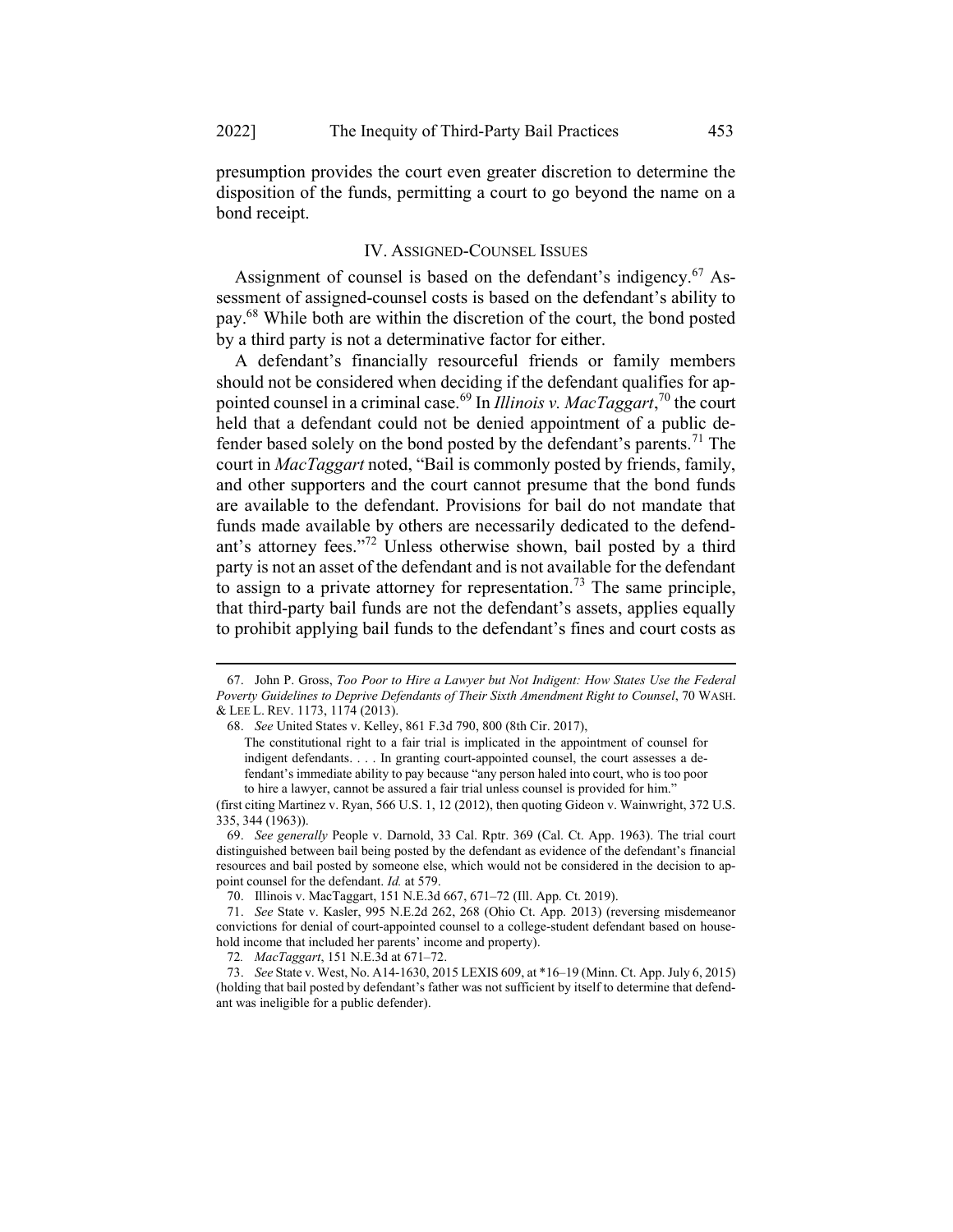it does for consideration of appointment of counsel.

This issue generally arises with misdemeanor or low-level felony offenses. If public defenders are not available, private attorneys are assigned to indigent defendants. When a third-party bond is substantial, the defendant usually has retained counsel. Consequently, appointment of counsel has a disproportionate impact on defendants who are at or below the poverty level.<sup>74</sup> While it may appear that a person with the financial resources to post bond can also afford to hire an attorney, often the financial resources of both the defendant and his or her family or friends are exhausted by the expense of the bail.<sup>75</sup>

Similarly, assessment of assigned-counsel fees is based on the defendant's financial status and ability to pay.<sup>76</sup> Assessment of counsel fees also has a disproportionate impact on a defendant at or below the poverty level. Court costs, which are civil in nature, when added to assessed counsel fees and other court-imposed expenses, may eclipse the fine imposed for the offense. In light of this disproportionate impact, it is necessary to determine the defendant's ability to pay before assessing appointed-counsel fees.

Addressing the issue of whether a third-party security<sup>77</sup> should be considered for appointed-counsel fees, the court in *State v. Morales*<sup>78</sup> applied a two-step process:

- 1) Whether the defendant has or may in the future have an ability to pay, and if so,
- 2) The amount of the bond funds to be applied to court-appointed fees.<sup>79</sup>

76. See Helen A. Anderson, Penalizing Poverty: Making Criminal Defendants Pay for Their Court-Appointed Counsel through Recoupment and Contribution, 42 U. MICH. J.L. REFORM 323, 335–36 (2009) (detailing widespread state-court practice, authorized under Fuller v. Oregon, 417 U.S. 40 (1974), of requiring defendants for whom counsel is appointed to contribute toward cost of their representation if it can subsequently be demonstrated that they have ability to pay, and reviewing several methods of determining that ability).

<sup>74.</sup> See, e.g., People v. Portillo, 616 N.W.2d 707, 709 (Mich. Ct. App. 2000) (citation omitted): A defendant who can afford to retain counsel on his own cannot have that right restricted by the courts. Such a defendant has a constitutional right to defend an action through the attorney of his choice. In contrast, an indigent defendant is entitled to the appointment of counsel, but he does not have the right to have counsel of his choosing appointed.

<sup>75.</sup> See People v. Falls, 2020 IL App (1st) 170219-U,  $\|$  25, 27–28 (holding that trial court's decision to deny appointment of counsel to defendant based on defendant's ability to post bond, even though funds were put up by a third party, was reversible error).

<sup>77.</sup> Oregon uses the term security instead of bond or bail.

<sup>78.</sup> See generally State v. Morales, 476 P.3d 954 (Or. 2020).

<sup>79.</sup> Id. at 957. The Oregon statute permitted the court to apply any bond to the defendant's court-imposed financial obligations. Id. In addition, the bond receipt in this case gave written notice to the defendant's mother who posted the security that the funds could be applied to the defendant's court-imposed financial sanctions. Id. at 956.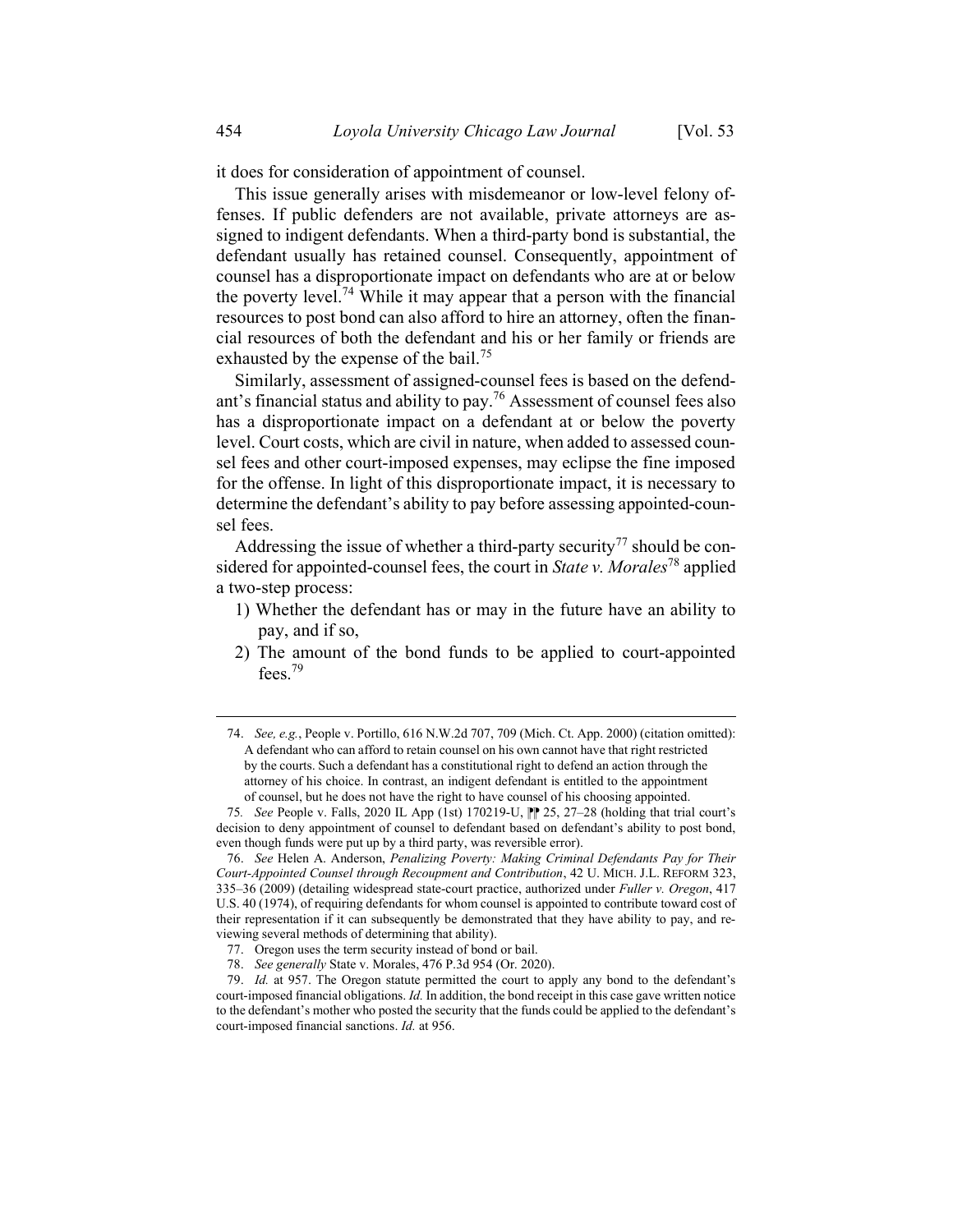The court in *Morales* explained that if there is no ability to pay, the process ends without determining any costs or other fees imposed on the defendant.<sup>80</sup> Until the trial court determines the defendant has the ability to pay, the court cannot assess assigned-counsel fees. Funds owned by a third party may be available for paying court-ordered expenses, but only after the defendant's ability to pay is determined. A trial court cannot consider a third-party bond as part of the defendant's financial resources for purposes of determining the defendant's ability to pay unless there is some evidence that the third-party family member or friend intended to transfer the funds to the defendant.<sup>81</sup>

The court in Morales distinguished between a spouse as the third party paying the security, which may be part of the defendant's financial resources, and a non-spouse whose funds (in the absence of a donative intent) are not part of the defendant's financial resources.<sup>82</sup> When, however, the defendant has jointly owned property or an interest in a business venture with another family member, the value of the property and the extent of the defendant's interest may be considered when determining defendant's ability to pay assigned-counsel fees.<sup>83</sup>

Most states, whether by statute or case law, require the trial court to make a finding on the defendant's financial situation and resources before assessing assigned-counsel fees.<sup>84</sup> Providing the defendant with a

#### 80.

#### Id. 81.

Thus, before imposing fees, the trial court must complete a two-step process . . . . It appears to follow necessarily from the text of the statute that, if a trial court is unable to find that the defendant "is or may be able to pay" the fees—or, to phrase it in the affirmative, if the trial court finds that the defendant does not have the ability to pay—the inquiry ends, and the court may not impose fees in any amount.

When funds deposited by a third party nevertheless belong to a defendant, they may be used to satisfy the defendant's financial obligations. Without the presumption that security funds belong to a defendant, however, funds paid by and belonging to a third party cannot be the sole basis for a finding that a defendant has the "ability to pay" courtordered costs.

Id. at 961.

<sup>82.</sup> See id. (discussing scrutiny of security deposit made by a defendant's spouse versus a nonspouse third party such as another family member who probably had no donative intent); see also State v. Scott, 488 P.3d 803, 807–08 (Or. Ct. App. 2021) (applying Morales and reversing order to defendant to reimburse assigned-counsel fees based on bail posted by defendant's mother).

<sup>83.</sup> United States v. Konrad, 730 F.3d 343, 349–50 (3d Cir. 2013).

<sup>84.</sup> See Anderson, supra note 76, at 340 ("Not all jurisdictions determine the defendant's ability to pay before imposing recoupment."); see also People v. Henderson, 596 N.E.2d 837, 842 (III. App. Ct. 1992) (recognizing that state law mandates a hearing on reasonableness of attorney fees for court-appointed counsel, where court must consider defendant's financial circumstances to determine if recoupment is appropriate).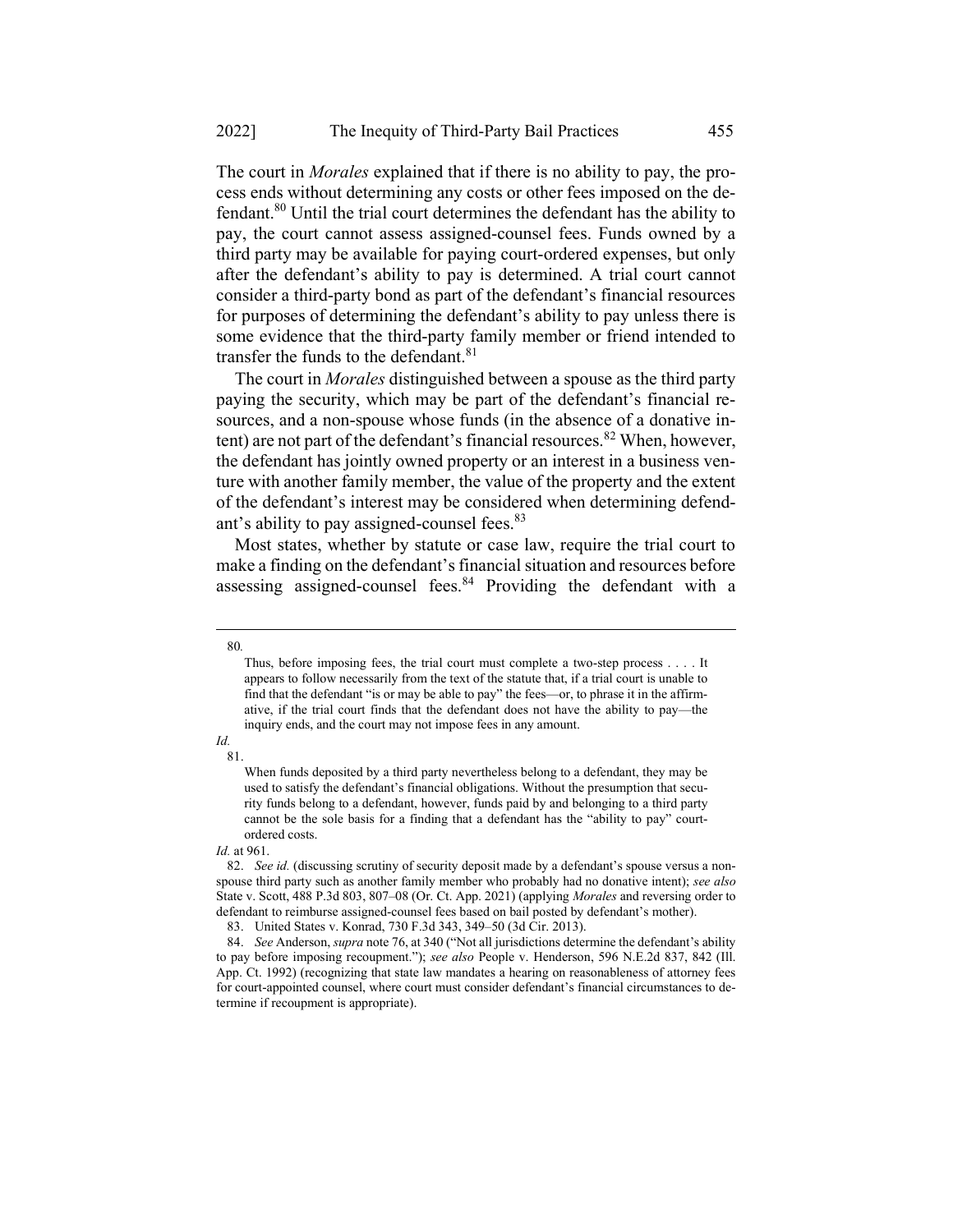meaningful right to be heard when determining his or her ability to pay is essential to avoid assessing additional expenses to indigent defendants. In People v. Webb, the court held that a hearing was required before a third-party bond could be applied to assigned-counsel fees.<sup>85</sup> When someone other than the defendant posted the bond, the third party was entitled to notice and the right to be heard before the bond was applied to any court-ordered fees. $86$  Although a trial court may consider the financial impact on the third party when deciding if the bond should be applied to court fees or returned to the third party, this decision is not made until after the trial court determines the defendant's ability to pay.

Following the decision in Webb, Illinois courts require a hearing before bonds may be applied to assigned counsel fees.<sup>87</sup> Moreover, because an order to apply the bond constituted forfeiture, the defendant does not waive the right to assert this error on appeal by failing to object in the trial court to a failure to follow procedural requirements.<sup>88</sup>

The court in Webb noted that the ability to post bond does not create a presumption the defendant has the ability to pay appointed-counsel fees.<sup>89</sup> This presumption violates due process by discriminating against indigent defendants who posted bond. It also violates the right of procedural due process by effectively denying the opportunity to present evidence of the defendant's financial condition.

#### V. ISSUE OF STANDING

Generally, although not a party in a criminal case, a third party has standing in the case to request the return of bail posted at the conclusion of the case. The person who posted the bail suffers an injury and acquires

<sup>85.</sup> People v. Webb, 658 N.E.2d 852, 855 (Ill. App. Ct. 1995). 86.

The form informs third party payers only that bail may be forfeited and used for attorney fees if the defendant fails to comply with the conditions of the bail bond. Thus, where, as here, a defendant complies with the conditions, there is no reasonable notice that the public defender's services may be paid for out of the bond deposit. Id. at 856.

<sup>87.</sup> See People v. Love, 687 N.E.2d 32, 39 (Ill. 1997) ("The hearing required by section 113- 3.1 is a safeguard designed to insure [sic] that a reimbursement order entered under that section meets constitutional standards, as identified by this court in *Cook*."). The holding was subsequently adopted and codified as state law. See 725 ILL. COMP. STAT. 5/113-3.1.

<sup>88.</sup> See Love, 687 N.E.2d at 39 (affirming appellate court's judgment vacating trial court's reimbursement order, despite defendant's failure to object at trial); see also People v. Simmons, 2014 IL App (1st) 123225-U, ¶ 13 (holding that forfeiture is inappropriate without a procedural inquiry); People v. Carreon, 960 N.E.2d 665 (Ill. App. Ct. 2011) (stating that fee must be vacated where trial court fails to follow appropriate procedural requirements, even if defendant did not raise issue in trial court).

<sup>89.</sup> Webb, 658 N.E.2d at 854; see also People v. Cook, 407 N.E.2d 56, 59 (Ill. 1980) (explaining that court has never adopted a presumption that an ability to post bail indicates ability to pay counsel); see generally Love, 687 N.E.2d at 39 (citing Cook, 407 N.E.2d at 59).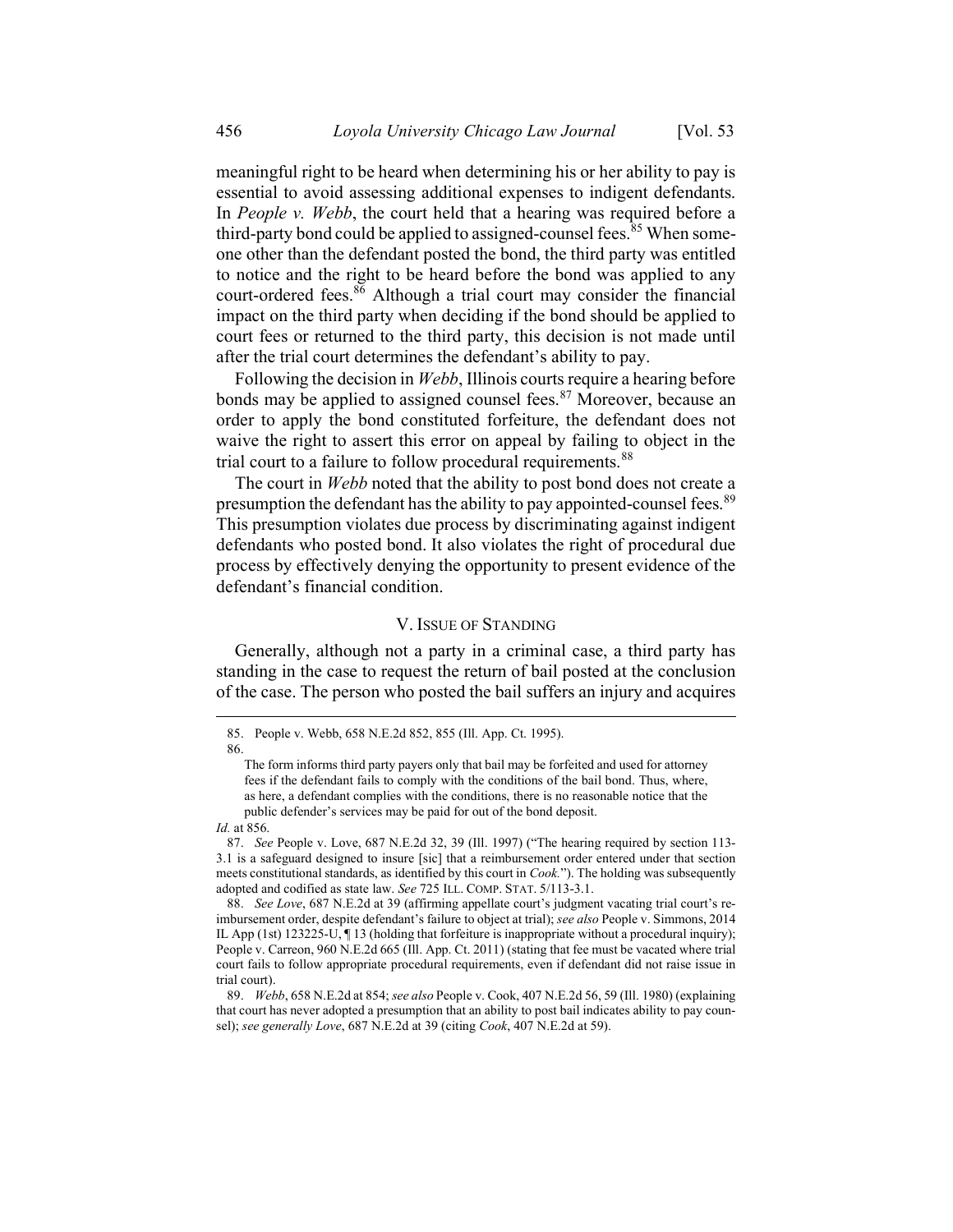standing by the loss of funds.<sup>90</sup> The third party's ability to assert their rights in court for return of the bail funds not only is grounded in due process, but also preserves the viability of the bail system by permitting a third party to deposit bail funds with the court with the understanding that the court will provide a forum for the third party.<sup>91</sup> A trial court has ancillary jurisdiction to consider a third party's motion for release of bail and to consider and determine ownership of the funds.<sup>92</sup> The third party's standing continues for appellate review.<sup>93</sup>

The right to assert a claim, however, is only one obstacle facing the third party who is attempting to recover the funds. When substantial funds are at issue, all persons asserting an interest in the funds will generally be represented by counsel.<sup>94</sup> In many misdemeanor or other low-level offenses, the person requesting the return of the bond is often pro se. The third party does not have an attorney or the right to appointed counsel, like the defendant does, and may not know the proper procedure to challenge a court order applying the bond to the defendant's fines or court costs.

In some cases, a direct appeal is not available because the third party is not a party in the criminal case and did not file a motion for return of bail funds, raise an objection to the release or application of the funds, or make any appearance in the case. In other situations, either the third party may be unaware of the right to appeal, or the appeal time has lapsed. The only remaining remedy is a writ of mandamus and/or prohibition against the judge who ordered the payment of the bond to fines or court costs.

<sup>90.</sup> See Watanmaker v. Clark, No. 09-CV-3877, 2010 U.S. Dist. LEXIS 89958, at \*15 (E.D.N.Y. Aug. 31, 2010) (finding third-party payor had standing to challenge bail forfeiture); People v. Courturier, No. 252175, 2005 Mich. App. LEXIS 3145, at \*14 (Dec. 15, 2005) (per curiam) (holding that only third party who posted bail, not defendant, had standing to assert claim for release of funds). But see Coleman v. Cnty. of Kane, 196 F.R.D. 505, 507 (N.D. Ill. 2000). The plaintiff sought to certify a class-action lawsuit against the county sheriff for additional fees charged for and deducted from the bail amount. Id. The defendant sought to deny class certification on the grounds of lack of standing because a third party, not the plaintiff, had posted the plaintiff's bail. Id. Dismissing this argument as "silly," the trial court noted that the plaintiff incurred injury as the additional fee was owed by the plaintiff as part of the funds advanced by the third party. Id.

<sup>91.</sup> See United States v. Rubenstein, 971 F.2d 288, 295 (9th Cir. 1992) (articulating court's interest preserving bail fund system by assuring third-party payor of forum to petition for release of funds).

<sup>92.</sup> See United States v. Ener, 278 F. Supp. 2d 441, 447 (E.D. Pa. 2003) (stating that third party motions are ancillary to determine where to release bail funds); see also United States v. Arnaiz, 842 F.2d 217, 224 (9th Cir. 1988) (Schroeder, J., dissenting) ("[A] bail bond is property in the possession of the federal court, and even if express jurisdiction is otherwise lacking, ancillary jurisdiction may properly be invoked for disputes involving it.").

<sup>93.</sup> See generally In re Forfeiture of Bail Bond, 531 N.W.2d 806 (1995).

<sup>94.</sup> See, e.g., People v. Love, 687 N.E.2d 32, 38 (Ill. 1997) (noting that third party who had posted bond obtained counsel prior to trial to get her money back).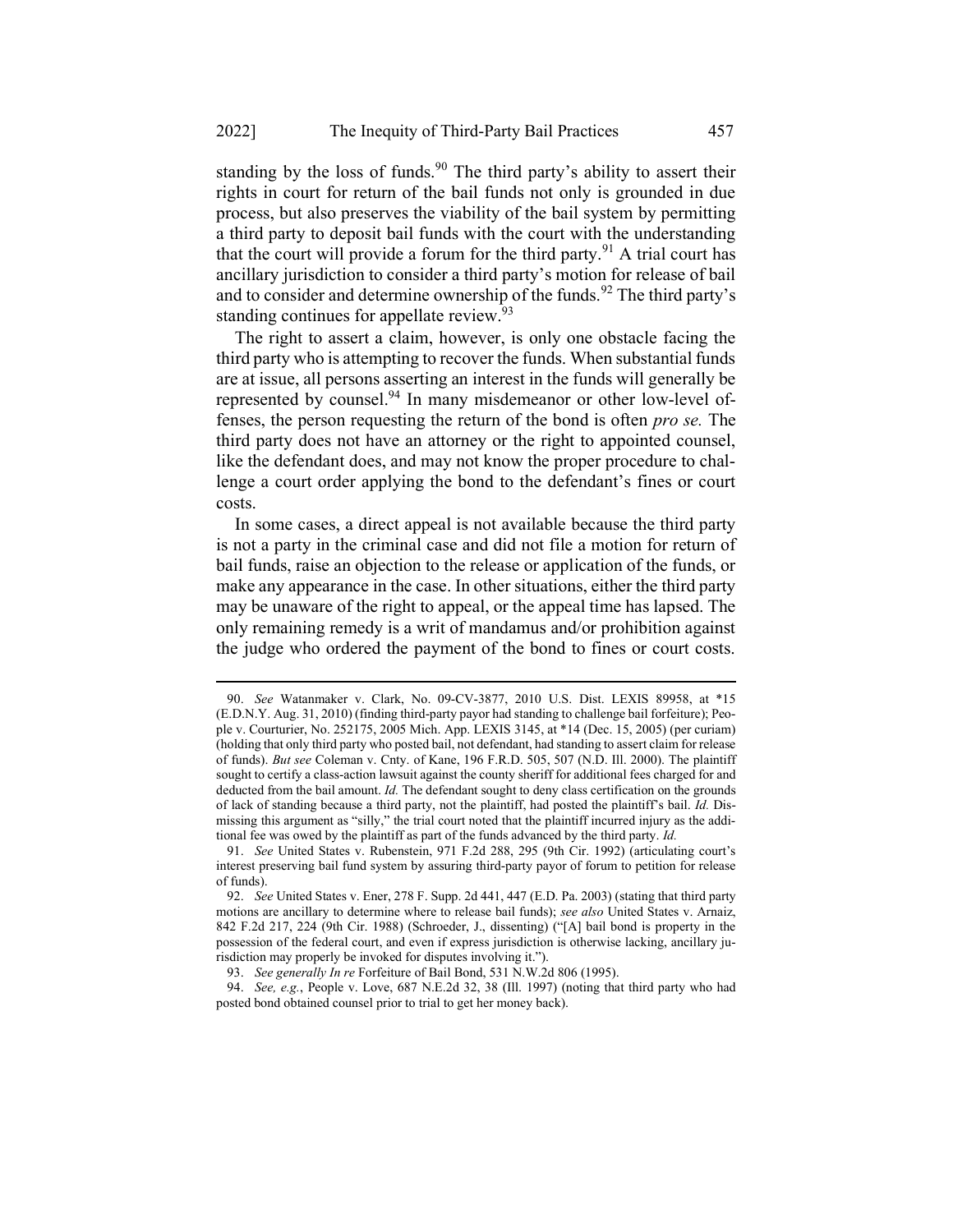Mandamus, often misunderstood even by attorneys, imposes an almost impossible barrier for *pro se* litigants.<sup>95</sup>

Appellate review, either by direct appeal or through mandamus and/or prohibition proceedings, is confusing, cumbersome, costly, and effectively unavailable to a third party without legal assistance. The cost of pursuing either remedy will most often exceed the amount of the funds involved.<sup>96</sup> Although the third party may ultimately recover the funds, both time and additional expenses are incurred. $97$ 

Moreover, as a direct action against the trial judge, a mandamus proceeding creates an adversarial relationship with the trial court, undermining the appearance of the trial court as the neutral arbitrator. The trial judge, not the prosecutor or other person claiming an interest in the bail funds, is effectively put into a position to dispute the ownership and disposition of the bond claimed by the third party. As the person who controls the distribution of the funds, the judge functions as the respondent in the writ proceeding, which implies an individual interest in the outcome. It also reinforces an unfortunate public image of the judge as concerned with generating revenue by imposing and collecting fines, regardless of the source of the funds.<sup>98</sup>

<sup>95.</sup> Mandamus is a limited remedy which cannot be used to compel a judge to exercise discretion but is only available when the judge declines to exercise discretion or take any action when there is proper subject matter jurisdiction. Bankers Life & Cas. Co. v. Holland, 346 U.S. 379, 384– 85 (1953). Neither mandamus nor prohibition may be used as a substitute for a direct appeal. Thus, when a judge has discretion over how bail funds may be disbursed or applied, mandamus is not available. Ex parte United States, 287 U.S. 241, 248–49 (1932); Hudson v. Parker, 156 U.S. 277, 288 (1895).

<sup>96.</sup> In State ex rel. Jennings v. Montgomery, No. 98222, 2012 WL 2584863, at \*1 (Ohio Ct. App. July 2, 2012), the third party was required to file a mandamus proceeding against the judge who applied the third-party bond to fines. This case involved a court policy to automatically apply all bonds to fines and costs. Id. The proceeding was dismissed after the trial court vacated its entry and refunded the bond to the third party without addressing the court's policy. Id. at  $*1-2$ .

<sup>97.</sup> The small amount of funds at issue, especially with a cash bond in a misdemeanor offense, explains the low number of appellate cases over the years. Although this is an ongoing and recurring problem, in many cases the small amount of money involved makes it economically unfeasible to obtain appellate review.

<sup>98.</sup> See, e.g., U.S. DEP'T OF JUST., supra note 33, at 42-61, 100 (questioning Ferguson municipal court's excessive fines and collection enforcement practices and recommending the court stop using arrest warrants as means of collecting fees); see also, Cain v. White, 937 F.3d 446, 448 (5th Cir. 2019) (finding that trial judge's practices in collecting criminal fines and fees, a portion of which went directly into a judicial expense fund to pay court personnel salaries, violated Fourteenth Amendment's Due Process Clause). Regarding the possible conflict of interest from a judge occupying a dual role, the court in *Cain* relied on *Tumey v. Ohio*, 273 U.S. 510 (1927), recognizing the appearance of impropriety when there is a possible temptation to the average man as judge due to a financial interest in the outcome of a case. 937 F.3d at 451. In Cain, the court found that the standard of review was an average man as a judge, not an average judge. Id. at 453.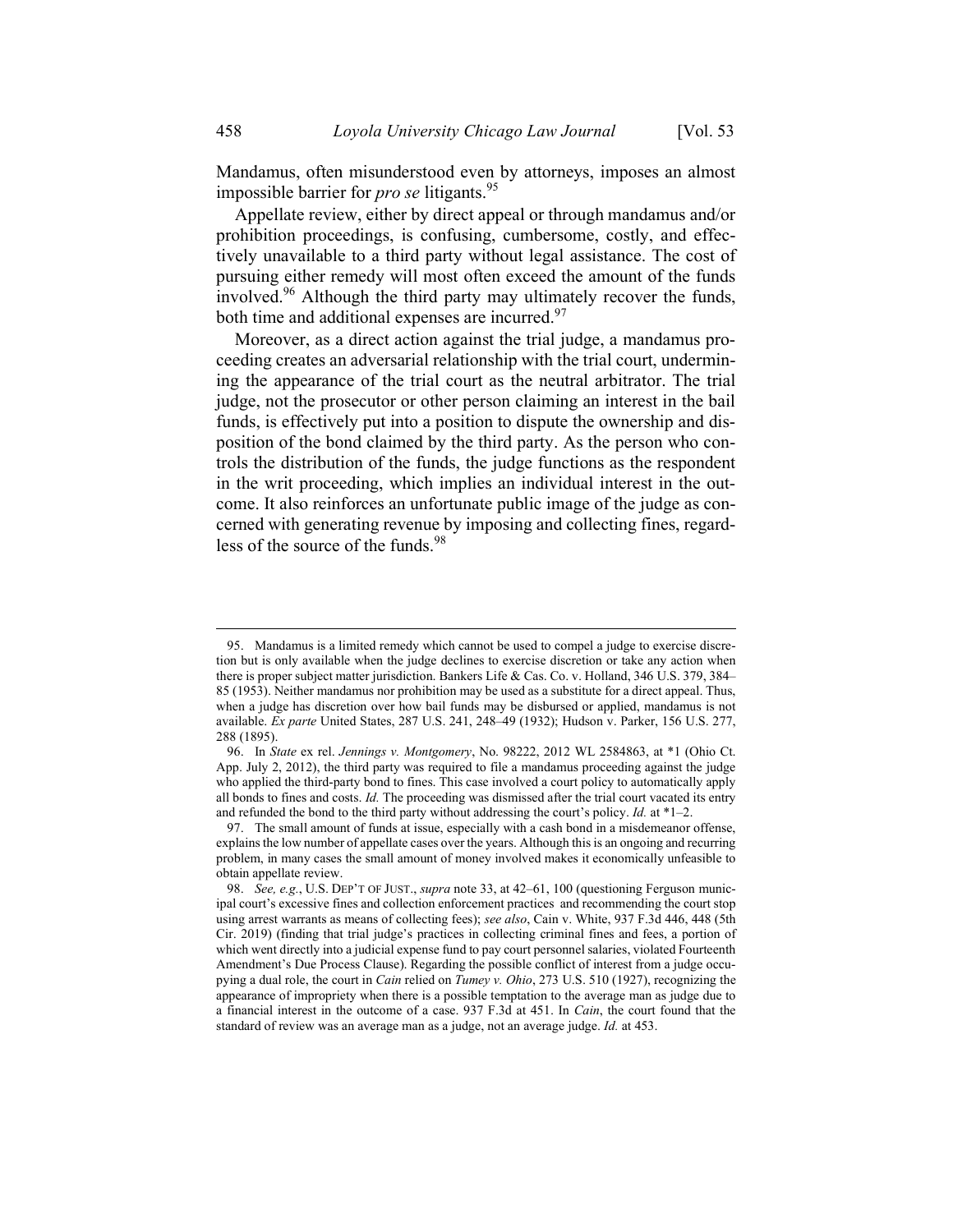### VI. IMPACT ON INDIVIDUAL THIRD PARTY

The obvious and direct impact on a third party is the loss of funds. The third party may consider bail a short-term loan, safe on deposit with the court, and may be relying on it to pay for rent, mortgage, a car payment, or utility bills. Instead, the short-term loan turns into a mandated payment of fines for someone else's misdeeds. Bail funds are limited to the agreement to secure the defendant's appearance and should not impose a greater liability on the third party than when the bond was posted.<sup>99</sup> As the court noted in United States v. Equere,

If bail money belonging to third parties could regularly be applied to certain debts of the defendants, there would be clear incentives for defendants to avoid repaying debts, and clear disincentives for third parties to post bond. To avert such harms, the use of a third party's bail money should be limited to its core purpose—to secure a defendant's appearance in court. Once such purpose is satisfied, a third party's money should be promptly returned.<sup>100</sup>

If there is no voluntary reimbursement by the defendant, the third party's recourse is generally limited to a small-claims or other separate civil action against the defendant to recover the funds.<sup>101</sup> Ironically, a defendant convicted of a criminal offense has more protection than the third party who posted the bail. Regarding immediate payment, a defendant can raise an issue of ability to pay, which is not available to an innocent third party who posted the bond. If a defendant is financially unable to pay at the time the fine is imposed, arrangements can be made through a payment plan.<sup>102</sup> The third party does not have that option, as the entire amount is lost.

Beyond the criminal context, a third party's bond also has less protection than a civil judgment. With a civil bank account attachment, there is a right to object to the seizure of the funds with statutory exemptions and

<sup>99.</sup> United States v. Sparger, 79 F. Supp. 2d 714, 7118 (W.D. Tex. 1999) ("[I]f the defendant satisfied the conditions of the bond . . . then it was mandatory that the courts exonerate the obligors and release any bail.").

<sup>100. 916</sup> F. Supp. 450, 453 (E.D. Pa. 1996) (affirming bail was posted by defendant's brother). 101. Small-claims cases are generally informal proceedings with no right to pretrial discovery or jury trial. Rosse v. DeSoto Cab Co., 34 Cal. App. 4th. 1047, 1052 (Cal. Ct. App. 1995). Procedural rules may be relaxed and limited monetary damages. Even though this procedure is available for a third party to seek to recover from the defendant the money advanced for bail, the third party may be unaware of the process or disillusioned, having already been frustrated in prior attempts to recover the bail funds directly from the court.

<sup>102.</sup> See 725 ILL. COMP. STAT. 5/113-3.1 (explaining that method of payment may be modified in interests of justice).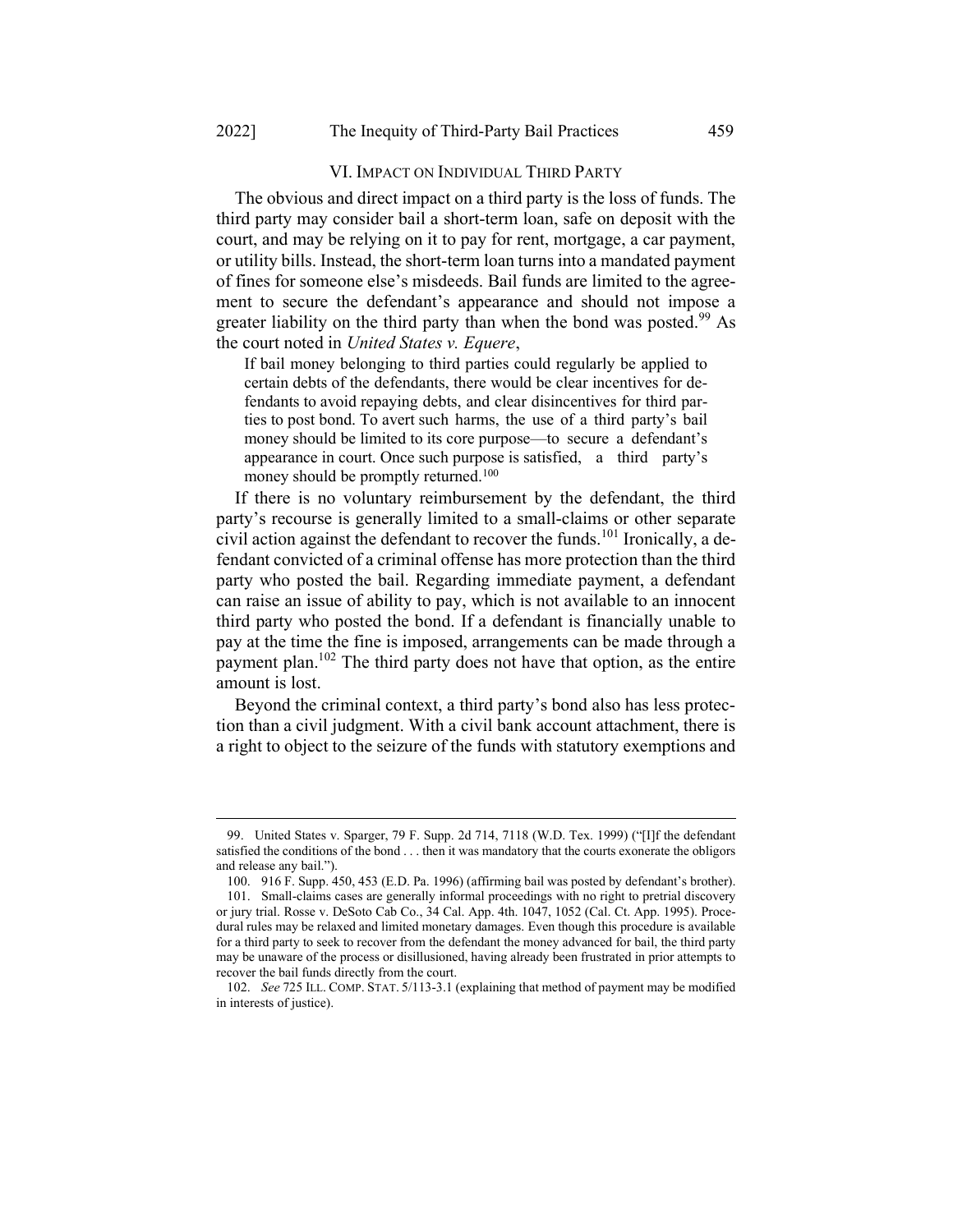monetary limitations of the amount that can be attached.<sup>103</sup> A third-party bond, however, is an automatic seizure of the third party's asset.<sup>104</sup> It also raises due-process issues by effectively imposing forfeiture without an opportunity to be heard and assert any ownership claim.

States that have enacted a strong policy for victim's rights, such as Marsy's Laws, provide notice of trial or plea, as well as the sentencing date to the victim.<sup>105</sup> Notice to the third party, however, is not statutorily mandated and often random and inconsistent, if given at all. Forcing the third party to forfeit bond for restitution replaces one victim with another. $106$ 

### A. Impact on Nonprofit Community Bail Fund Organizations

Nonprofit bail organizations have become an important part of the criminal justice system in the United States.<sup>107</sup> Outside intervention to address pretrial detention of people who could not afford bail can be traced back to the Vera Institute of Justice and the Manhattan Bail Project in 1961.<sup>108</sup> Nonprofit bail organizations have developed and increased over the years primarily to provide bail funds for pretrial release of indigent defendants.<sup>109</sup>

Unlike a commercial bondsman, there is often no charge to the defendant.<sup>110</sup> Many cases involve misdemeanor or other low-level charges and a high likelihood that the defendant will appear in court and comply with

<sup>103.</sup> See, e.g., 14 A.L.R. Fed. 447 §§ 6–7 (outlining some federal and state statutory exemptions).

<sup>104.</sup> PAUL S. WALLACE, JR., CONG. RSCH. SERV., CRIME AND FORFEITURE: THE INNOCENT THIRD PARTY CRS-5 (1999).

<sup>105.</sup> See What is Marsy's Law?, MARSY's L., https://www.marsyslaw.us/what\_is\_marsys\_law [https://perma.cc/CS9N-Q4ZU] (last visited Jan. 5, 2022) (codifying victims' rights in criminal proceedings).

<sup>106.</sup> Commonwealth v. Rose, 58 Pa. D. & C.4th 505, 515, 2002 Pa. Dist. & Cnty. LEXIS 191, at \*13 (Pa. Ct. Com. Pl. 2002).

<sup>107.</sup> Alysia Santo, Bail Reformers Aren't Waiting for Bail Reform, MARSHALL PROJECT (Aug. 23, 2016), https://www.themarshallproject.org/2016/08/23/bail-reformers-aren-t-waiting-for-bailreform [https://perma.cc/UT4V-ST5X].

<sup>108.</sup> Manhattan Bail Project, VERA INST. OF JUST., https://www.vera.org/publications/ manhattan-bail-project-official-court-transcripts-october-1961-june-1962 [https://perma.cc/PKE2- 9T3T] (last visited Nov. 24, 2021).

<sup>109.</sup> Chelsea Dennis, Bail Projects Proliferate--- But Their Aim Is Reform, Not Growth, NPQ (Jan. 22, 2019), https://nonprofitquarterly.org/bail-projects-proliferate-but-their-aim-is-reformnot-growth/ [https://perma.cc/NNP8-86H6]; Robin Steinberg et al., Freedom Should Be Free, THE BAIL PROJECT, https://bailproject.org/freedom-should-be-free/ [https://perma.cc/VU7D-NT3F] (last visited Jan. 5, 2022) (discussing different bail funds over the years).

<sup>110.</sup> See Need Help Paying Bail?, THE BAIL PROJECT, https://bailproject.org/help/ [https://perma.cc/C72N-U369] (last visited Jan. 5, 2022) ("The Bail Project is a nonprofit organization. We pay bail for people in need at no cost to them or their loved ones. . . . Our services are free of charge. If you receive an inquiry from someone claiming to be from The Bail Project and asking for money to pay bail for you or your loved one, please do not send any money.").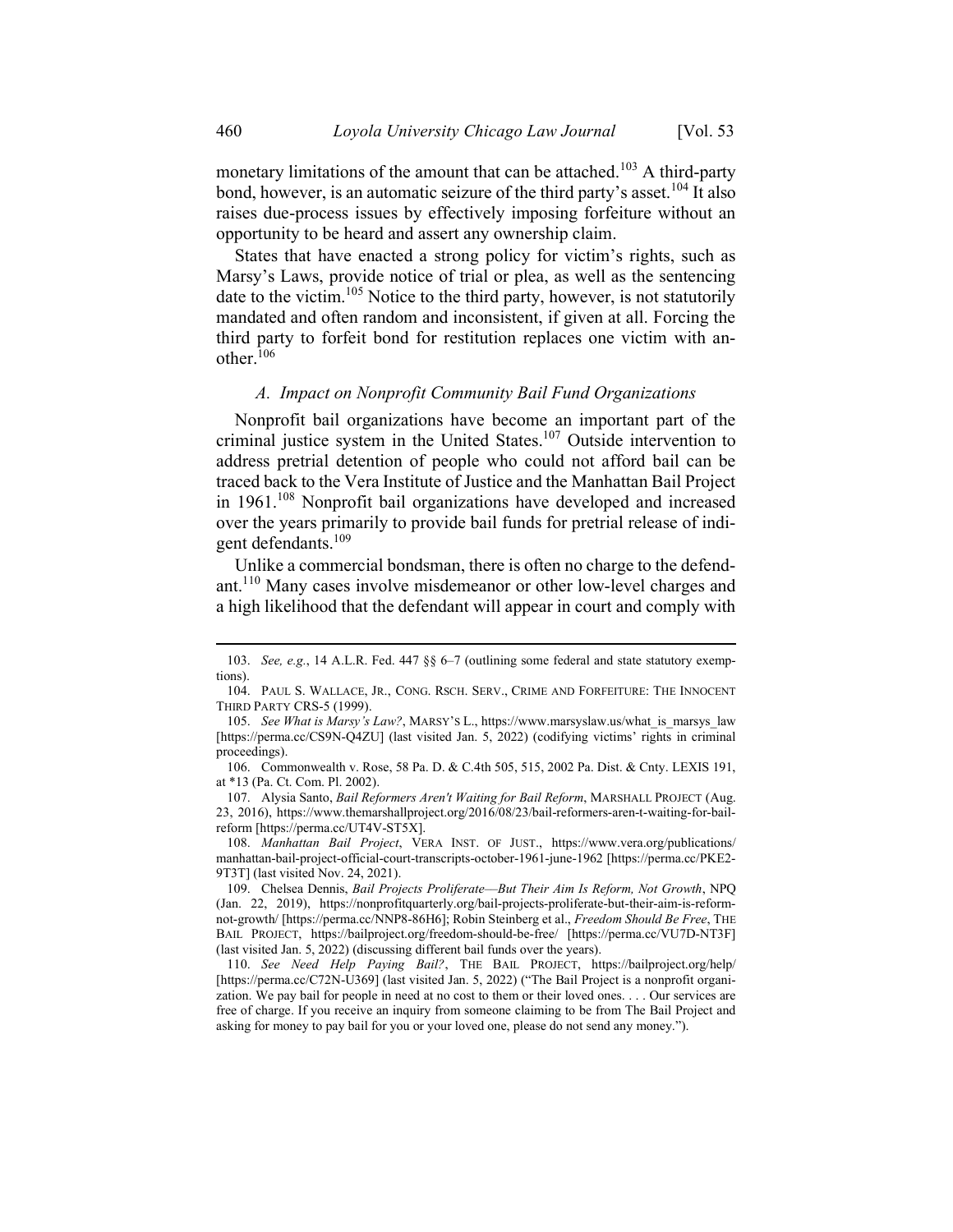any conditions of pretrial release.<sup>111</sup> The amount of the bond has already been set by court order or bail schedule, and the defendant's financial resources are the only obstacle to release. If the defendant qualifies under the terms of the program, the money is posted by the nonprofit organization and the defendant is released.<sup>112</sup>

Nonprofit bail organizations provide a valuable service by not only reducing the jail population and pretrial detention time for indigent defendants, but also affording security for defendants' appearance in court.<sup>113</sup> In addition, organizations' screening processes provide family and employment contacts and other information that may not be available to the court. $114$ 

Many of these nonprofit organizations raise funds primarily through personal donations, corporate contributions, or grants.<sup>115</sup> The money is collected from donors to create a pool of funds available to post bail for indigent criminal defendants. The nonprofit organization accepts and reviews referrals and evaluates each case for eligibility. There is often no direct tie with the defendant.<sup>116</sup> A nonprofit bail organization operates

<sup>111.</sup> O'Donnell v. Harris Cnty., 892 F.3d 147, 154 (5th Cir. 2018) ("The court's review of reams of empirical data suggested . . . that 'release on secured financial conditions does not assure better rates of appearance or of law-abiding conduct before trial compared to release on unsecured bonds or nonfinancial conditions of supervision.""); see also Schultz v. State, 330 F. Supp. 3d 1344, 1363 (N.D. Ala. 2018) ("95% of nearly 2,300 criminal defendants whose bail was paid by charitable organizations, i.e. who had no 'skin in the game,' made all court appearances.").

<sup>112.</sup> Our Approach, THE BAIL PROJECT, https://bailproject.org/our-work/ [https://perma.cc/ ZWA2-6R95] (last visited Jan. 5, 2022) ("If eligible for our program, we post bail directly to the court at no cost to the person or their family.").

<sup>113.</sup> United States v. Powell, 639 F.2d 224, 225 (5th Cir. 1981); see also STANDARDS FOR CRIMINAL JUSTICE, supra note 8, at § 10-1.7.

<sup>114.</sup> Our Approach, supra note 112 ("Once someone is referred to The Bail Project, a member of our staff will schedule an interview to learn more about the person's situation and needs."); see also id. ("Once free, we support them in coming back to court and we work with local partners to provide wrap-around services if needed.").

<sup>115.</sup> Andrea Clisura, None of Their Business: The Need for Another Alternative to New York's Bail Bond Business, 19 J.L. & POL'Y 307, 336-37 (2010); see also John F. Duffy & Richard M. Hynes, Asymmetric Subsidies and the Bail Crisis, 88 U. CHI. L. REV. 1285, 1322 (2021) ("The Bail Project and others are organized as  $501(c)(3)$  organizations so that their donors can deduct donations from taxable income.").

<sup>116.</sup> Some courts have raised issues about the lack of ties between the defendant and the nonprofit organization when setting bail. See, e.g., People v. Robinson, 131 N.Y.S.3d 810, 812 (N.Y. Sup. Ct. 2020) (rejecting bond payment attempted by unincorporated association from Twitter solicitations with no direct relationship to defendant or his family). The court in *Robinson* noted neither the defendant nor his family would suffer any economic harm or be motivated to return to court. Without the trust and reliance of a friend or relative or the loss of additional funds to a bondsman, the court noted the defendant had "no skin in the game" as an incentive to appear in court. Id. at 817.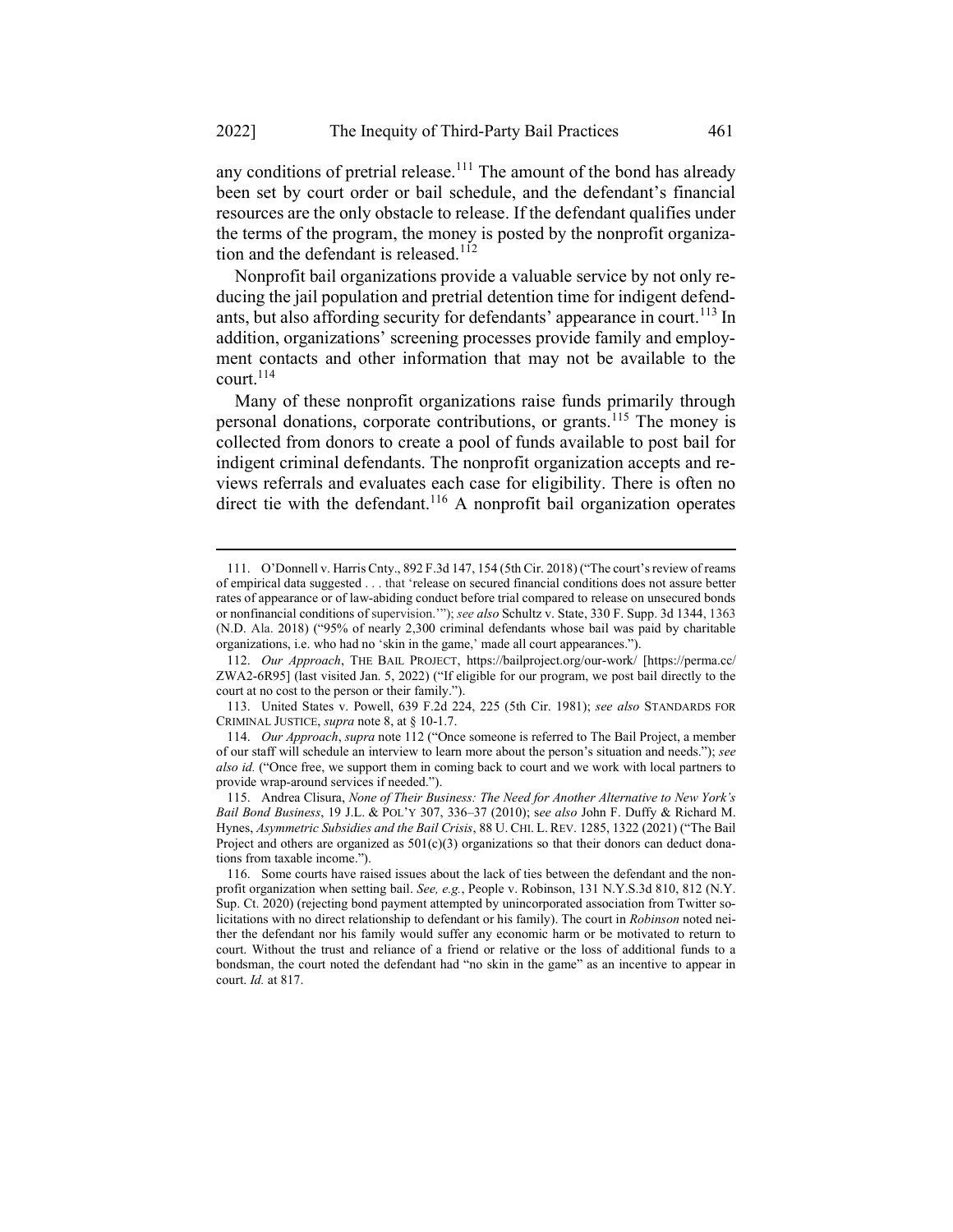with a revolving fund that permits numerous defendants to be released from jail by recycling the bail money after the case is concluded. The continued operation and success of the nonprofit bail organization is dependent upon its ability to regain the funds after a defendant has been discharged and then apply them to other defendants.<sup>117</sup>

Diverting bail money to pay a defendant's fines or court costs undermines the entire nature of the nonprofit organization's operation. The defendant has no ownership interest in the funds.<sup>118</sup> The bail funds are posted with a singular purpose: to obtain the pretrial release of the defendant.<sup>119</sup> There is no intention for the funds to be used to pay any future fine or court cost.

The impact of the loss of bail funds was clearly laid out in Nashville Community Bail Fund v. Gentry.<sup>120</sup> The nonprofit bail organization

Similarly, in United States v. Martinez-Tomas, No. 19-cr-4847-LAB, 2020 U.S. Dist. LEXIS 79796, at \*3 (S.D. Cal. May 5, 2020), the court declined a proposed bond by a nonprofit bail organization because the defendant had no connections or loyalty to the organization and little incentive not to abscond once the bond was posted. See also United States v. Martinez-Espinoza, No. 20-CR-0775-H, 2020 U. S. Dist. LEXIS 93213, at \*10 n.3 (S.D. Cal. May 28, 2020) (raising without deciding adequacy of a bond posted by a third-party organization with no ties to defendant).

<sup>117.</sup> Steinberg et al., supra note 109 ("Because bail is returned at the end of a case, donations to The Bail Project National Revolving Bail Fund can be recycled and reused to pay bail two to three times per year, maximizing the impact of every dollar.").

<sup>118.</sup> State v. Morales, 476 P.3d 954, 961 (Or. 2020) (noting bail posted by nonprofit organization could not be considered a factor in a court's determination of a defendant's ability to pay assigned counsel fees.).

<sup>119.</sup> See, e.g., CHI. CMTY. BOND FUND, https://chicagobond.org/the-revolving-fund#criteria [https://perma.cc/L8VY-AJKV] (last visited Dec. 27, 2021) ("Any money raised by CCBF that is not used to post bond will become part of CCBF's revolving bond fund and will be used to post bond for others in the future. In general, CCBF will only begin an action-specific fundraising campaign after it is clear that bond will be needed. CCBF feels it is important for the integrity of bond fundraising that asks for bond money be used to pay bond."); THE BAIL PROJECT, https://bailproject.org/faq/ [https://perma.cc/3MDM-CGWT] (last visited Dec. 27, 2021) ("Because bail is returned at the end of a case, The Bail Project National Revolving Bail Fund can be recycled and reused to pay bail two to three times per year, maximizing the impact of every dollar. 100% of online donations are used to bring people home."); see also Ariel Bibby, Note, No Money, More Problems: The Model Rules and Bail Assistance Funds, 27 GEO. J. LEGAL ETHICS 375, 382–83 (2014) ("The Bronx Freedom Fund derives most of the money that it uses from donations and grants. Then the funds are recycled back into the organization as the clients are no longer in need of them, and they have a very low rate of forfeit."); see generally C. Chisolm Allenlundy, Note, Democratizing Bail: Can Bail Nullification Rehabilitate the Eighth Amendment?, 71 ALA. L. REV. 575 (2019).

<sup>120. 446</sup> F. Supp. 3d 282 (M.D. Tenn. 2020). There are two separate district court decisions in Nashville Cmty. Bail Fund v. Gentry. The first decision, (Gentry I) cited above, was issued on March 17, 2020, on a motion for a preliminary injunction that was granted in part and denied in part. Id. at 286–87. The court limited the scope of the preliminary injunction to cases when the nonprofit plaintiff, NCBF, posted or will post bail, recognizing the hardship to the nonprofit plaintiff and the public interest in the nonprofit plaintiff's continued operation. The court did not extend the preliminary injunction to all third parties due to the early stage of the litigation and the scope of the motion. Id. at 305. The second decision, Gentry II, 496 F. Supp. 3d 1112 (M.D. Tenn. 2020), was on the defendant clerk's motion to dismiss, which was denied. Id. at 1117.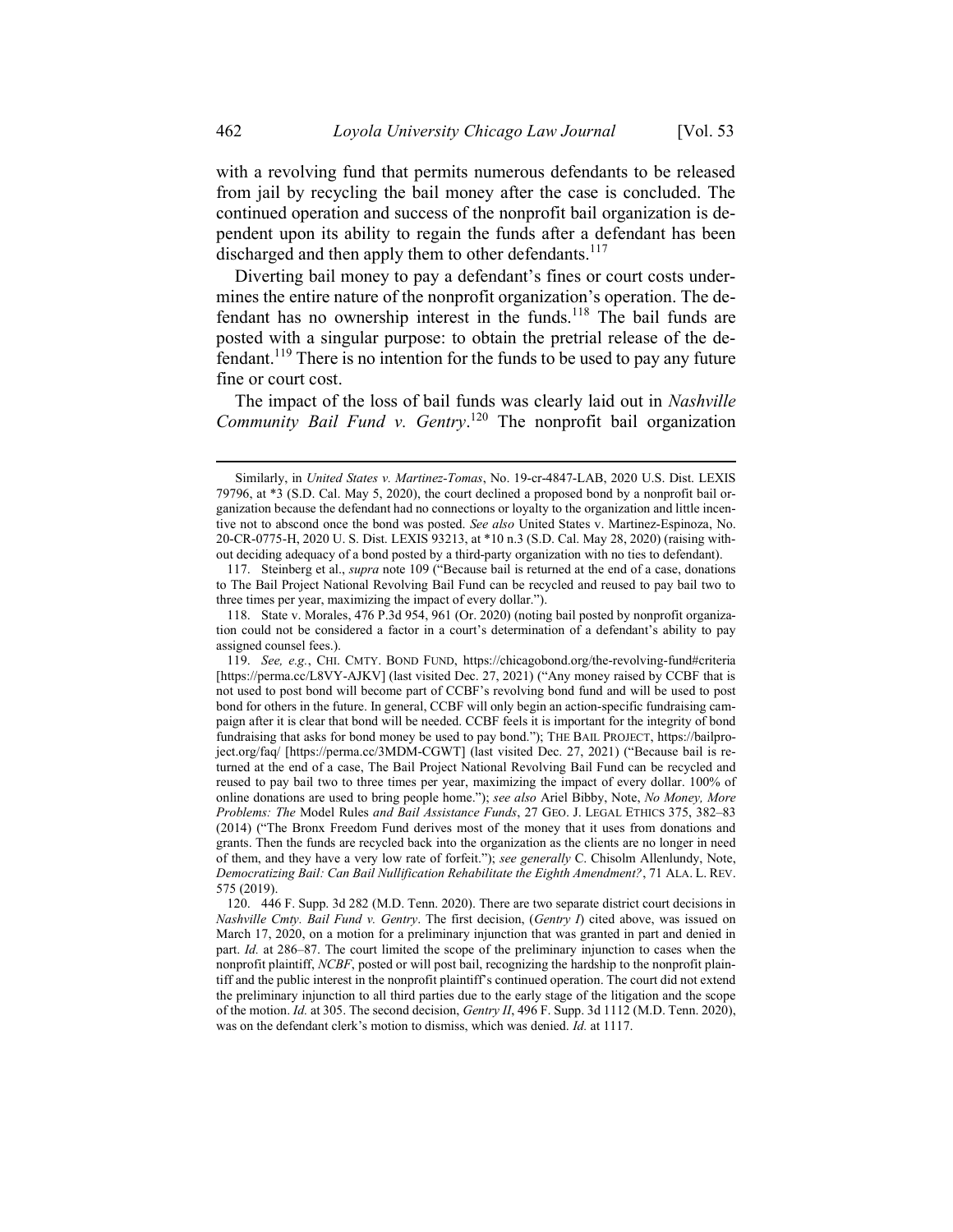challenged a local court rule applying the organization's bail funds to a defendant's fines and court costs.<sup>121</sup> Although nonprofit bail organizations were initially exempted, the local rule was amended in May 2019 to allow bail posted by nonprofit organizations to be applied to fines and court costs at the conclusion of the defendant's case.<sup>122</sup>

The clerk of court in *Gentry* prepared a bond receipt form that informed the person posting the bail that the funds were subject to payment of any fines, court costs, or restitution before release to the person posting the bond, regardless of whether it was posted by the defendant or a third party.<sup>123</sup> The bond receipt language was mandatory, and bail could not be posted or the defendant released until the receipt was signed by the depositor, acknowledging that some or all of the bail was subject to any payment for the defendant's subsequently imposed financial sanctions.<sup>124</sup>

The nonprofit bail fund organization in *Gentry* sought declaratory judgment and injunctive relief in its own right as well as on behalf of criminal defendants who had no other source for bail.<sup>125</sup> Overruling the defendant's motion to dismiss, the court found that at the preliminary stage of the case, the plaintiff had standing in its own right as well as on behalf of criminal defendants who would otherwise not be able to post bond. $126$ 

Regarding the standing issue, the court in *Gentry* found that the nonprofit organization incurred direct economic injury by the policy of withholding the bail funds owned by the nonprofit organization.<sup>127</sup> Without an opportunity to dispute the loss of the bail funds to a defendant's fines or court costs, the plaintiff's complaint raised a claim for deprivation of property without due process of law.<sup>128</sup>

<sup>121.</sup> Gentry I, 446 F. Supp. 3d at 291.

<sup>122.</sup> Id. ("[T]he Criminal Court's local rules include a provision . . . stating that '[a]ny individual who desires to deposit a cash bond with the Clerk . . . shall be notified in writing by the Clerk that such cash deposit shall be returned subject to any fines, court costs, or restitution as ordered by the Court.' . . . [This rule] extends the garnishment policy to bail set by third parties, including NCBF, which poses an obstacle to NCBF's revolving fiscal model.").

<sup>123.</sup> Id. at 292.

<sup>124.</sup> Id. ("Bail amounts are paid through the Clerk of the Criminal Court . . . . [T]he office will no longer accept NCBF's payments unless the NCBF representative making the payment signs the office's notification form acknowledging that the bail amounts will be applied to fines, fees, costs, taxes, or restitution.").

<sup>125.</sup> Id. at 293.

<sup>126.</sup> Id. at 301. Only the clerk of court, not the state court judges, was named as a defendant in the case.

<sup>127.</sup> Id. at 304.

<sup>128.</sup> Id. at 293. The defendant clerk disputed the ownership of the bail funds under state law that only the defendant could post cash bail, and therefore, the defendant was presumed the owner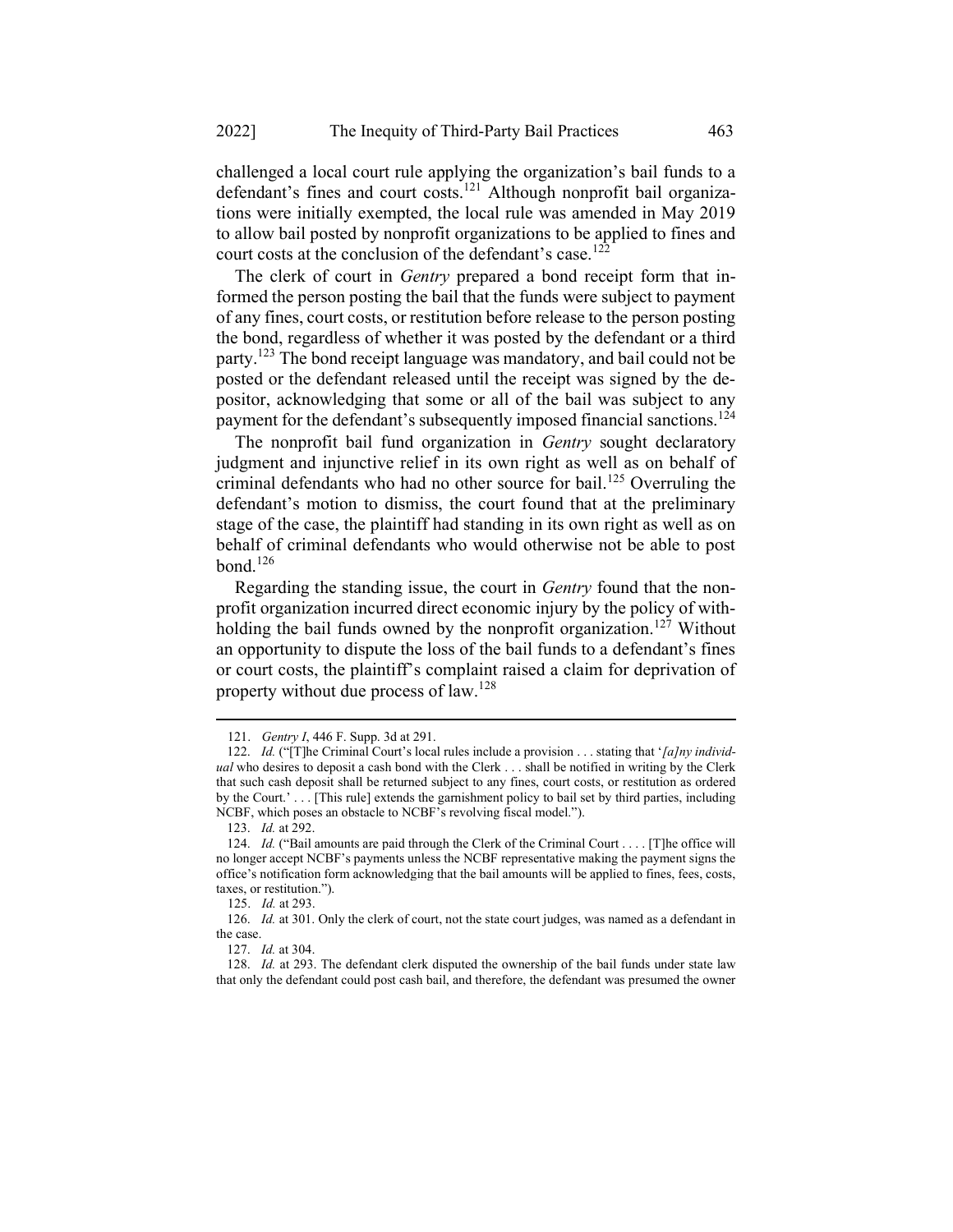Ironically, the nonprofit organization's loss of available bail funds may be more costly to the government than any funds that could be applied to fines and fees. Depletion of available bail funds means longer pretrial detention periods.<sup>129</sup> Putting aside any constitutional issues, from an economic standpoint the government ends up spending more money to house a prisoner who cannot post even a moderate bail, especially if there are mental health, substance abuse, or medical issues which substantially increase the costs of incarceration.<sup>130</sup> Moreover, a policy to hold the bail funds for fines and court costs creates a misleading view of revenue generated by the court.<sup>131</sup> A court's revenues do not reveal the true costs of prolonged pretrial detention and other expenses, which typically are borne by police or a corrections department, rather than being absorbed into the courts' budget.<sup>132</sup>

The loss of recyclable bail funds also impacts the continued level and solicitation methods for incoming contributions when diverted to fines and court costs instead of pretrial release of other defendants. The Bail Project National Revolving Bail Fund, which serves fourteen states, advertises "100% of online donations are used to bring people home and will be recycled for someone else when their case closes."<sup>133</sup> The Vera Institute of Justice, serving forty states, reported that eighty-seven percent

130. Total Cost of Pretrial Detention Estimated at Up to \$140 Billion Annually, PRISON LEGAL NEWS (Jan. 31, 2018), https://www.prisonlegalnews.org/news/2018/jan/31/total-cost-pretrial-detention-estimated-140-billion-annually/ [https://perma.cc/68S6-2EPP]. According to reports,

U.S. taxpayers "spend approximately \$38 million per day to jail people who are awaiting trial . . . ." Researchers recognized that the actual cost could be considerably higher, given that they used a conservative estimate for incarceration expenses of \$85 per day which includes food, medical care and security costs. "It is 60%–100% more expensive to jail people who have health, mental health, or substance abuse disorders," they wrote.

Id.

of the funds. Id. at 292–93. The court in Gentry II noted that this position was contrary to the clerk's own form which was not limited to the defendant. 496 F. Supp. 3d 1112, 1138 (M.D. Tenn. 2020). The court's ruling on the issue of standing was based on the pleadings at this preliminary stage, without consideration of factual findings that may be determined at a later stage in the litigation.

<sup>129.</sup> Santo, supra note 107. Using the bail to pay the court fees and fines impedes the recycling of the nonprofit bail organizations resources. They have to seek more donations or they will have to shut down once the court has taken all its funds. See, e.g., Gentry I, 446 F. Supp. 3d at 291 ("In order to fund its efforts, NCBF relies on . . . 'a revolving fund of donated money.' . . . Accordingly, a single donation of \$1,000, for example, can be used over and over again to secure pretrial release for a series of defendants with \$1,000 bail amounts.").

<sup>131.</sup> See, e.g., Analysis of Court Fines and Fees as Government Revenue Shows High Costs, Inefficiency, Waste, ARNOLD VENTURES (Nov. 21, 2019), https://www.arnoldventures.org/ newsroom/analysis-of-court-fines-and-fees-as-government-revenue-shows-high-costs-inefficiency-waste [https://perma.cc/RP29-WQ27]; see also Maciag, supra note 35.

<sup>132.</sup> Menendez et al., supra note 38, at 5 (noting that true collection costs for imposing, collecting, and enforcing criminal fees and fines are spread across different agencies and levels of government and are not readily ascertained).

<sup>133.</sup> THE BAIL PROJECT, supra note 110.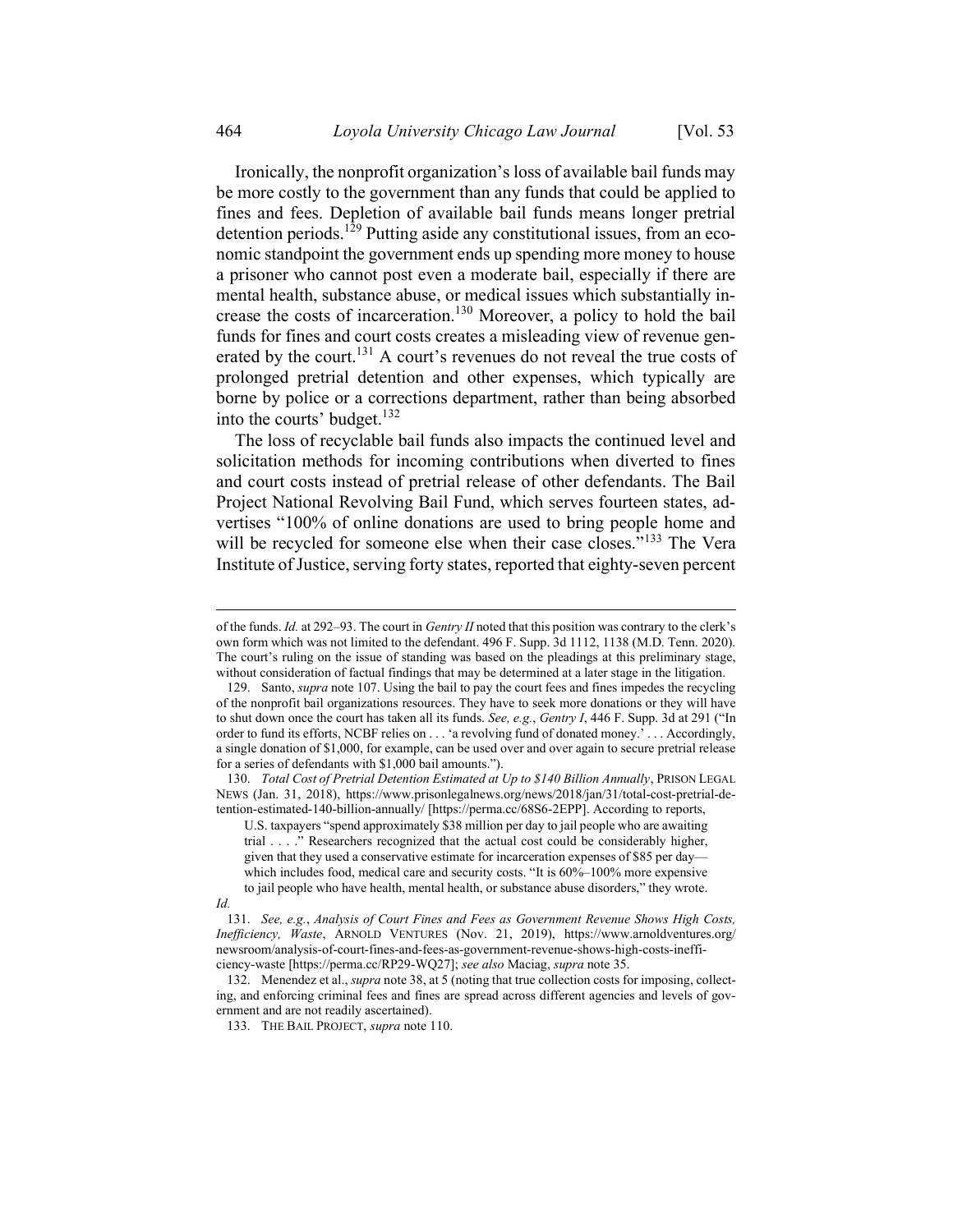of its 2020 funding came from local, state, and federal government.<sup>134</sup> Applying these funds to a defendant's fines and court costs is little more than a diversion of funds from one governmental entity to another through the bail system.

### B. Impact on Defendant

There is a larger and more significant issue than the loss of a third party's bond. There is a moral issue raised when a defendant is permitted to escape responsibility because someone else has been legally required to pay the defendant's fine. Enumerated statutory sentencing principles are intended to protect the public by deterring the defendant's future misconduct and rehabilitating and/or punishing the offender.<sup>135</sup> The basic concept of requiring someone else to pay a defendant's fine subverts justice and defeats each of these purposes. There is no financial impact on the defendant, which undermines the fundamental purpose of a financial penalty to correct past misconduct.<sup>136</sup> If one of the goals of punishment is deterrence, that goal is defeated by imposing responsibility for the offense on someone other than the defendant.

A fine, as the lowest penalty, is often appropriate for minor infractions to impress on a defendant that the conduct is not permitted and, hopefully, will not be repeated.<sup>137</sup> With a minor or unclassified misdemeanor

Ocean Accident & Guar. Corp. v. Reynolds, 30 Ohio N.P. (n.s.) 550, 555 (Ohio Ct. Com. Pl. 1933).

<sup>134.</sup> VERA INST. OF JUST., supra note 108.

<sup>135.</sup> VALERIE WRIGHT, THE SENT'G PROJECT, DETERRENCE IN CRIMINAL JUSTICE 1 (2010), https://www.sentencingproject.org/wp-content/uploads/2016/01/Deterrence-in-Criminal-Justice.pdf [https://perma.cc/GZS9-2MCS] ("In recent decades, sentencing policy initiatives have often been enacted with the goal of enhancing the deterrent effect of the criminal justice system.").

<sup>136.</sup> Fines originated as a voluntary sum paid to the English Crown to avoid an indefinite prison sentence for a common-law crime. Browning-Ferris Indus. of Vt., Inc. v. Kelco Disposal, Inc., 492 U.S. 257, 287–89 (1989) (O'Connor, J., dissenting). The basic concept was a penalty other than incarceration. Over time the voluntary nature of a fine was eliminated, and a monetary sum would be required instead of an indefinite sentence, and eventually, moving to the current system of a fine as a separate penalty for a criminal offense. Id.

<sup>137.</sup> See R. Barry Ruback, The Benefits and Costs of Economic Sanctions: Considering the Victim, the Offender, and Society, 99 MINN. L. REV. 1779, 1780 (2015) (citing as a purpose for the rising use of criminal fines "the increasing need for intermediate sanctions" greater than probation but less severe than incarceration).

The purpose of the imposition of a fine is to maintain a standard of conduct, which the experience of a people has judged to be in the best interest of their particular civilization, and it follows from that, that the imposing of a fine is to maintain the peace and dignity of the state . . . and the maintenance of that standard of conduct which the state has decreed to be its normal standard.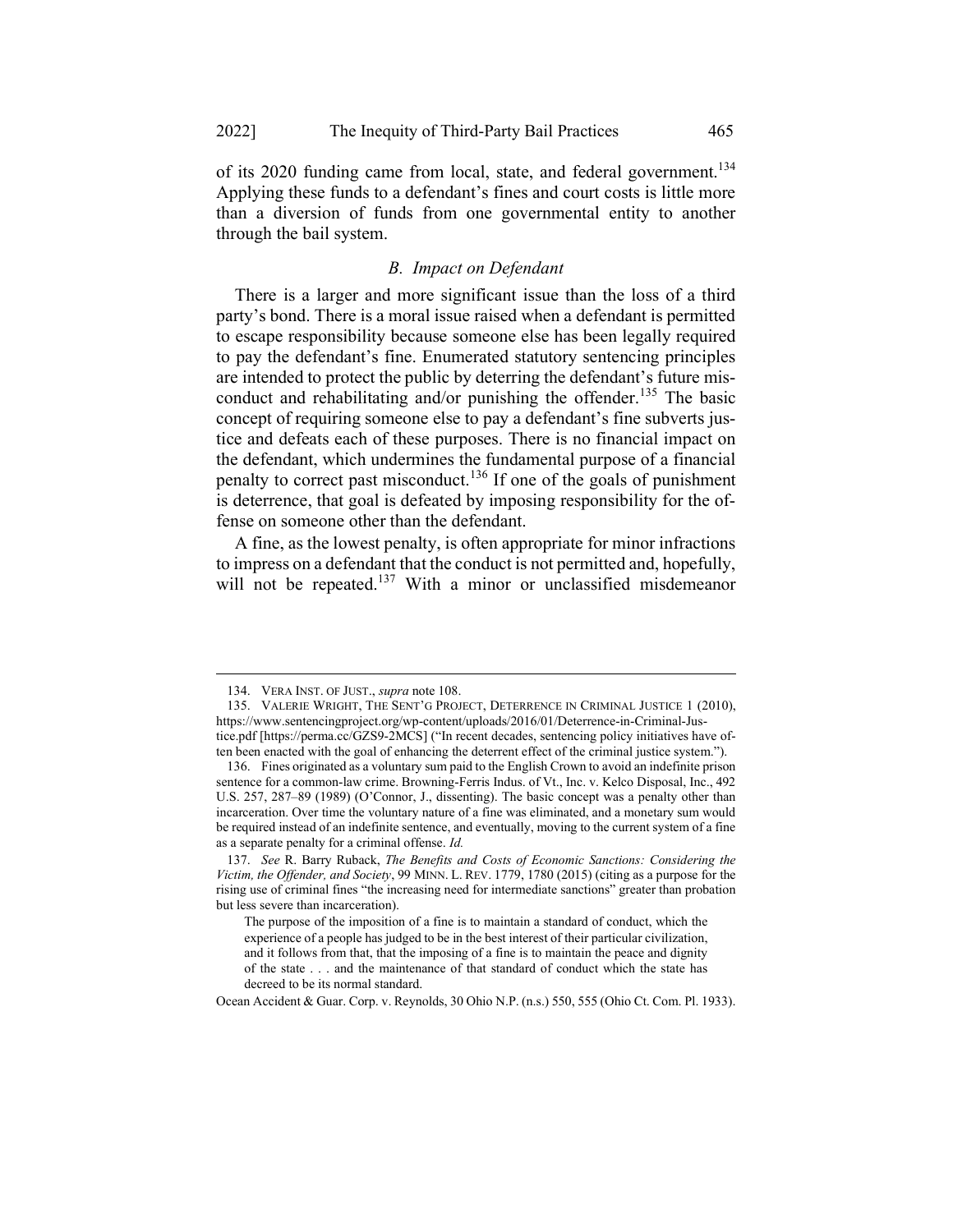offense, a fine is generally the only available penalty.<sup>138</sup> For more serious misdemeanors and felonies, a fine may be an effective tool to impose some impact on a defendant, while other, more severe penalties, such as house arrest or actual incarceration, are suspended as a means of keeping the defendant in line and obtaining compliance with probation.<sup>139</sup>

In many states, community work service may be substituted for a fine.<sup>140</sup> This policy recognizes the need to impose consequences that exert an impact on the wrongdoer and to balance the consequences with the defendant's financial status to determine an appropriate sentence for the offense. The basic principle, however, whether it is a fine or community work service, is that the punishment is imposed on the person guilty of the criminal act, not on a third party. A court could not require someone else to perform the defendant's community service obligation, and the same should apply to the payment of fines.

A court policy or procedure requiring a third party to pay the fine in whole or in part is also inconsistent with the public policy against shielding wrongdoers from responsibility for their own misconduct.<sup>141</sup> The bail, posted to secure the release of the defendant, is effectively transformed to protect the defendant from the impact of any financial sanctions. Similar to prohibition of insurance coverage for punitive damages, but grounded on the same principle, the court in Northwestern National Casualty Co. v. McNulty stated,

Where a person is able to insure himself against punishment he gains a freedom of misconduct inconsistent with the establishment of sanctions against such misconduct. It is not disputed that insurance against criminal fines or penalties would be void as violative of public policy.<sup>142</sup>

This public policy interest is inconsistent with a system requiring a third

<sup>138.</sup> State v. Sanders, 752 N.W.2d 713, 730 n.6 (Wis. 2008) (recognizing classification of misdemeanors with no potential imprisonment in Ohio, Minnesota, Nebraska, New Hampshire, Texas, and Virginia).

<sup>139.</sup> See generally U.S. SENT'G COMM'N, ALTERNATIVE SENTENCING IN THE FEDERAL CRIM-INAL JUSTICE SYSTEM (2015), https://www.ussc.gov/sites/default/files/pdf/research-and-publications/research-projects-and-surveys/alternatives/20150617\_Alternatives.pdf [https://perma.cc/W3YJ-GWP3].

<sup>140.</sup> See, e.g., Wichita v. Lucero, 874 P.2d 1144, 1150 (Kan. 1994) (permitting a court to order community service in lieu of a fine upon finding defendant is indigent and unable to pay fine); State v. Lutgen, 606 N.W.2d 312, 314 (Iowa 2000) (stating that trial court has authority to convert fines to community service hours upon a finding that community service work will be adequate to deter defendant and to discourage others from similar criminal activity). See also Kim Taylor-Thompson, Taking It to the Streets, 29 N.Y.U. REV. L. & SOC. CHANGE 153, 188 (2004) (describing program in King County, Washington, where court may withdraw fines from collections process and convert to community service); Ruback, *supra* note 136, at 1833–34 (noting Pennsylvania Commission on Sentencing's recommendation to replace fines with community service hours).

<sup>141.</sup> See generally Ruback, supra note 136.

<sup>142. 307</sup> F.2d 432, 440 (5th Cir. 1962). Similarly, a trust fund set up to pay fines for criminal offenses is invalid. RESTATEMENT (SECOND) OF TRUSTS § 62, cmt. b (1959).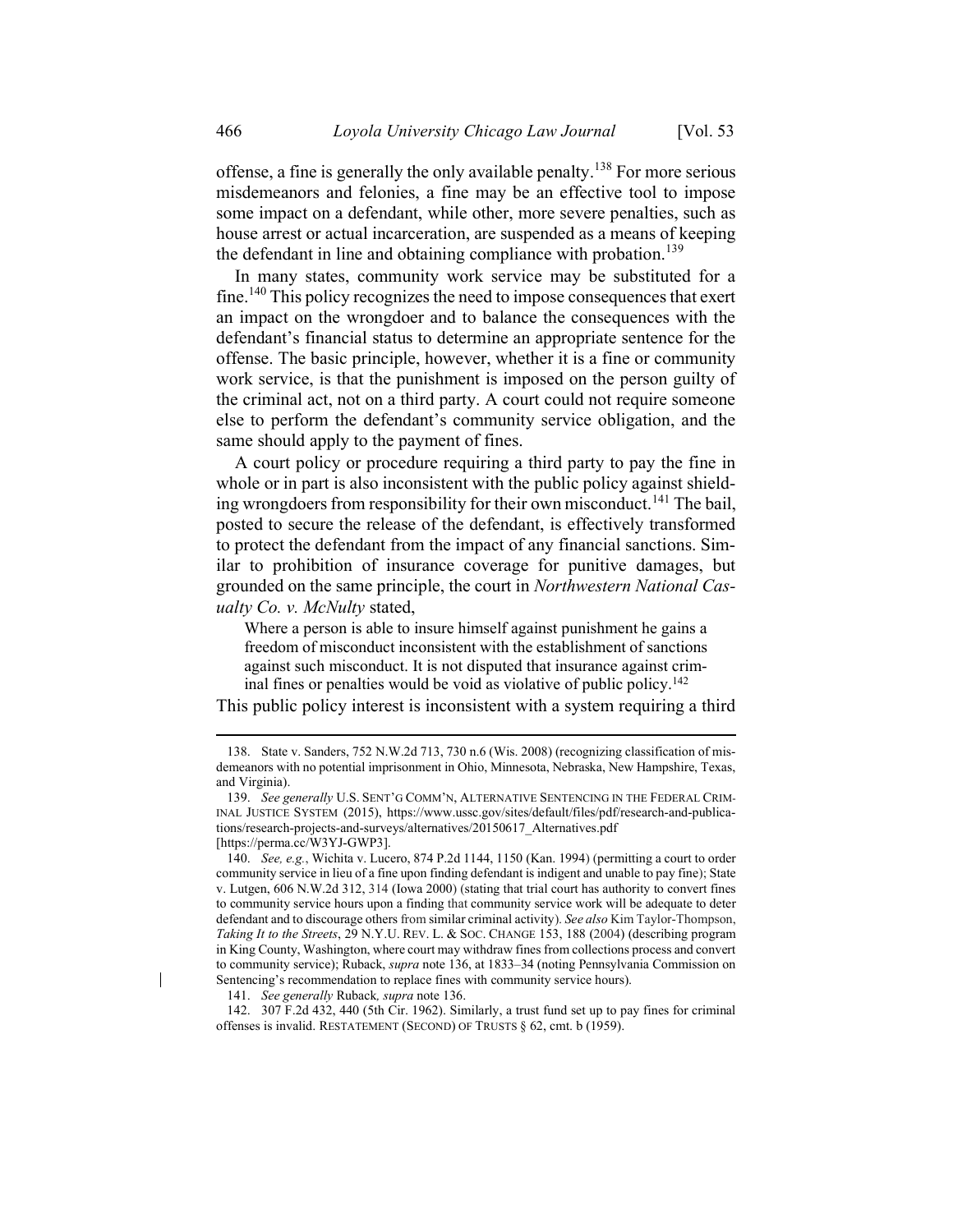party to pay the defendant's fine from the third party's bail money.

Although a defendant will obviously benefit from a fine paid by someone else, it can also work to the defendant's detriment. When a court includes the amount of the third-party bond, in which the defendant has no financial interest, a higher fine may be imposed to the prejudice of the defendant.<sup>143</sup> Similar to when a court improperly considers a third party's bail money when determining if the defendant is entitled to court-appointed counsel, the third-party bond is a misleading factor for the court to consider in calculating any financial sanction imposed on the defendant. Two critical factors to consider when imposing a fine are the impact on the defendant and the defendant's financial ability to pay.<sup>144</sup> The thirdparty bond does not fit into either of these factors. It is not an asset available to the defendant and does not accurately show the defendant's ability to pay a fine, whether at the time the fine is imposed or subsequent, postjudgment collection proceedings.<sup>145</sup> If the amount of the third-party bond

<sup>143.</sup> See, e.g., State v. Morales, 476 P.3d 954, 961 (Or. 2020) (discussing how consideration of third-party resources may lead to a mistaken belief about defendant's ability to pay or amount they can pay).

<sup>144.</sup> See, e.g., U.S. SENT'G COMM'N, U.S. SENT'G GUIDELINES MANUAL § 5E1.2(d) (2021) Fines for individual defendants: In determining the amount of the fine, the court shall consider:

<sup>(1)</sup> the need for the combined sentence to reflect the seriousness of the offense (including the harm or loss to the victim and the gain to the defendant), to promote respect for the law, to provide just punishment and to afford adequate deterrence;

<sup>(2)</sup> any evidence presented as to the defendant's ability to pay the fine (including the ability to pay over a period of time) in light of his earning capacity and financial resources;

<sup>(3)</sup> the burden that the fine places on the defendant and his dependents relative to alternative punishments;

<sup>(4)</sup> any restitution or reparation that the defendant has made or is obligated to make;

<sup>(5)</sup> any collateral consequences of conviction, including civil obligations arising from the defendant's conduct;

<sup>(6)</sup> whether the defendant previously has been fined for a similar offense;

<sup>(7)</sup> the expected costs to the government of any term of probation, or term of imprisonment and term of supervised release imposed; and

<sup>(8)</sup> any other pertinent equitable considerations.

The amount of the fine should always be sufficient to ensure that the fine, taken together with other sanctions imposed, is punitive.

State courts also have varied and overlapping required sentencing factors and guidelines. See NEAL B. KAUDER & BRIAN J. OSTROM, NAT'L CTR. FOR STATE CTS., STATE SENTENCING GUIDE-LINES: PROFILES AND CONTINUUM 1 (2008) (comparing states' sentencing practices); Kelly Lyn Mitchell, State Sentencing Guidelines: A Garden Full of Variety, FED. PROB., Sept. 2017, at 28, 28 ("[T]he federal guidelines are just one system among many.").

<sup>145.</sup> Bearden v. Georgia, 461 U.S. 660, 664 (1982) (requiring courts to be sensitive to treatment of indigents in criminal justice system and avoid imposing penalties on criminal defendants due to an inability to pay fines or other financial sanctions); Timbs v. Indiana, 139 S. Ct. 682, 689–91 (2019) (applying Eighth Amendment prohibition of excessive fines to states and imposing limits on court's power to impose fines).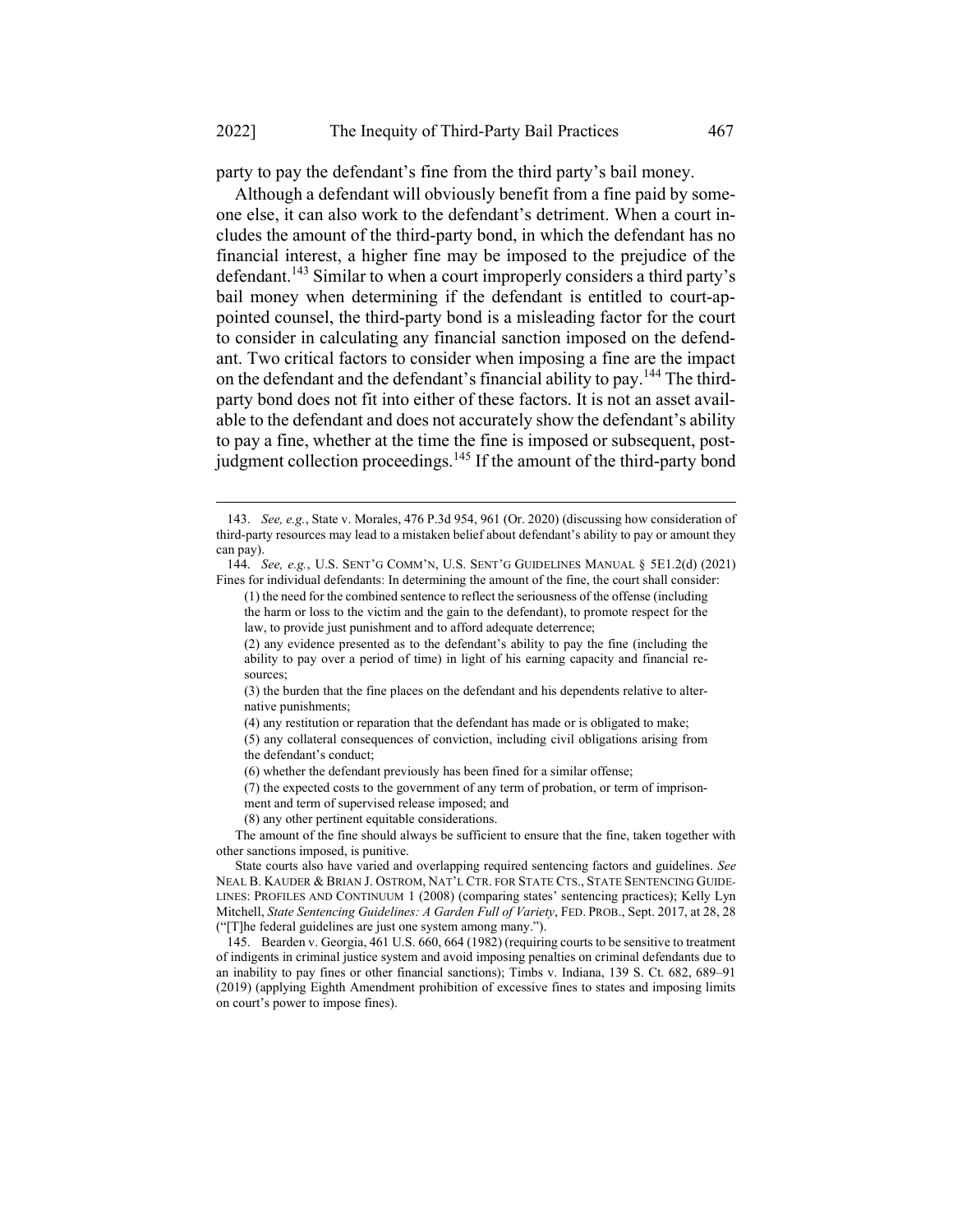is considered as a source of payment of a fine or court costs, however, it may influence the financial sanction imposed.<sup>146</sup>

Regardless of its source, the defendant's ability to post a bond may not provide the court with an accurate assessment of the defendant's financial condition. To begin with, the defendant's financial condition may have negatively changed since the bond was posted. In addition, funds borrowed from a friend or relative without any ownership interest by the defendant are not relevant to either the intended purpose of the fine or the defendant's ability to pay. Moreover, if the bond is considered as a source of payment, it may result in an unduly harsh or excessive fine if the bail money is released to the third party and not applied to the fine.

# C. Competing Claims

The primary focus of the right to the third party's bond is the ownership of the funds. Determining ownership is not always straightforward and is not based solely on the name on the bond receipt. The name on the bond receipt is one factor to consider but is not determinative in light of other evidence, especially if the third party was required to put the bond in the defendant's name.<sup>147</sup>

If the defendant is found guilty and a fine or other financial sanction imposed, competing claims for the bail funds may be asserted by the defendant, the family or friend who posted the bond or supplied the funds, and/or the government. Claims by the government include payment of fines and court costs or restitution on behalf of a crime victim. Other claimants may include defense attorneys,  $^{148}$  civil judgment creditors,  $^{149}$ 

<sup>146.</sup> On the other hand, the court's knowledge that the defendant could not have secured pretrial release without the financial assistance of someone else is relevant when deciding the appropriate fine from the available range for that criminal offense. See U.S. SENT'G COMM'N, supra 144, § 5E1.2 cmt. n.3 ("The inability of a defendant to post bail bond (having otherwise been determined eligible for release) and the fact that a defendant is represented by (or was determined eligible for) assigned counsel are significant indicators of present inability to pay any fine. In conjunction with other factors, they may also indicate that the defendant is not likely to become able to pay any fine.").

<sup>147.</sup> See, e.g., State v. Lefever, 632 N.E.2d 589, 595 (Ohio Ct. App. 1993) (finding that defendant's name on bond was not conclusive proof of source of funds when defendant's father submitted proof of ownership).

<sup>148.</sup> See, e.g., State v. Giordano, 661 A.2d 1311, 1314 (N.J. Super. Ct. App. Div. 1995) (reversing application of bail funds for restitution when funds had been assigned to defense counsel for fees by third-party bond depositor).

<sup>149.</sup> See Estate of Lyon v. Heemstra, No. 9-105/08-0934, 2009 Iowa App. LEXIS 578, at \*9– 11 (Iowa Ct. App. June 17, 2009) (finding that cash bail posted by a third party cannot be garnished for purpose of court-ordered restitution); People v. Mompier, 657 N.E.2d 1190, 1195 (Ill. App. Ct. 1995) (holding that bail funds posted by third party were not subject to tax lien attached to criminal defendant's property); Cessna Fin. Corp. v. Skelton, 700 S.W.2d 44, 46 (Ark. 1985) (holding that bond posted by third party was not subject to garnishment or attachment by criminal defendant's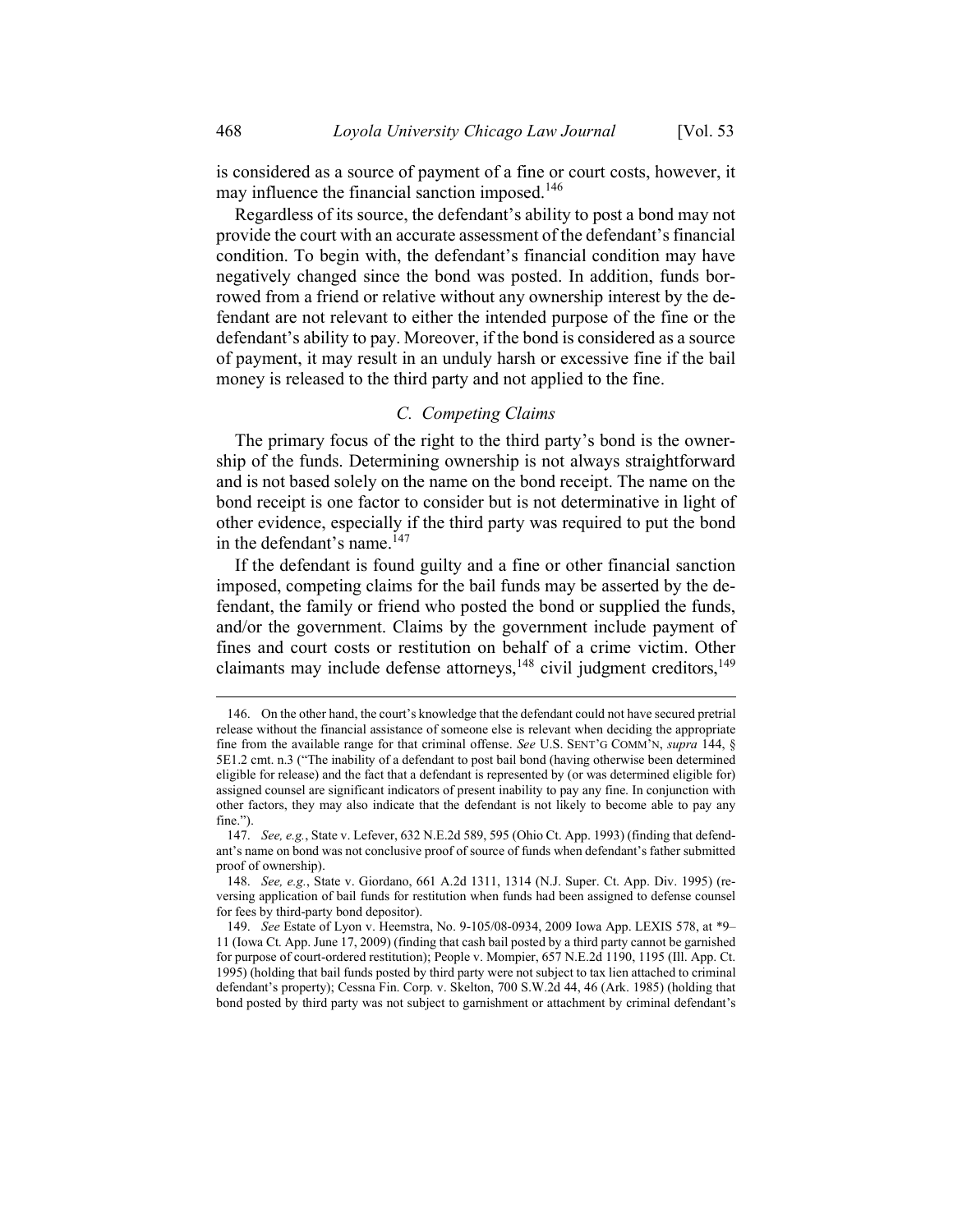and co-defendants.<sup>150</sup> Each claimant has their own varying interest.<sup>151</sup>

Issues of ownership become more complicated when the bond has been assigned and the acquiring person is not apparent from the record before the court. Often, bail funds are assigned to defense counsel to defray legal expenses without notice to the court that the defendant no longer owns the funds.<sup>152</sup> The defendant's bail funds may be assigned to avoid attachment from creditors.<sup>153</sup> An assignment of bail funds to a third party, although valid, may be subject to state statute.<sup>154</sup>

When a dispute arises between a defendant and a third party regarding ownership of bail funds for purposes of applying them to fines, court costs, or restitution, the burden of proof is on the government as the beneficiary of the funds if applied to fines and court costs.<sup>155</sup> Construing 28 U.S.C. § 2044, the court in *United States v. Gonzalez* noted that if Congress had intended to put the burden on the defendant or third party, the

creditor). But see Garner v. Kempf, 93 N.E.3d 1091, 1098 (Ind. 2018) (finding that bond is the criminal defendant's asset and is subject to attachment after the case concludes).

<sup>150.</sup> See, e.g., United States v. Arnold, No. 1-18-CR-30-1, 2020 U.S. Dist. LEXIS 33549, at \*1, \*9 (N.D. Miss. Feb. 27, 2020) (holding that government could not retain defendant's bail funds, which belonged to his wife, or apply them to his co-defendants' or his wife's restitution obligations arising from a different case).

<sup>151.</sup> See, e.g., United States v. Dipofi, Nos. 04-80707-01 & 07-50695, 2008 U.S. Dist. LEXIS 51972, at \*3, \*5 (E.D. Mich. July 3, 2008) (finding that defendant, defendant's attorney, government, and defendant's parents each had an interest in claiming bail funds but only defendant's parents, as owners of funds, were entitled to claim it).

<sup>152.</sup> See United States v. Forte, Cr. No. 85-141-1, 1986 U.S. Dist. LEXIS 22869, at \*1–2, \*10 (E.D. Pa. July 14, 1986) (holding that bail funds paid by defendant's wife and assigned to defense counsel for legal expenses were not available to be applied to defendant's court-ordered restitution); Giordano, 661 A.2d at 1314 (holding that bond defendant's father posted and later assigned to defense counsel for attorney fees was not available to be applied to restitution after defendant's conviction).

<sup>153.</sup> United States v. Rubenstein involved a bank attempting to garnish bail funds. 971 F.2d 288, 290 (9th Cir. 1992). A third party paid the funds to the defendant's attorney who deposited the bail funds in the defendant's name. Id. at 290–91. To avoid garnishment, the defendant assigned the bail funds to the third party and disclaimed any ownership in the funds. Id. at 291. Later, the third party assigned one-half of the bail funds to the defendant to pay restitution with the hope of a more lenient sentence. Id. at 292. One of the issues raised was the third party's intent to provide the funds to the defendant as a gift or loan and the extent to which, if any, the defendant had any control over the use of the funds. Id. at 296, 298.

<sup>154.</sup> People v. Cerna, 2014 IL App (3d) 140225-U, ¶ 15. Although the court approved the assignment of the bail funds to defense counsel for legal fees, under statute, the assignment was limited to the balance of the funds after deductions for the fines and court costs. Id. ¶ 16. In this case the fines and court costs exceeded the bail funds, with no payment to defense counsel. Id.  $\P$  16– 17.

<sup>155.</sup> United States v. Gonzalez, No. 11-CR-80211-MARRA, 2013 U.S. Dist. LEXIS 24109, at \*9 (S.D. Fla. Feb. 21, 2013). See also United States v. Melgen, No. 15-80049-CR-MARRA, 2017 U.S. Dist. LEXIS 215368, at \*2 (S.D. Fla. Dec. 21, 2017) (holding that government bears burden to prove funds posted as bond belong to defendant).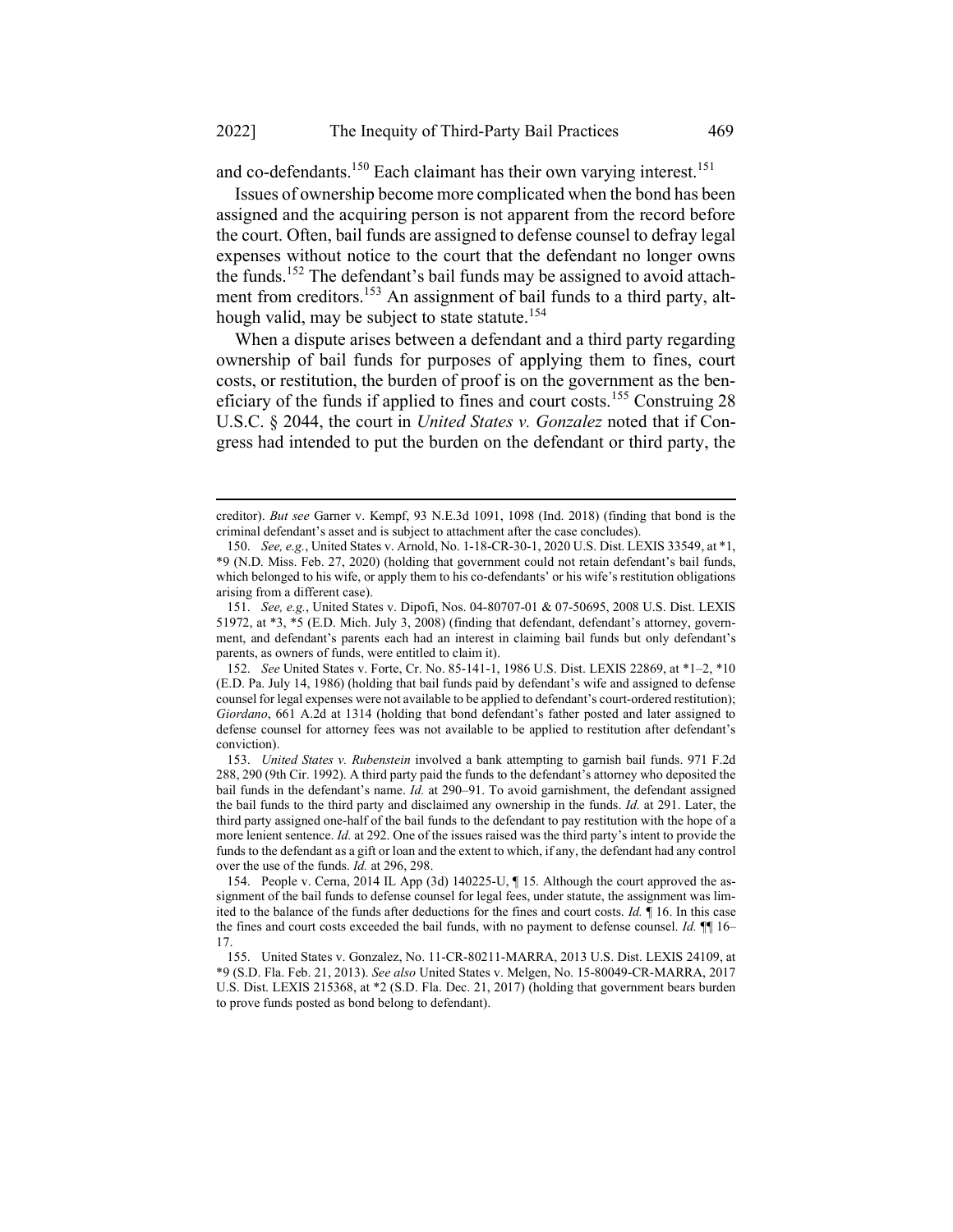statute would have done so by its plain language.<sup>156</sup> In *Gonzalez*, the third party testified that he paid some of the bail money himself and raised the rest from family and friends, although he did not have records of the amounts received from each person.<sup>157</sup> The government's argument that the defendant had obtained a significant amount of money from healthcare fraud and that the third party was unemployed was not sufficient to prove the bail funds belonged to the defendant.<sup>158</sup> When there is proof of ownership of the bail funds by a third party, the government must offer some evidence to show that the defendant owns the funds.<sup>159</sup>

A dispute over ownership of the funds is not limited to the government. A defendant may claim the bail funds posted by a third party.<sup>160</sup> The defendant also has a direct interest in prevailing on a claim for the funds to reduce any financial burden through a credit against a fine from the funds advanced by the third party. When the defendant's name is the only one on the bond receipt, the court has no way of knowing from the record that the funds were posted by a third party. In such a case, the defendant may consent to apply the bond to the fines and court costs without notice to the third-party owner of the funds.

A defendant, however, should not be permitted to avoid payment of a fine or court costs merely because someone else's name is on the bond receipt. The bail money may have been advanced by the third party, whom the defendant later reimbursed and who no longer has a claim to the funds. Mere unsupported statements by a defendant that the bond money was provided by a friend, when other evidence shows the defendant paid the bond from the defendant's own personal savings, does not

<sup>156.</sup> Gonzalez, 2013 U.S. Dist. LEXIS 24109, at \*11–12.

<sup>157.</sup> Id. at \*3.

<sup>158.</sup> Id. at \*12-13 (finding that government failed to show by a preponderance of evidence that funds in question belonged to Gonzalez and not to any third party).

<sup>159.</sup> United States v. Hughes, No. 3:15-CR-11, 2017 U.S. Dist. LEXIS 86974, at \*4–5 (S.D. Tex. June 6, 2017) (holding that government's position of community property with defendant was not sufficient to rebut a spouse's proof of sole ownership of bail funds without evidence that funds spouse had posted were held as community property). When, however, the bail funds are paid from a joint account with the defendant, the government may prevail on the claim for the bail funds. United States v. Hernandez, No. 11-20130-CR, 2011 U.S. Dist. LEXIS 131779, at \*3 (S.D. Fla. Nov. 15, 2011). In *Hernandez*, the court noted that a different analysis would be applied if the bail funds came from the spouse's separate account. Id.

<sup>160.</sup> State v. Recanati, 724 A.2d 814, 818 (N.J. Super. Ct. App. Div. 1999). An affidavit of ownership by the co-defendant filed when the funds were deposited with the court established ownership and intent of parties. Id. at 816. Although drawn from the co-defendant's account, Recanati presented evidence he had repaid his co-defendant and was entitled to the funds. Id. Affirming the decision to release the funds to the co-defendant, the court noted that the proper remedy was a civil action between the two defendants. Id. at 818.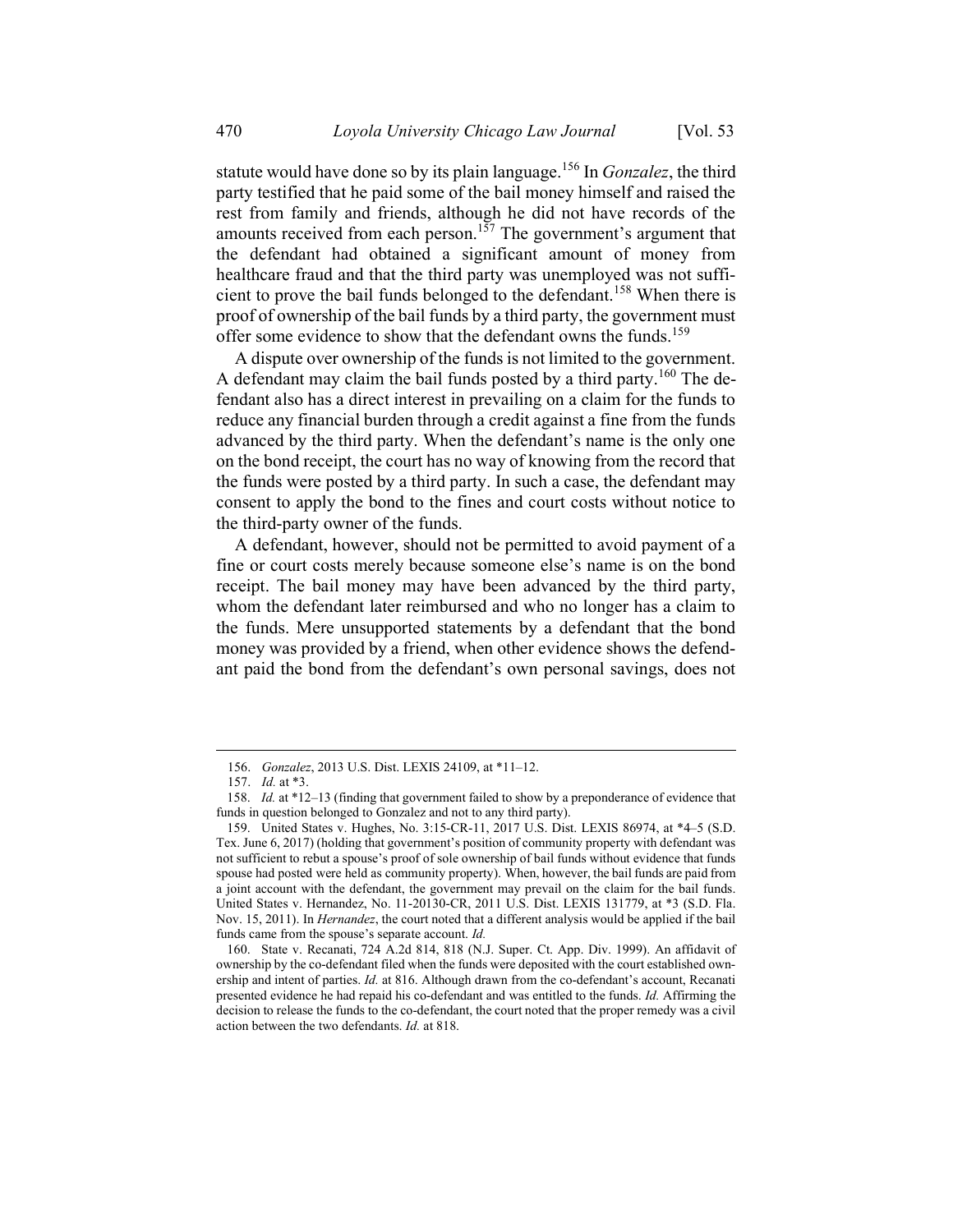preclude the court from applying the bond to the fines and court costs.<sup>161</sup>

The name on a bond receipt creates a presumption of ownership unless challenged.<sup>162</sup> Although a good starting point, it is not conclusive. An evidentiary hearing may be required to resolve conflicting claims regardless of whose name appears on the bond receipt.<sup>163</sup> The printed language on the bond form or receipt is usually nonnegotiable and requires the person depositing the funds to sign it to secure the defendant's release.<sup>164</sup> When a local rule requires a bond must only be put in a defendant's name, the receipt may not be determinative of the ownership of the funds.<sup>165</sup> Bank statements or other records showing withdrawal of funds contemporaneous with or near in time to the bail being posted are relevant to rebut the name on the bond receipt as the owner of the funds.<sup>166</sup>

The source of the bail funds, while relevant, may not by itself establish ownership. Other considerations include the third party's intent if it was meant as a gift, loan, or payment of some other unrelated debt owed to the defendant.<sup>167</sup> In such cases, the determination of ownership of the funds is not based solely on the documents presented to the court, but also the credibility of the witnesses asserting disputed claims.<sup>168</sup>

When the issues are more complicated, such as assignment of the bail

<sup>161.</sup> See State v. Cooper, No. 96-CA-28, 1997 Ohio App. LEXIS 2498, at \*10 (Ohio Ct. App. May 28, 1997) ("[A]lthough appellant presented evidence that the money used to post bond belonged to appellant's friends rather than to appellant himself, the court was not bound to accept that testimony on its face.").

<sup>162.</sup> See, e.g., United States v. Starkie, No. 98-4415, 1999 U.S. App. LEXIS 193, at \*11 (4th Cir. 1999) (explaining that defendant's name on bond receipt was substantial evidence that bond belonged to him rather than third party who posted it).

<sup>163.</sup> See United States v. Ener, 278 F. Supp. 2d. 441, 441, 449–50 (E.D. Pa. 2003) (finding that, although defendant's name appeared on bond receipt, funds belonged to codefendant's wife and should be returned to her). See also Sharp v. State, 142 N.E.3d 435, 439 (Ind. Ct. App. 2019) (finding an issue of fact whether bail funds procured by now-deceased defendant selling his car belonged to his wife, who posted bail but never claimed money was hers, or to defendant's estate).

<sup>164.</sup> See, e.g., Nashville Cmty. Bail Fund v. Gentry, 446 F. Supp. 3d 282, 292 (M.D. Tenn., 2020) (Gentry I) ("Bail amounts are paid through the Clerk of the Criminal Court . . . the office will no longer accept NCBF's payments unless the NCBF representative making the payment signs the office's notification form acknowledging that the bail amounts will be applied to fines, fees, costs, taxes, or restitution.").

<sup>165</sup>. See Cargill v. Spradlin, No. 17-85-26, 1987 Ohio App. LEXIS 10077, at \*1-2, \*11 (Ohio Ct. App. Dec. 9, 1987) (finding that local rule requiring bond funds to be deposited in defendant's name was not determinative of ownership of those funds).

<sup>166.</sup> See, e.g., Ener, 278 F. Supp. 2d at 449–50 (finding that, although bond receipt listed only defendant's name, evidence that a third party paid bond from her personal account was relevant in determining ownership).

<sup>167.</sup> See, e.g., State v. Morales, 476 P.3d 954, 961 (Or. 2020) (holding that when non-spouse, third-party family member posts security, court must assess in determining ownership whether donative intent or other evidence existed that money was defendant's property).

<sup>168.</sup> See generally United States v. Rubenstein, 971 F.2d 288 (9th Cir. 1992).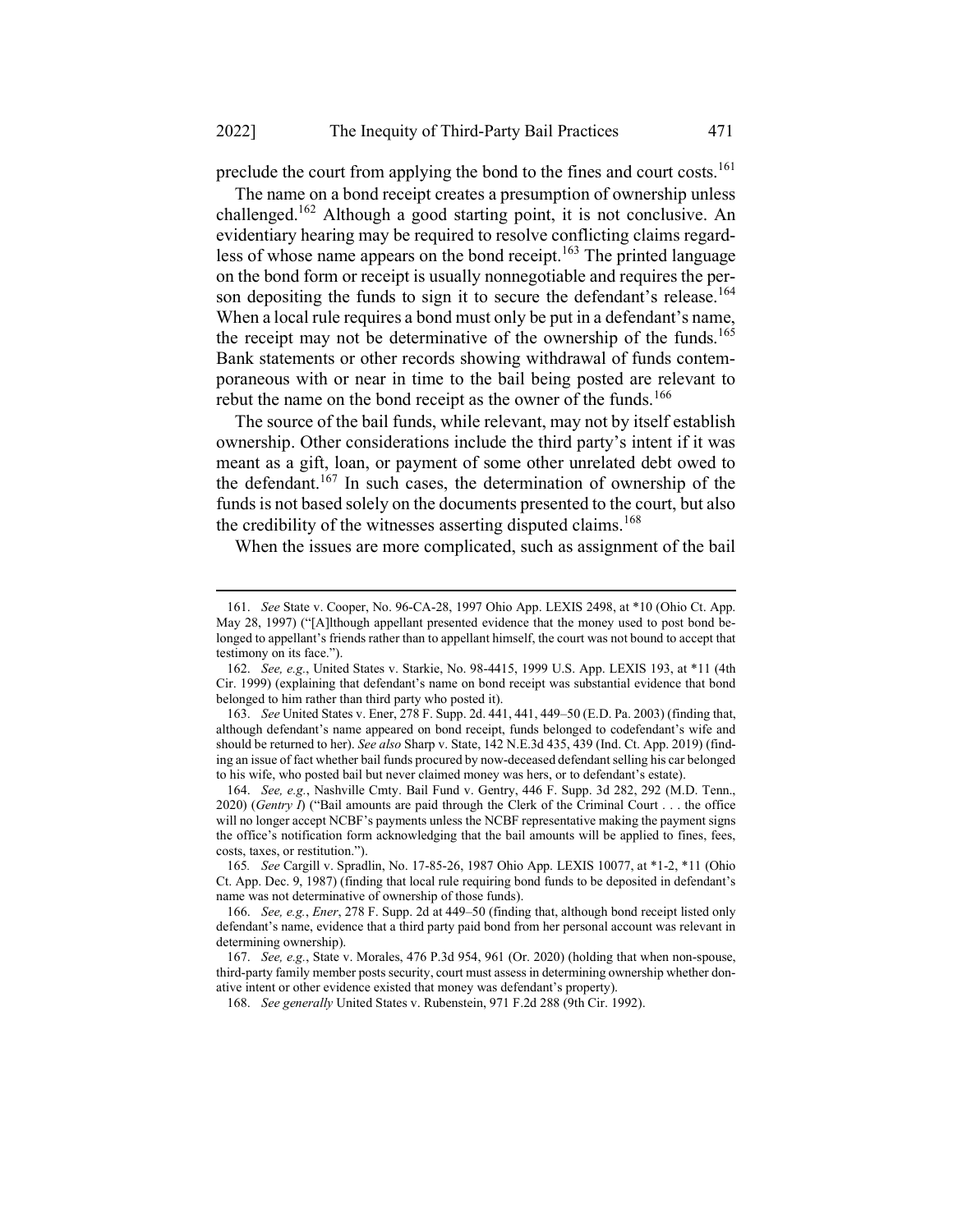funds without court notice, an evidentiary hearing may be needed to resolve ownership issues. A hearing provides procedural safeguards and a forum, regardless of the outcome, with notice to the defendant, government, third party, or other person or entity to assert the merits of any claim on the funds.

### D. A Cautionary Note

Third-party bond use may result in abuse beyond the loss of the third party's funds. In *Commonwealth v. Persavage*, coercion by a threat of third-party bond forfeiture was used to induce a guilty plea.<sup>169</sup> The defendant's mother had posted the bond for her son, putting up her home as collateral for the bond in an unrelated criminal case also involving her son.<sup>170</sup> Although the defendant had appeared for all court dates, the prosecutor warned that bond-forfeiture proceedings would begin in the other, unrelated case based upon noncompliance with the conditions of bond unless the defendant accepted the plea offer in the current case.<sup>171</sup> From the record, part of the plea agreement included the withdrawal of the bond-forfeiture motion in the other case.<sup>172</sup>

On appeal, the court found the bond forfeiture was a coercive factor in the defendant's decision to change his plea.<sup>173</sup> The court also found the plea was not knowingly made and was based on a legal misconception of bond forfeiture.<sup>174</sup> The court noted that while a bond could be forfeited for nonappearance, it could not be forfeited for noncompliance with other terms or conditions of the bond.<sup>175</sup> While this example is extreme, it is also a real-life situation.

#### **CONCLUSION**

Municipal and other misdemeanor and traffic courts are generally dependent on local funding and under pressure to raise revenue. Revenue in

<sup>169.</sup> See generally Commonwealth v. Persavage, No. 1697 MDA 2017, 2018 Pa. Super. Unpub. LEXIS 4027 (Pa. Super. Ct. Oct. 29, 2018).

<sup>170.</sup> Id. at \*8.

<sup>171.</sup> Id. at \*7.

<sup>172.</sup> Id. at \*9.

<sup>173.</sup> Id. at \*12–13. Cf. Iaea v. Sunn, 800 F.2d 861, 867–68 (9th Cir. 1986) (reversing denial of writ of habeas corpus based on defendant's guilty plea when defendant's brother, who posted bail, threatened to withdraw bail if defendant did not plead guilty, combined with erroneous sentencing advice from counsel).

<sup>174.</sup> Persavage, 2018 Pa. Super. Unpub. LEXIS 4027, at \*11–12. The appellate court agreed with the trial court's finding that the defendant's plea was invalid because bail forfeiture should not have been a factor in his decision to plead guilty, although it reversed the trial court's decision on procedural grounds. Id. at \*11, 13.

<sup>175.</sup> Id. at \*11 ("Bail forfeitures as to a family member's property should only be enforced as to a defendant's failure to appear.").